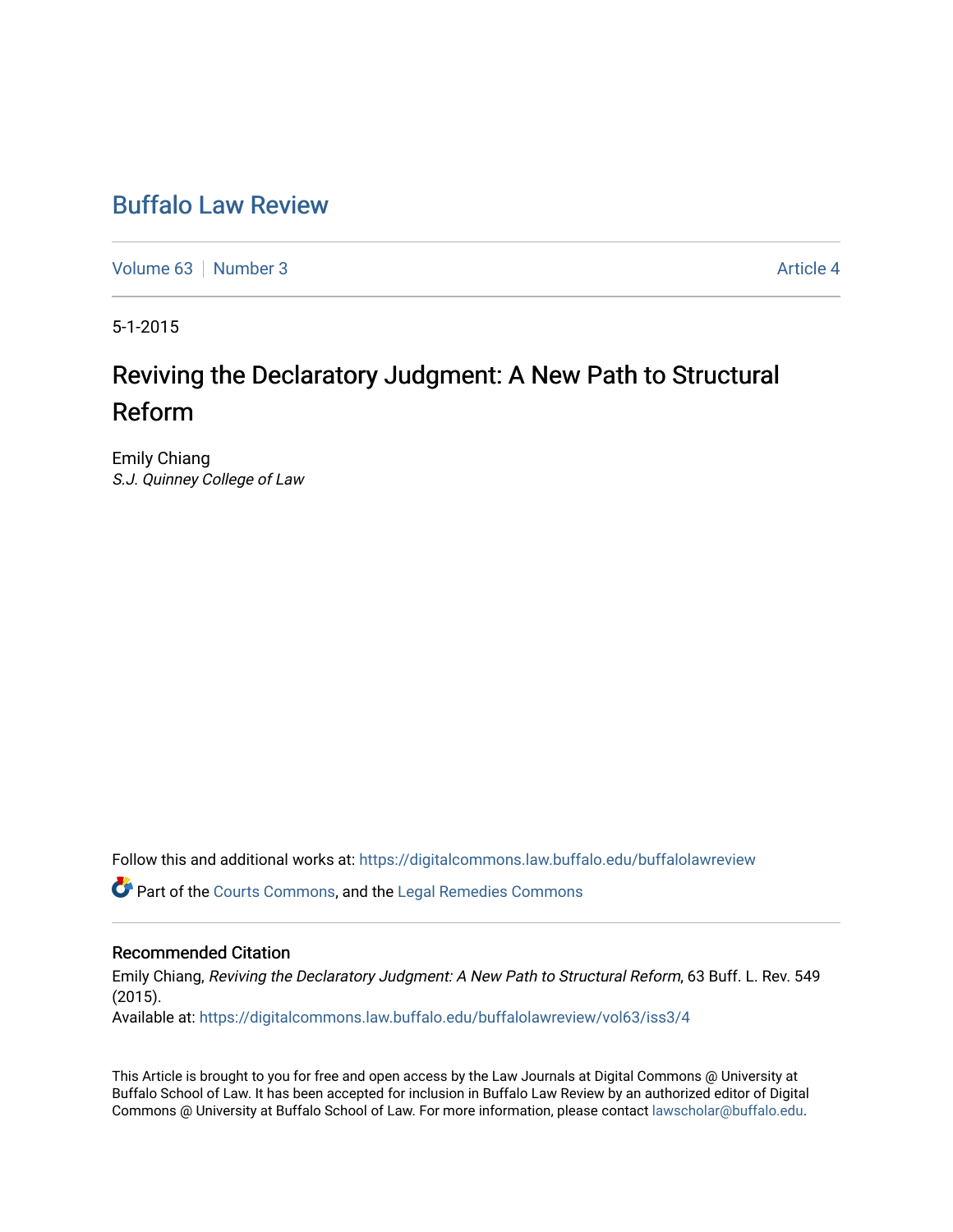## **Reviving the Declaratory Judgment: A New Path to Structural Reform**

#### EMILY CHIANG†

#### <span id="page-1-0"></span>**INTRODUCTION**

We stand on the cusp of a new era in public interest litigation, one that has been several decades in the making and one that will shape the future of structural reform for years to come. After sixty years of being defined—and constrained—by *Brown v. Board of Education*,<sup>1</sup> it is time to move on to a new way of doing justice. This Article will begin the task of describing the shift in the making and urge reformers to take note, lest they lose the opportunity to help shape the institutional litigation of the future.

The giants of public interest legal scholarship, Abram Chayes and Owen Fiss, catalogued the first major shift in legal practice and philosophy, from a private rights dispute resolution model to a public law litigation model.<sup>2</sup> That shift, which began with *Brown*, has defined two generations of legal practice, informing how both academics and practitioners think about institutional reform and civil rights. But all good things must come to an end, and so too, the *Brown*-defined era of public interest litigation centered around the structural injunction.

Reformers and courts have begun to engage in new ways of transforming institutions. Some aspects of the change in the air are already evident in the existing literature, which

 $\overline{a}$ 

<sup>†</sup> Associate Professor of Law, S.J. Quinney College of Law. Many thanks to Jessica Horton for her invaluable research assistance and to Margo Schlanger, Dennis Parker, and Andy Hessick for their comments.

<sup>1.</sup> Brown v. Bd. of Educ. (*Brown II*), 349 U.S. 294 (1955); Brown v. Bd. of Educ. (*Brown I*), 347 U.S. 483 (1954).

<sup>2.</sup> Abram Chayes, *The Role of the Judge in Public Law Litigation*, 89 HARV. L. REV. 1281, 1282 (1976); Owen M. Fiss, *The Supreme Court 1978 Term— Foreword: The Forms of Justice*, 93 HARV. L. REV. 1, 17 (1979) [hereinafter Fiss, *1978 Term*].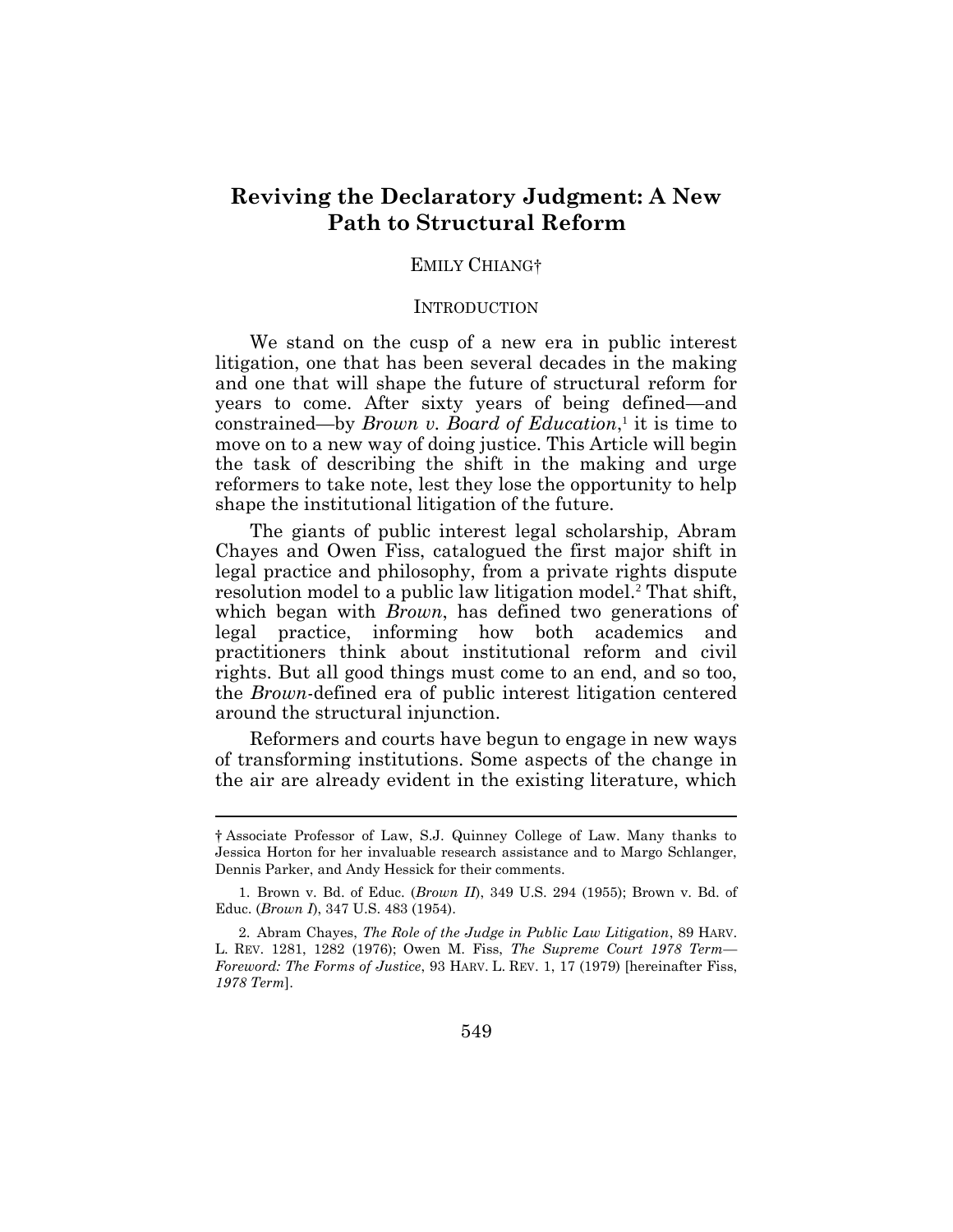<span id="page-2-0"></span>describes a movement away from judge-centered injunctive relief towards a "new governance" in the form of more multilateral—and experimental—ways of fixing our most troubled social institutions. <sup>3</sup> Other aspects have yet to develop. This Article contends that (for better or worse) structural reform litigation as Professors Fiss and Chayes knew it has jumped the proverbial shark. It urges reformers to adapt, and to overhaul that which is firmly in their control—their requests for relief—or face the risk of being left behind. If reformers fail to adjust their pleadings and practice, the forces that have long pressed the decline in the traditional model of structural reform litigation will likely have their way.

Although lawyers continue to request injunctive relief and courts continue to grant it, this model of reform faces increasing and inexorable pressure to change, both doctrinally and culturally. Judicial minimalism and separation of powers ideologies are ascendant, and the paradigm of the judge as savior of the downtrodden and bringer of justice is in marked decline. As some scholars have already identified, new practices are emerging. Charles Sabel, William Simon, and Michael Dorf, for example, have written compellingly about the rise of experimentalism, wherein lower courts act on a smaller scale and encourage greater stakeholder participation in reform.<sup>4</sup> Margo Schlanger has argued that the traditional judge-centric understanding of structural reform is overly narrow and fails to take into account the multilateral nature of institutional reform.<sup>5</sup> Others have described a change in the nature of the

5. *See infra* notes 66-71 and accompanying text.

<sup>3.</sup> *See, e.g.*, Michael C. Dorf, *Legal Indeterminacy and Institutional Design*, 78 N.Y.U. L. REV. 875, 877-78 (2003); Michael C. Dorf & Charles F. Sabel, *A Constitution of Democratic Experimentalism*, 98 COLUM. L. REV. 267, 270 (1998); Orly Lobel, *The Renew Deal: The Fall of Regulation and the Rise of Governance in Contemporary Legal Thought*, 89 MINN. L. REV. 342, 345-50 (2004); Charles F. Sabel & William H. Simon, *Minimalism and Experimentalism in the Administrative State*, 100 GEO. L.J. 53, 55 (2011); Margo Schlanger, *Beyond the Hero Judge: Institutional Reform Litigation as Litigation*, 97 MICH. L. REV. 1994, 2000-01 (1999) [hereinafter Schlanger, *Beyond the Hero Judge*].

<sup>4.</sup> *See infra* notes 58-65 and accompanying text.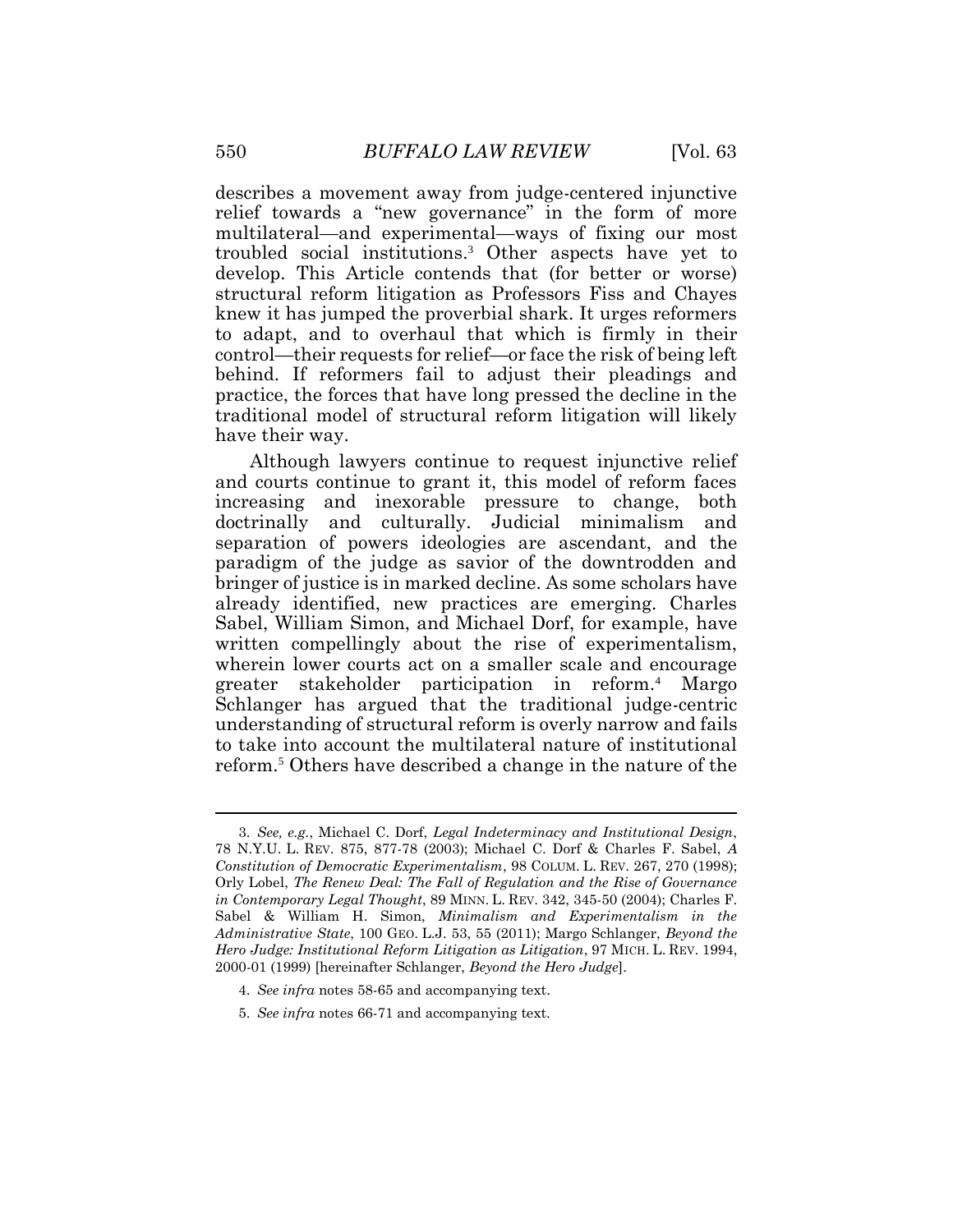<span id="page-3-0"></span>structural injunctions issued to become narrower and more focused on "outputs" than "inputs."<sup>6</sup>

To these observations, this Article adds the following: the emerging era of reform is defined by the fact that modern litigation is neither filed nor proceeds with the single-minded goal of procuring a structural injunction, but is rather intended to provide the leverage needed for negotiation with defendants; that just as the structural injunction is no longer the centerpiece of litigation, litigation is no longer the centerpiece of structural reform; and that repeat players, like the American Civil Liberties Union ("ACLU") and large law firms, who increasingly drive structural reform have become too reliant on a cumbersome model of litigation.<sup>7</sup>

The new era of reform remains protean and institutional reform has not yet been completely foreclosed. New governance describes one aspect of the new era, but reformers—and litigators in particular—can still change the template by which systemic change is procured. This Article urges public interest lawyers to reconsider and repurpose a long overlooked remedy: the declaratory judgment. Declaratory judgments are currently an after-thought in public interest litigation, routinely appended onto claims that seek structural injunctive relief with little consideration. This approach devalues and arguably eliminates the need for declaratory relief, which is uniquely suited as a tool for structural reform in our age—and theoretically, at least, easier to procure than injunctions.

The declaratory judgment is a remedy with which even the most ardent judicial minimalists should be comfortable: it can provide the same leverage to drive negotiation as a request for a structural injunction and it can make the reform process more efficient and cost-effective, and thereby more available. Perhaps most importantly, it neatly dovetails the temperament of the modern reform era besotted with new governance—which seeks to replace judicial majesty with multilateral stakeholder involvement—but stays rooted in the exigencies of actual litigation practice. It is fully capable

<sup>6.</sup> *See, e.g.*, Charles F. Sabel & William H. Simon, *Destabilization Rights: How Public Law Litigation Succeeds*, 117 HARV. L. REV. 1015, 1019 (2004) [hereinafter Sabel & Simon, *Destabilization*].

<sup>7.</sup> *See infra* notes 86-92 and accompanying text.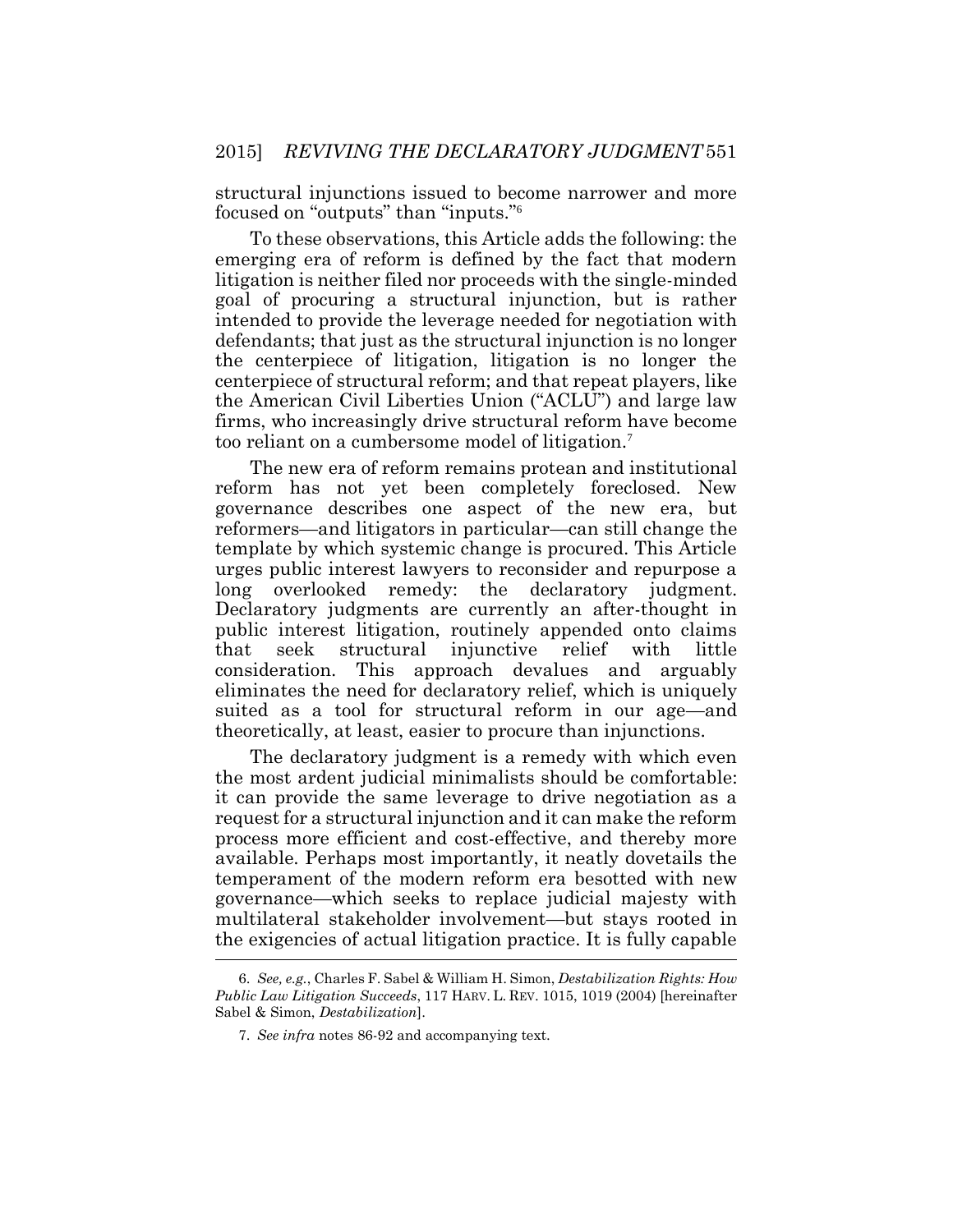of creating the space needed for the many facets of institutional reform we still require.

This Article urges litigators to let go of the traditional telling of the *Brown v. Board of Education* story—as the case that ushered in a brave new world of reform litigation centered on the structural injunction—and to welcome a new telling of the *Brown* story.<sup>8</sup> This retelling of *Brown* is a fuller and richer tale, which includes both *Browns I* and *II* as well as the years in between. It is one that shifts the emphasis away from the structural injunction and towards the need for remedies that prod the political branches to take action. It is one that values political and judicial expediency, efficiency in the use of limited resources, and practical impact over traditional pathways.

Some may consider this proposal threatening, or even dangerous, because it requires a certain surrender of control and may produce unpredictable results. But negotiated settlement has always been the true goal of institutional reform litigation and litigators would do well to "think outside of the regulatory tool box," identifying new and improved ways to drive defendants to the bargaining table.<sup>9</sup>

Part I of the Article provides a brief summary of the traditional model for structural reform, decoupling the right at stake from the remedy traditionally sought, treating the paradigmatic case for reform separately from the structural injunction. Part II explores the new era in public interest litigation confronting courts and reformers today. It begins with the premise of a decline in the traditional structural injunction model, summarizes the current scholarship on the experimentalism and multilateralism that have evolved to fill the void, and identifies other critical aspects of the new reform. Part III introduces the declaratory judgment as a powerful and heretofore unconsidered vehicle for change, one that is both consistent with the separationist forces that have pressed the decline of the old reform model and one that

<sup>8.</sup> *Cf.* GERALD N. ROSENBERG, THE HOLLOW HOPE: CAN COURTS BRING ABOUT SOCIAL CHANGE? (2d ed. 2008); Michael Klarman, Brown*, Racial Change, and the Civil Rights Movement*, 80 VA. L. REV. 7, 9 (1994) (arguing that *Brown* was "directly responsible for only the most token forms of southern public school desegregation").

<sup>9.</sup> Lobel, *supra* note 3, at 367.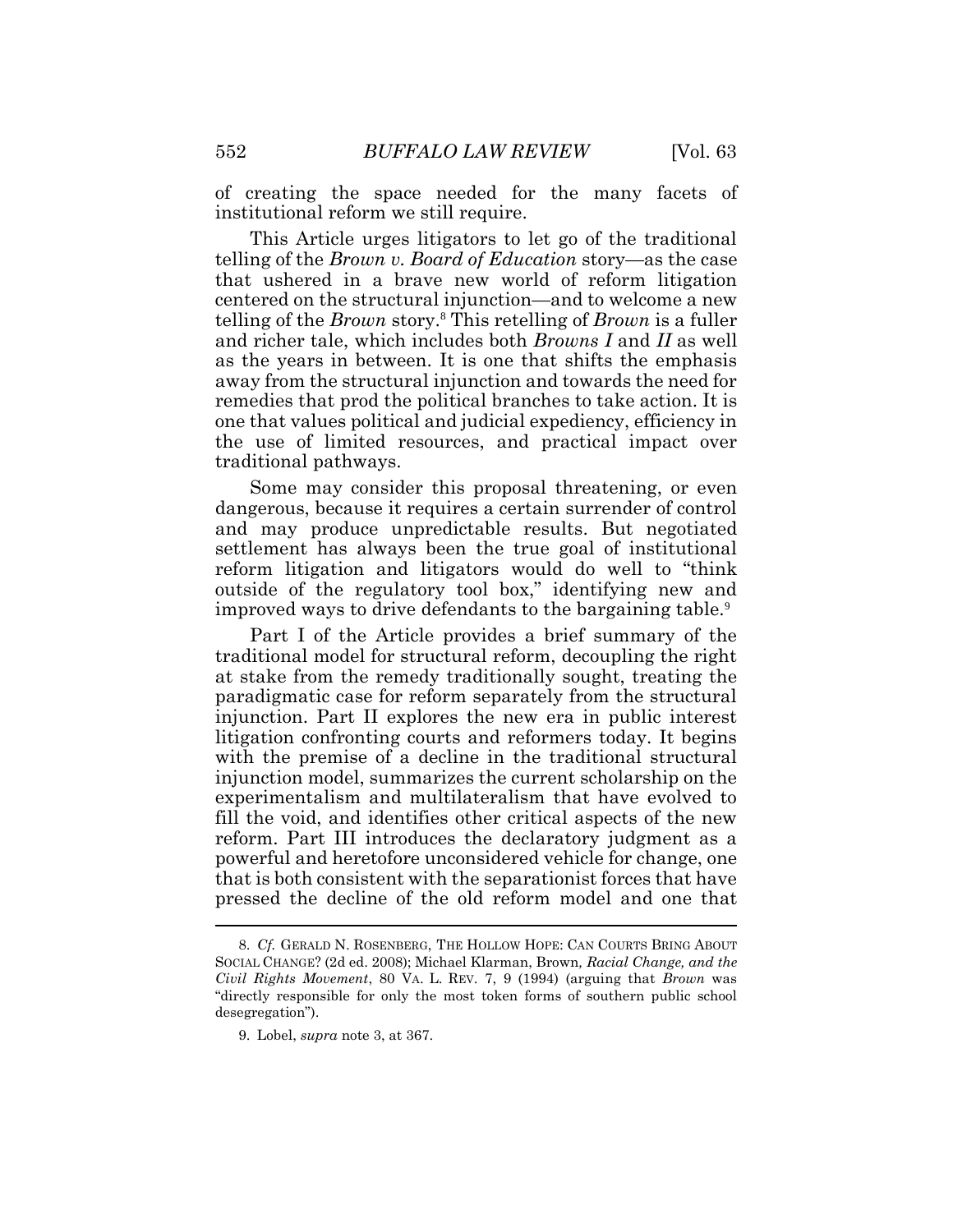offers increased efficiencies and doctrinal advantages. Finally, Part IV examines the declaratory judgment in action, exploring how the strategic use of declaratory judgments can streamline and make more effective systemic reform litigation in the real world.

#### I. THE TRADITIONAL MODEL OF STRUCTURAL REFORM

As long as social institutions exist, there will be a need for institutional reform, but the means by which that reform takes place need not be static. This Part begins with the foundations first laid by Chayes and Fiss in the commentary and by *Brown* in the doctrine. It will first describe that which we cannot change—the underlying case demanding institutional reform—and then that which we can—the way in which institutional reform litigators have thus far chosen to meet that challenge. The point of this Part is to begin the process of decoupling these two: to recognize that the right is neither interchangeable nor inextricably intertwined with the remedy.

#### A. *The Paradigmatic Structural Reform Case*

The structural, or administrative, injunction has long been the gold standard for a certain type of civil rights action: cases involving rights violations by an institution unresponsive to political reform.<sup>10</sup> These cases typically have several common (and related) characteristics, inherent to the nature of the problem they present. First, they involve rights violations that result from the structure of an institution rather than individual "one-off" rights violations.<sup>11</sup> School desegregation remains the paradigmatic example of this characteristic: no amount of individual damages awards could remediate the problem, which required a prospective structural remedy rather than individual retrospective relief.

 $\overline{a}$ 

<sup>10.</sup> *See, e.g*., Owen M. Fiss, *Dombrowski*, 86 YALE L.J. 1103, 1144 (1977) [hereinafter Fiss, *Dombrowski*] (describing the administrative injunction as one that "attempts to change actual behavior," as when it "seeks to reorganize an ongoing social institution").

<sup>11.</sup> *See, e.g.*, Fiss, *1978 Term*, *supra* note [2,](#page-1-0) at 18.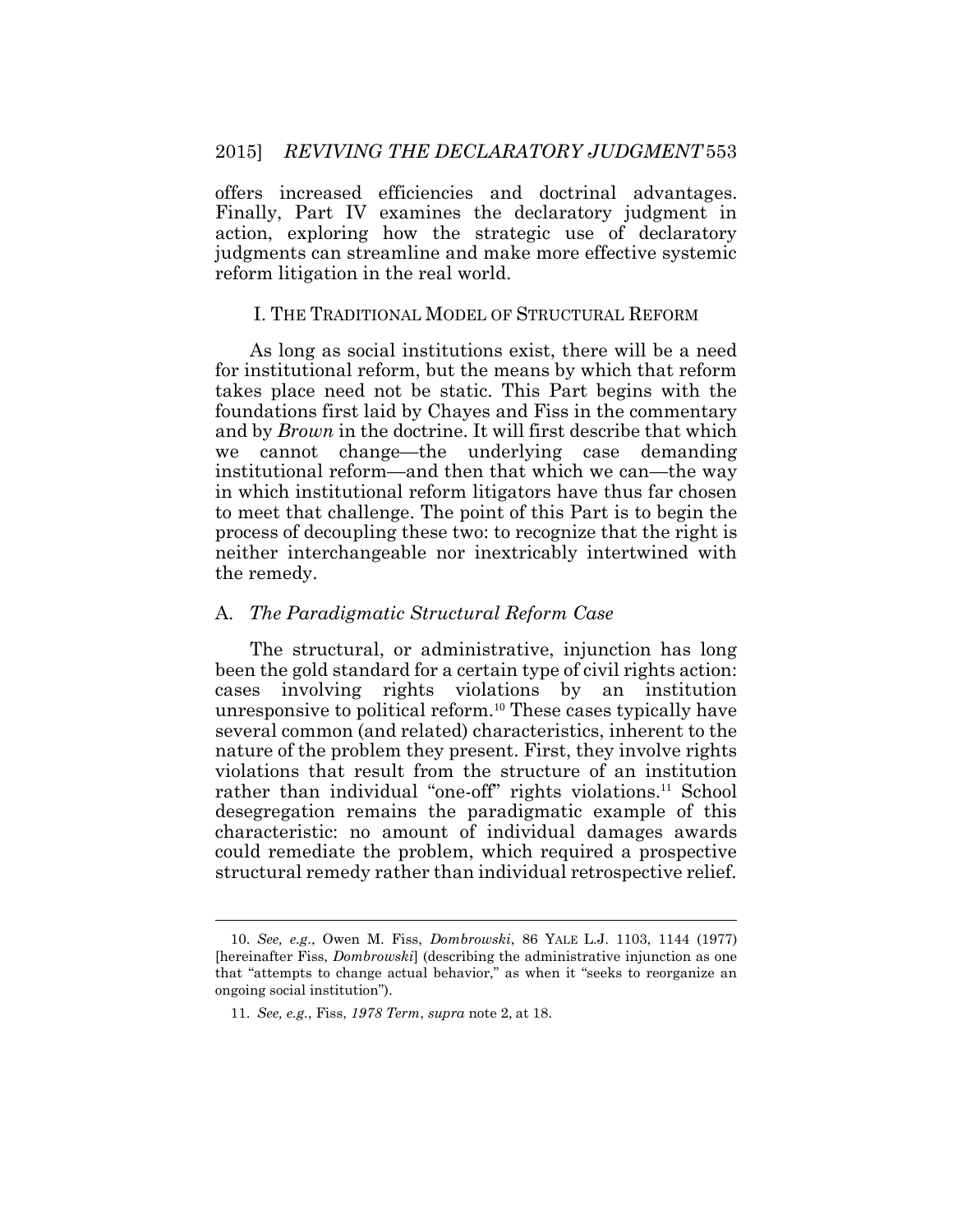The need for institutional reform arises from a failure of the institution writ large.

Second, the institution in question has failed to meet applicable legal standards.<sup>12</sup> Some scholars have characterized this element as "the least controversial aspect of institutional reform adjudication," contending that "[o]ften the plaintiff's claim that the institution fails to meet minimum standards is uncontested."<sup>13</sup> Although this observation may hold true in some contexts and with respect to some institutional defendants, it is often not the case, particularly in the context of the areas of reform discussed below, which have been subject to extensive litigation on the liability front. In fact, it is precisely the refusal to concede liability that engenders the costly litigation this Article urges reformers to streamline and minimize, so that resources that might otherwise be spent defending a case may instead be invested in the institution that is the subject of litigation.

Third, these problems are typically what Michael Dorf calls "big cases," or those that "tax the administrative capacities of courts,"<sup>14</sup> as opposed to hard cases, which

<sup>12.</sup> Owen Fiss describes the institutions in question as constituting "a new unit of constitutional law—the state bureaucracy." *Id.* at 4; *see also id*. at 22 ("The focus is on a social condition, not incidents of wrongdoing, and also on the bureaucratic dynamics that produce that condition."). Charles Sabel and William Simon describe these problems as having "two elements: failure to meet standards and political blockage." Sabel & Simon, *Destabilization*, *supra* note [6,](#page-3-0)  at 1062.

<sup>13.</sup> Sabel & Simon, *Destabilization*, *supra* note [6,](#page-3-0) at 1062-63; *see also id*. at 1065 ("[D]efendants, or important constituents within the defendant institutions, are often sympathetic to the plaintiffs' claims. Even more often, defendants welcome the new resources that the decree induces nonparty governmental and private sources to volunteer."); John Choon Yoo, *Who Measures the Chancellor's Foot? The Inherent Remedial Authority of the Federal Courts*, 84 CAL. L. REV. 1121, 1167 (1996) ("Although state officials are often the ones who violated the Constitution in the first place, remedies often can be implemented by other state governmental organs that were either unaware of the violations or that have experienced a change of heart."). This Article is not as sanguine.

<sup>14.</sup> Dorf, *supra* not[e 3,](#page-2-0) at 973. Myriam Gilles similarly describes these cases as requiring "breadth and depth," in the form of broad consensus that a problem exists and a depth of passion about resolving it. Myriam Gilles, *An Autopsy of the Structural Reform Injunction: Oops . . . It's Still Moving!*, 58 U. MIAMI L. REV. 143, 147-48 (2003).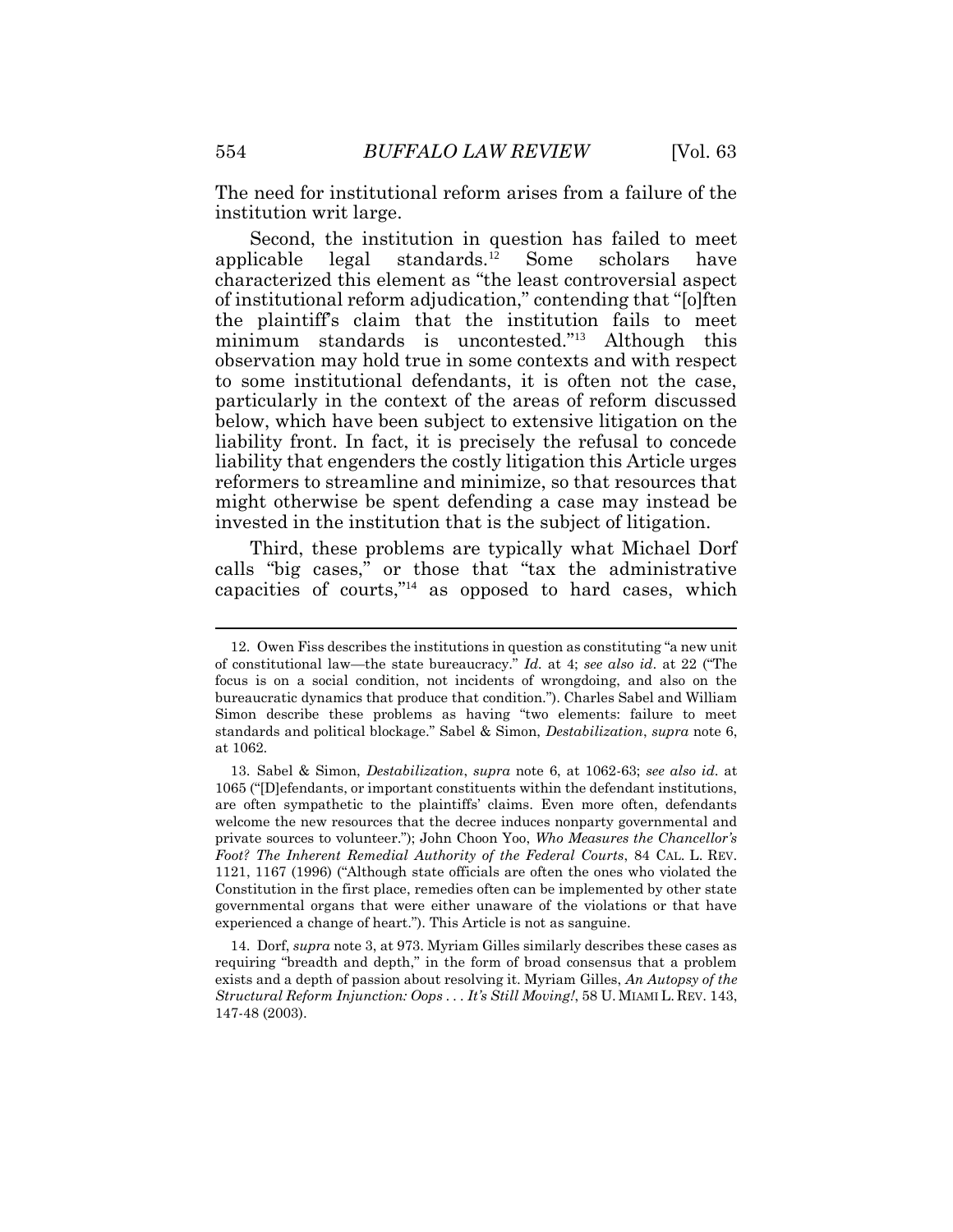typically implicate moral controversy.<sup>15</sup> Relatedly, they also tend to be "polycentric" in nature.<sup>16</sup> They present a variety of interrelated problems and the solutions are accordingly complex and interrelated as well. There are multiple moving parts, as with the classic example of allocating resources under a fixed budget.<sup>17</sup> It is difficult to solve one piece of the problem without affecting other portions of the institution or other institutions—which may or may not themselves be the subject of litigation or the target of reform.

Finally, these problems are resistant to being solved by the political process.<sup>18</sup> They are extensive and complicated (and often expensive to resolve) which is why they tend to persist even where there is widespread acknowledgment that the problem exists.<sup>19</sup> And, moreover, those affected by the institution's failure to meet standards often lack political power. They are often poor, of color, and/or literally disenfranchised because they are too young to vote, are felons, or are incarcerated.<sup>20</sup> Sometimes they are all of these things at once. Neither the political branches nor administrative agencies are typically inclined to take these issues on without external prodding.

17. Sabel & Simon, *Destabilization*, *supra* not[e 6,](#page-3-0) at 1058.

18. *See, e.g.*, Daniel J. Meltzer, *Deterring Constitutional Violations by Law Enforcement Officials: Plaintiffs and Defendants as Private Attorneys General*, 88 COLUM. L. REV. 247, 288 (1988) (noting the "numerous obstacles to legislative action, the most important of which are the power of inertia, the lack of time, and the futility of all-encompassing statutory codes").

19. *Cf.* Sabel & Simon, *Destabilization*, *supra* note [6](#page-3-0), at 1092 ("[I]t is remarkable how rarely the practices that the plaintiffs attack seem to have been the result of an exercise of authority by anyone. The situation is more often the consequence of a failure or refusal to make policy.").

20. *Cf*. *id.* at 1064 (noting that one premise of public law reform cases "involves majoritarian political control unresponsive to the interests of a vulnerable, stigmatized minority").

<sup>15.</sup> Dorf, *supra* not[e 3,](#page-2-0) at 972-73; *see also* Cass R. Sunstein, *The Supreme Court 1995 Term—Foreword: Leaving Things Undecided*, 110 HARV. L. REV. 4, 49-50 (1996) [hereinafter Sunstein, *1995 Term*].

<sup>16.</sup> William A. Fletcher, *The Discretionary Constitution: Institutional Remedies and Judicial Legitimacy*, 91 YALE L.J. 635, 645-47 (1982) (describing legal and non-legal polycentricity); Lon L. Fuller, *The Forms and Limits of Adjudication*, 92 HARV. L. REV. 353, 394-96 (1978) (describing polycentric tasks).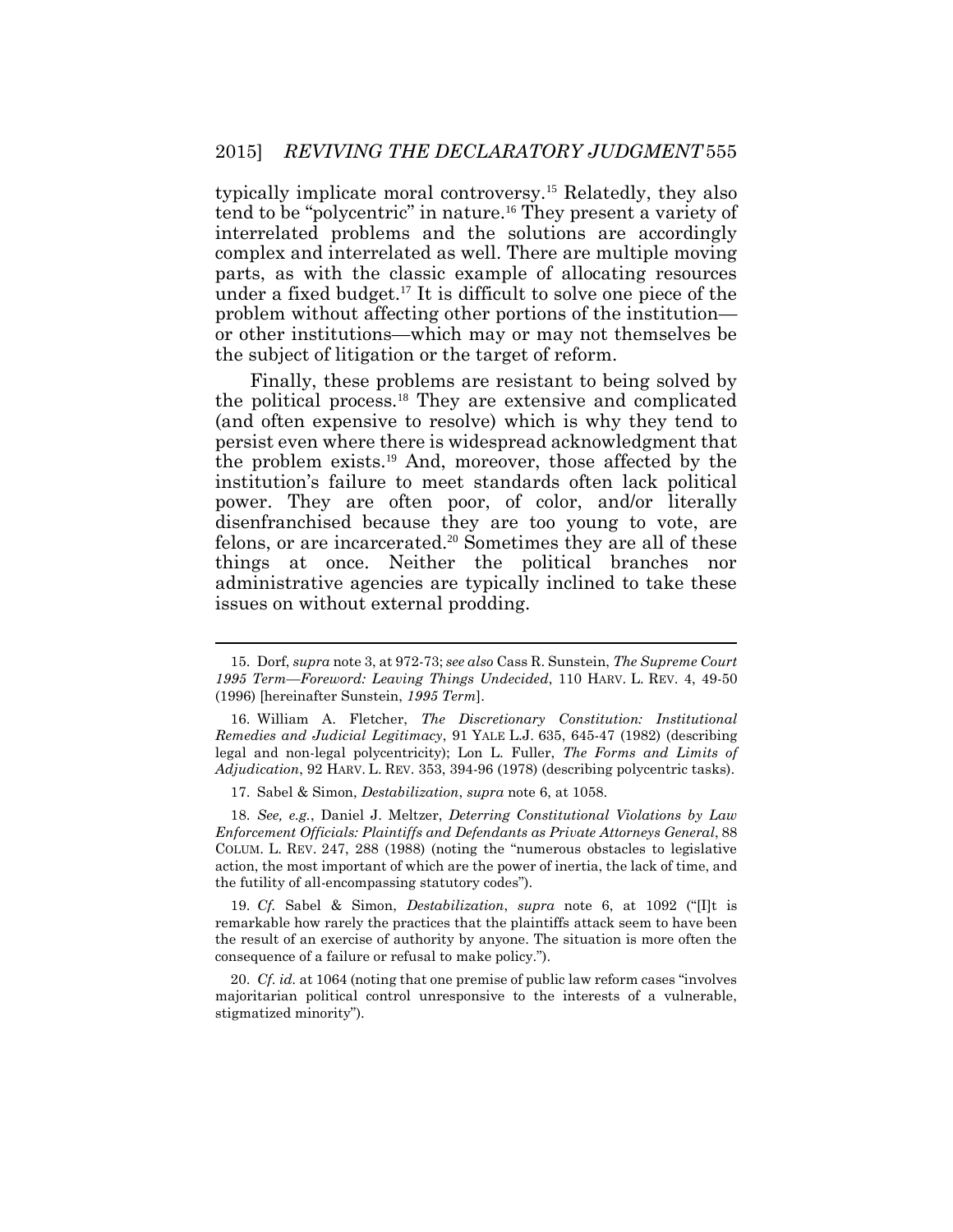#### B. *The Paradigmatic Institutional Reform Remedy: the Structural Injunction*

<span id="page-8-0"></span>Much as *Brown* presented the paradigmatic case for structural reform, the court-imposed solution in *Brown*  became the paradigmatic remedy for structural reform.<sup>21</sup> Plaintiffs' side litigators came to see every case presenting the need for structural reform as one in which a structural injunction should be sought and judges often complied.<sup>22</sup> *Brown* was a true touchstone.<sup>23</sup> As Fiss notes, "*Brown* was accepted into the legal and popular culture as legitimate, so much so that it began to function as an axiom. . . . As a consequence federal court access was assumed for administrative decrees reaching state prisons and mental hospitals, public housing projects, and local police departments."<sup>24</sup>

In his groundbreaking article, *The Role of the Judge in Public Law Litigation*, Chayes describes an evolution from the traditional conception of adjudication—which was bipolar, retrospective, and self-contained, as with contracts

 $\overline{a}$ 

<sup>21.</sup> As Donald Horowitz puts it, "*Brown* created a magnetic field around the courts . . . ." Donald L. Horowitz, *Decreeing Organizational Change: Judicial Supervision of Public Institutions*, 1983 DUKE L.J. 1265, 1281 (1983); *see also* Fiss, *1978 Term*, *supra* note [2](#page-1-0), at 2 ("As a genre of constitutional litigation, structural reform has its roots in the Warren Court era and the extraordinary effort to translate the rule of *Brown v. Board of Education* into practice."); Paul Gewirtz, *Remedies and Resistance*, 92 YALE L.J. 585, 588 (1983) ("The very evolution of this extraordinary remedial weapon, now central to the modern conception of judicial power, is inseparable from the desegregation effort and resistance to it. . . . [J]udicial remedies became so intrusive largely because public resistance precluded alternative methods for making *Brown* a reality.").

<sup>22.</sup> *See* Yoo, *supra* note 13, at 1124 ("In 1994, federal court orders regulated the conditions of confinement in 244 prisons in thirty-four different jurisdictions . . . . [H]undreds of school districts remain under federal court order. . . . At one point in the 1970s, it appears that federal courts had taken control simultaneously of Alabama's schools, mental hospitals, and prisons.").

<sup>23.</sup> Indeed, *Brown* continues to serve as a touchstone in the context of the fight for marriage equality for gays, in both the social and academic commentary. *See, e.g*., Michael J. Klarman, Windsor *and* Brown*: Marriage Equality and Racial Equality*, 127 HARV. L. REV. 127, 128-29 (2013).

<sup>24.</sup> Fiss, *Dombrowski*, *supra* note 10, at 1149 (footnote omitted).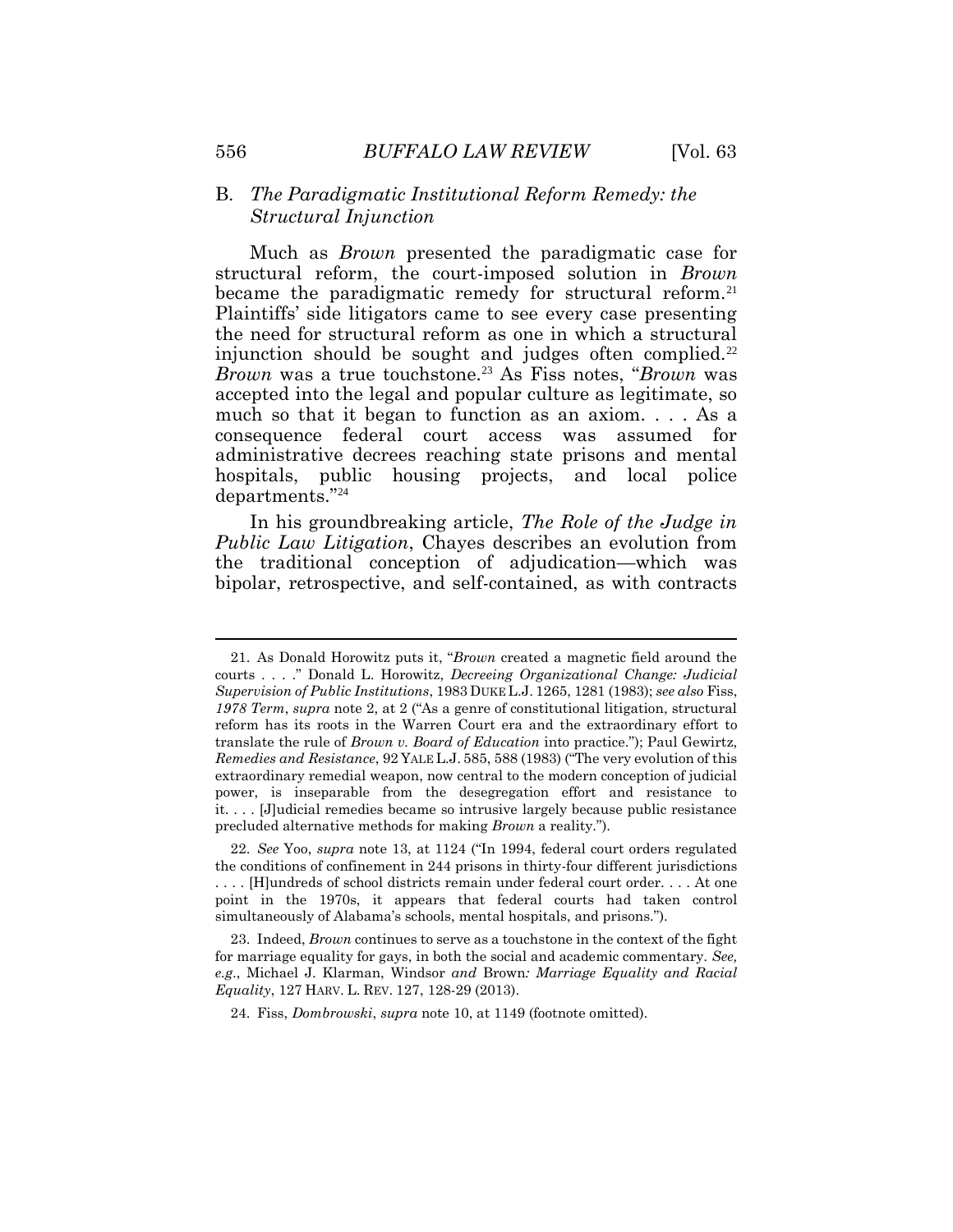or property disputes—to public law litigation.<sup>25</sup> This new litigation had a more complicated party structure: an adversary relationship that was "suffused and intermixed with negotiating and mediating processes at every point," and a judge who presided majestically over the whole sprawling mess.<sup>26</sup> The end goal of the process was a structural injunction: "the centerpiece of the . . . public law model."<sup>27</sup>

Fiss similarly describes the structural injunction as essential to the resolution of a case presenting a need for structural reform:

[T]he remedy at issue in a structural case is the injunction, and it does not require a judgment about wrongdoing, future or past. The structural suit seeks to eradicate an ongoing threat to our constitutional values and the injunction can serve as the formal mechanism by which the court issues directives as to how that is to be accomplished. It speaks to the future. The prospective quality of the injunction, plus the fact that it fuses power in the judge, explains the preeminence of the injunction in structural reform.<sup>2</sup>

Although Fiss notes in passing that "some other remedies (e.g., declaratory judgments, conditional habeas corpus) have many of the same qualities as the injunction, for example, its prospectivity, and could be expected to be found in structural suits," his focus (and that of the courts) is on the injunction.<sup>29</sup>

Fiss adds that the injunction is predicated on legislative failure; judges must act because the legislature is either

<sup>25.</sup> Chayes, *supra* note 2, at 1281-84.

<sup>26.</sup> *Id.* at 1284; *see* Judith Resnik, *Managerial Judges*, 96 HARV. L. REV. 374 (1982) (identifying and critiquing the phenomenon of managerial judging); *cf.* ROSS SANDLER & DAVID SCHOENBROD, DEMOCRACY BY DECREE: WHAT HAPPENS WHEN COURTS RUN GOVERNMENT 109-10 (2003) [hereinafter SANDLER & SCHOENBROD, DEMOCRACY] ("Judicial enforcement has gone from being a declaration of rights to a managerial process. As a result, the courts have found themselves up to their necks in budgetary, personnel, regulatory, and programmatic choices of the kind previously made only by elected state and local officials and their appointees.").

<sup>27.</sup> Chayes, *supra* not[e 2,](#page-1-0) at 1298.

<sup>28.</sup> Fiss, *1978 Term*, *supra* note [2,](#page-1-0) at 23.

<sup>29.</sup> *Id.* at 23 n.50.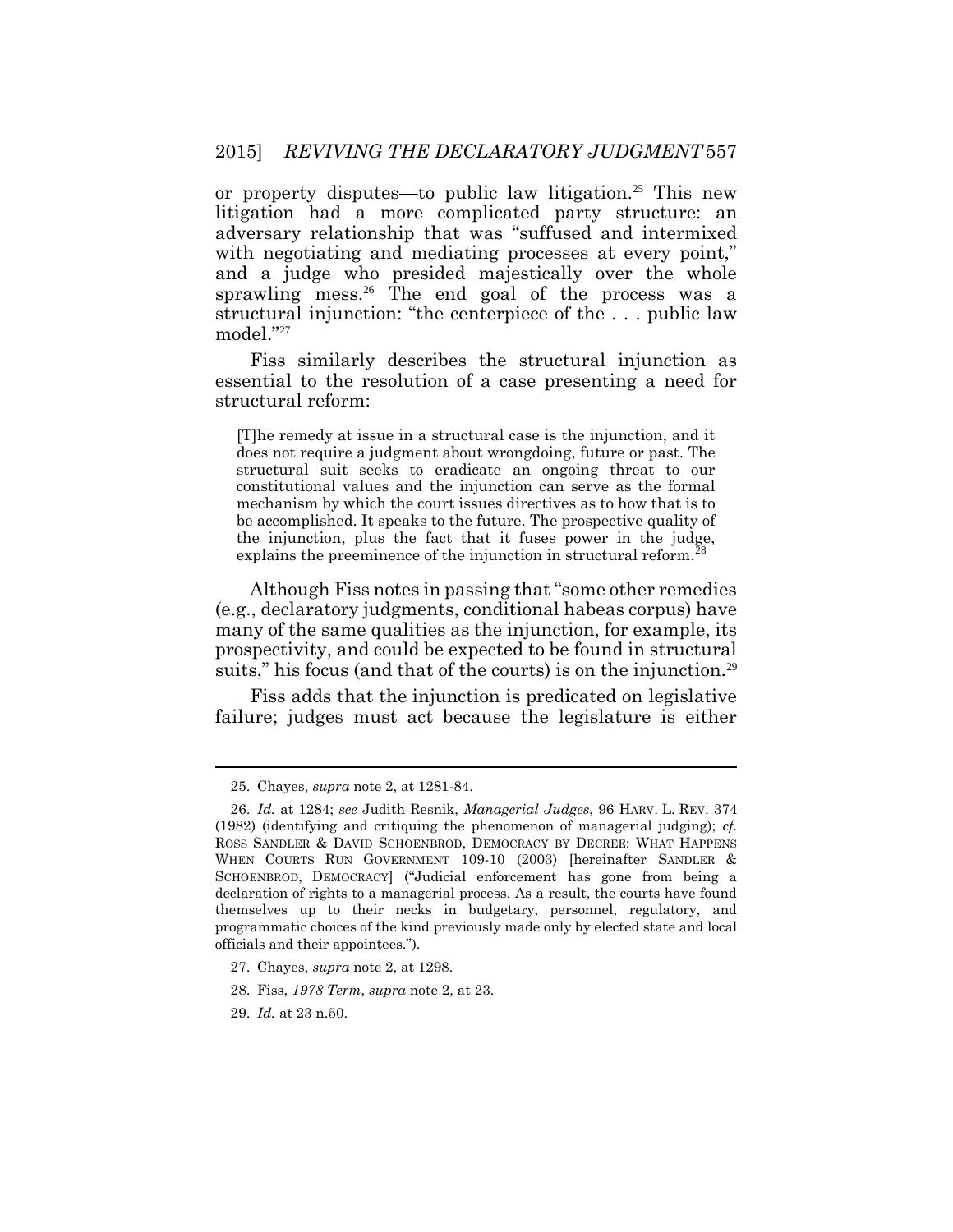unwilling or unable to do so.<sup>30</sup> The judge must, moreover, act for as long as her involvement is required, which may be quite a while indeed. Per Fiss, the remedial phase in structural litigation is by nature and of necessity prolonged, "invariably result[ing] in a series of interventions—cycle after cycle of supplemental relief."<sup>31</sup> The judge's task is to manage the issue and retain jurisdiction "as long as the threat [to constitutional values] persists."32 To these observations about the nature of the injunction, others have added: they are extensive and affirmative in their commands; they are administrative in character and establish the courts as a source of authority and accountability; and they are legislative in nature.<sup>33</sup>

#### II. A NEW ERA IN PUBLIC INTEREST LITIGATION

This Part contends that the decoupling process between the right to institutional reform and the remedy implemented has already begun. Structural reform continues to take place, but more seldom under the auspices of a structural injunction. A number of scholars have begun the

seeks to adjust future behavior, not to compensate for past wrong. It is deliberately fashioned rather than logically deduced from the nature of the legal harm suffered. It provides for a complex, on-going regime of performance rather than a simple, one-shot, one-way transfer. Finally, it prolongs and deepens, rather than terminates, the court's involvement with the dispute.

Chayes, *supra* note [2,](#page-1-0) at 1298; *see also* Fletcher, *supra* note 16, at 637-41 (describing typical institutional suit and remedial decrees).

<sup>30.</sup> *Id.* at 9-10, 24; *cf.* Chayes, *supra* note [2](#page-1-0), at 1308 (arguing that the "judicial process is an effective mechanism for registering and responding to grievances generated by the operation of public programs in a regulatory state [because][u]nlike an administrative bureaucracy or a legislature, the judiciary *must* respond to the complaints of the aggrieved").

<sup>31.</sup> Fiss, *1978 Term*, *supra* note [2,](#page-1-0) at 28. In fact, Fiss explicitly declares that the court's task in these cases "is not to declare who is right or who is wrong." *Id.* at 27.

<sup>32.</sup> *Id.* at 28.

<sup>33.</sup> Horowitz, *supra* note 21, at 1267-68. Horowitz also argues that structural injunctions are also resistant to appellate review but this characterization may not hold as strongly these days. *Id.* at 1268. Chayes has also described the structural injunction as one that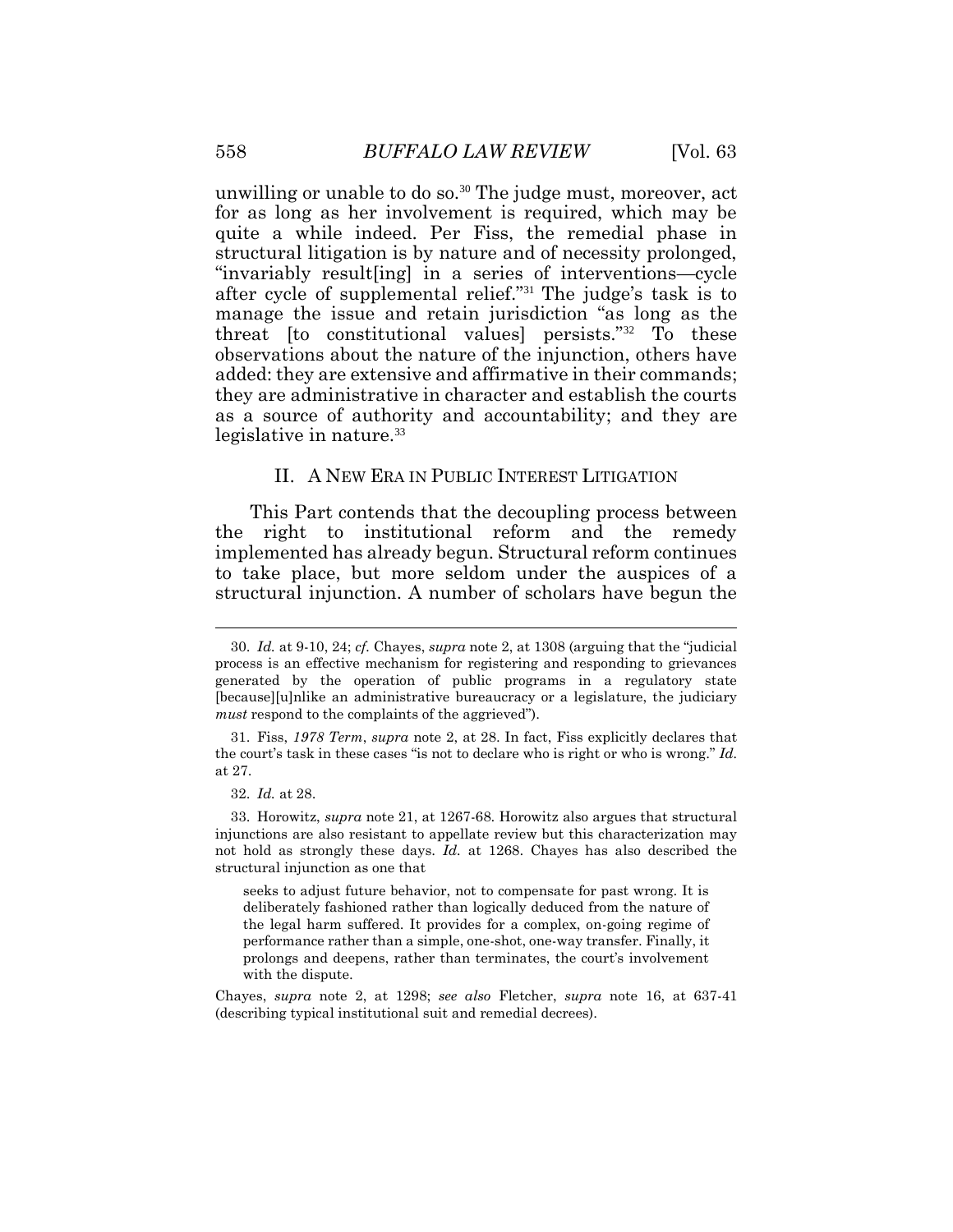process of identifying how and why this change is occurring, but the conversation can be further enriched so that reformers may better understand how to harness these changes to achieve their goals.

#### A. *The Decline of the Traditional Model*

 $\overline{a}$ 

Not everyone was enamored with the structural injunction model, which came under fierce criticism for showing "minimal regard for the limits of the federal courts' inherent powers."34 Others have noted a number of the disadvantages associated with structural injunctions, such as the drain on court resources to formulate and implement, the political capital such injunctions often require courts to expend, and the degree of intrusion they require on the workings of institutions courts may not readily understand.<sup>35</sup>

Sometimes, as with *Brown*, a paradigm shift is easy to identify even without the benefit of hindsight. More often, it is difficult to say when exactly a shift is about to begin, whether one has begun, or when precisely it began.<sup>36</sup> The empirical question of whether the absolute number of structural injunctions issued has declined over the last several decades remains largely unanswered,<sup>37</sup> but the

<sup>34.</sup> Yoo, *supra* note 13, at 1122; *see also* Sabel & Simon, *Destabilization*, *supra*  note [6,](#page-3-0) at 1090 ("Structural injunctions are accused of . . . excessively concentrating power in the court at the expense of the electoral branches.").

<sup>35.</sup> *See, e.g*., SANDLER & SCHOENBROD, DEMOCRACY, *supra* note 26, at 8-12; Fiss, *Dombrowski*, *supra* note 10, at 1148; Laura E. Little, *It's About Time: Unravelling Standing and Equitable Ripeness*, 41 BUFF. L. REV. 933, 950-51 (1993); Meltzer, *supra* note 18, at 320-21; Susan P. Sturm, *A Normative Theory of Public Law Remedie*s, 79 GEO. L.J. 1355, 1379 (1991); Tracy A. Thomas, *The Continued Vitality of Prophylactic Relief*, 27 REV. LITIG. 99, 107 (2007); Yoo, *supra* note 13, at 1123 & nn.15-17.

<sup>36.</sup> In fact, Fiss, writing in 1979, had reason to believe the structural injunction was already at risk as a model of litigation. Fiss, *1978 Term*, *supra*  note [2,](#page-1-0) at 4-5 (describing the "counterassault" against the structural injunction by the Burger Court).

<sup>37.</sup> Schlanger's examination of prison litigation reform is a noteworthy exception. Margo Schlanger, *Civil Rights Injunctions Over Time: A Case Study of Jail and Prison Court Order*s, 81 N.Y.U. L. REV. 550, 553-54 (2006) [hereinafter Schlanger, *Civil Rights*].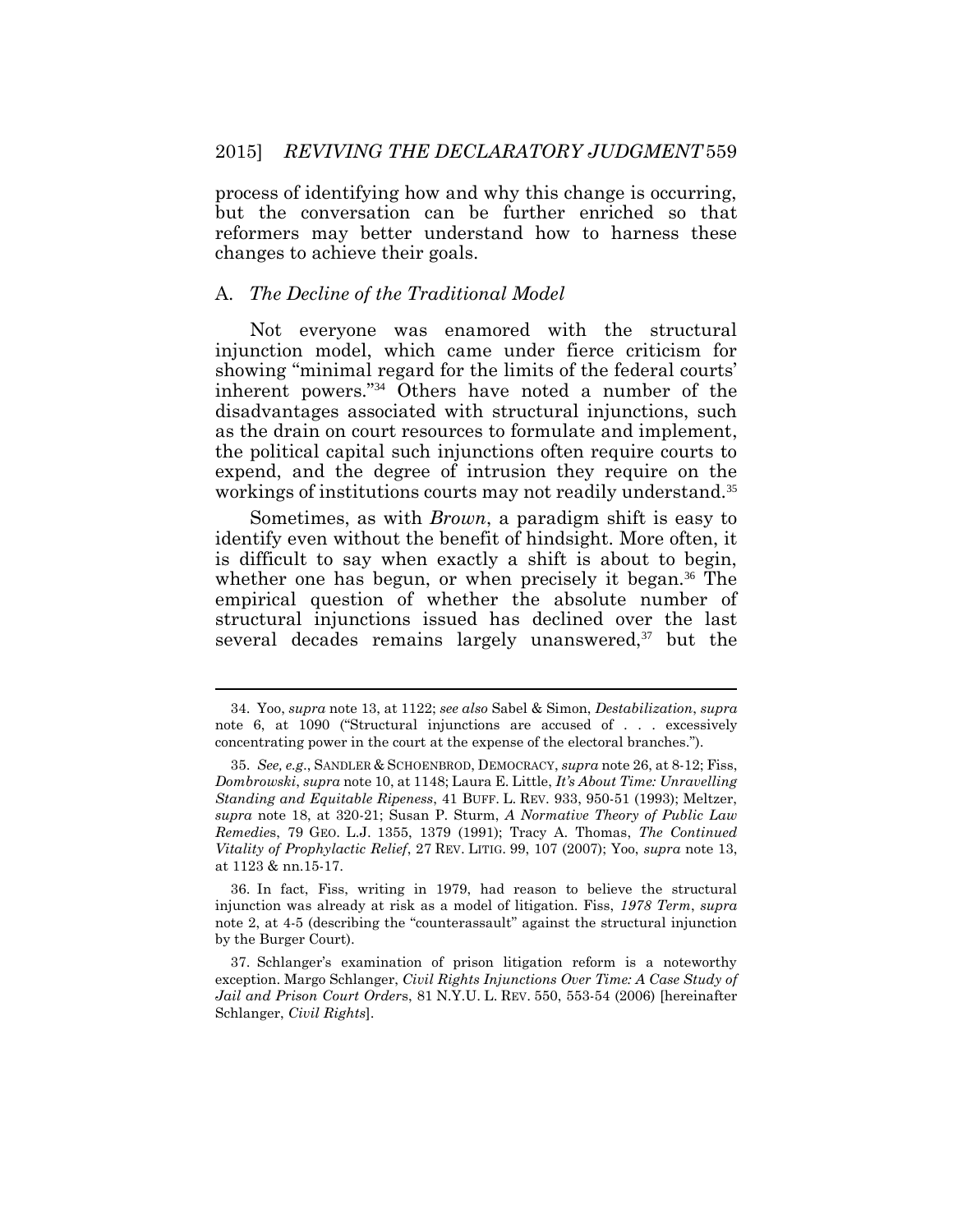academic commentary is largely in agreement that there has been a decline.<sup>38</sup>

To be sure, some scholars have argued that the purported decline has been exaggerated or does not actually exist. Even as they document the rise of experimentalism, for example, Sabel and Simon discuss the "protean persistence of public law litigation."<sup>39</sup> Schlanger contends that in the context of jail and prison litigation, at least, there is plenty of on-going structural reform, and speculates "that the situation is similar in other types of civil rights injunctive litigation, as well."<sup>40</sup> Myriam Gilles suggests that this type of court activity is actually alive and well because it has been co-opted by the conservative movement as, for example, in the higher education affirmative action cases.<sup>41</sup> Ross Sandler and David Schoenbrod argue that the landscape of federal statutory regulation has provided judges with new and ever-increasing means of entering decrees against state and local officials.<sup>42</sup>

This Article's position is that although the structural injunction is far from dead (and will likely be with us for some time) it has lost its status as most favored remedy for structural reform.

First, on the doctrinal front, the Court has acted repeatedly to limit the scope and availability of these injunctions. Judith Resnik has persuasively argued that "the majority is developing a new theory of limitations on the

<sup>38.</sup> *See, e.g.*, Gilles, *supra* note 14, at 161; Richard L. Marcus, *Public Law Litigation and Legal Scholarship*, 21 U. MICH. J.L. REFORM 647, 648, 670 (1988); Carl Tobias, *Public Law Litigation and the Federal Rules of Civil Procedure*, 74 CORNELL L. REV. 270, 295 (1989) (noting that institutional reform litigation has decreased in the late twentieth century); Mark Tushnet, *Some Legacies of* Brown v. Board of Education, 90 VA. L. REV. 1693, 1696-1705 (2004).

<sup>39.</sup> Sabel & Simon, *Destabilization*, *supra* note 6, at 1021.

<sup>40.</sup> Schlanger, *Civil Rights*, *supra* note 37, at 553-54; *see also* David Zaring, *National Rulemaking Through Trial Courts: The Big Case and Institutional Reform*, 51 UCLA L. REV. 1015, 1020-21 (2004).

<sup>41.</sup> Gilles, *supra* note 14, at 169-70; *see also* Karen O'Connor & Lee Epstein, *Rebalancing the Scales of Justice: Assessment of Public Interest Law*, 7 HARV. J.L. & PUB. POL'Y 483, 493-502 (1984); Reva B. Siegel, *The Supreme Court 2012 Term—Foreword: Equality Divided*, 127 HARV. L. REV. 1 (2013).

<sup>42.</sup> SANDLER & SCHOENBROD, DEMOCRACY, *supra* note 26, at 11.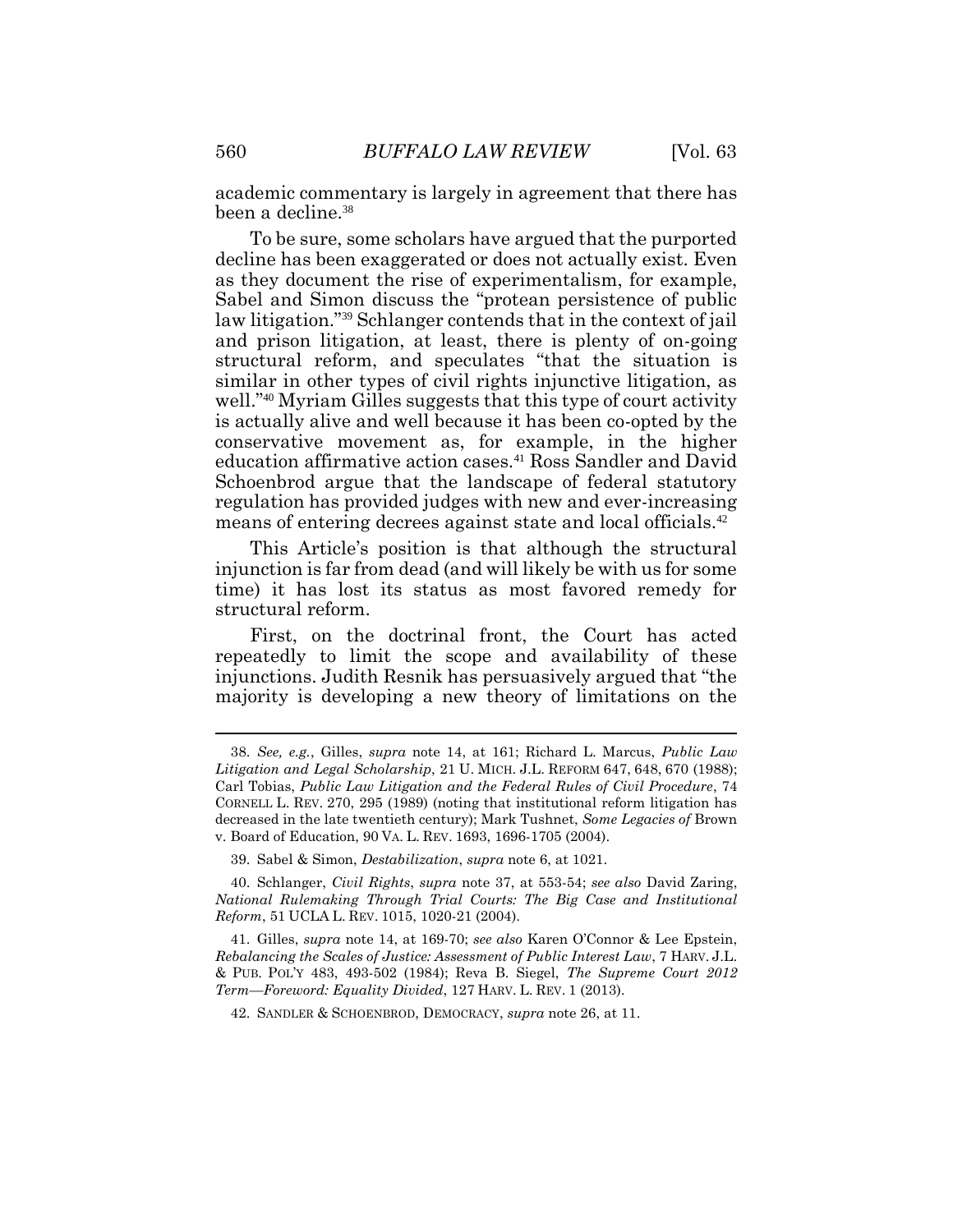equitable powers of the federal courts."<sup>43</sup> This set of limitations—such as those requiring abstention on the part of federal courts under certain conditions, or those governing standing for injunctive relief—serves to make wholly unavailable entire categories of relief for entire categories of plaintiffs.<sup>44</sup> Although some of these restrictions can be circumvented, such as by filing in state rather than federal court, they serve as the new doctrinal baseline with which litigants and the lower courts must work. While issuing these limitations, the Court has also made clear its declining interest in lower court micro-management of complex institutions.<sup>45</sup> It has repeatedly warned lower courts not to overstep the lines of judicial and federal propriety, framing its admonitions in terms of both separation of powers and federalism concerns.<sup>46</sup>

44. *See, e.g.*, City of Los Angeles v. Lyons, 461 U.S. 95, 105-06 (1983) (imposing standing requirements for injunctive relief); Rizzo v. Goode, 423 U.S. 362, 371-73 (1976) (same); Younger v. Harris, 401 U.S. 37, 43-44 (1971) (creating the *Younger* abstention doctrine).

45. *See, e.g.*, Rhodes v. Chapman, 452 U.S. 337, 351-52 (1981); Bell v. Wolfish, 441 U.S. 520, 562 (1979) (warning lower courts against becoming "enmeshed in the minutiae of prison operations").

<sup>43.</sup> Judith Resnik, *Constricting Remedies: The Rehnquist Judiciary, Congress, and Federal Power*, 78 IND. L.J. 223, 231 (2003). Resnik contends that "the majority has rejected conceptions of a 'cooperative partnership' between judges and Congress, sharing in the undertaking of lawmaking," but notes that the door may still be open when the court is exercising its equitable powers in furtherance of the public interest, as opposed to private interests. *Id.* at 241, 249-52; *see also, e.g.*, David Rudovsky, *Running in Place: The Paradox of Expanding Rights and Restricted Remedies*, 2005 U. ILL. L. REV. 1199, 1235-36 ("[W]hile the Court has not heeded calls to eliminate the structural injunction, it has imposed procedural hurdles that substantially erode the availability of the equitable remedy.") (footnote omitted).

<sup>46.</sup> *See, e.g.*, Frew *ex rel.* Frew v. Hawkins, 540 U.S. 431, 442 (2004) (noting that once a consent decree has been satisfied, responsibility must be returned to the state and that state officials "must be presumed to have a high degree of competence in deciding how best to discharge their governmental responsibilities"); Lewis v. Casey, 518 U.S. 343, 362 (1996) (striking down an injunction as being "inordinately—indeed, wildly—intrusive" and noting that the process by which it was developed "failed to give adequate consideration to the views of state prison authorities"); Turner v. Safley, 482 U.S. 78, 84-85 (1987) ("Running a prison is an inordinately difficult undertaking . . . peculiarly within the province of the legislative and executive branches of government. . . . [S]eparation of powers concerns counsel a policy of judicial restraint.").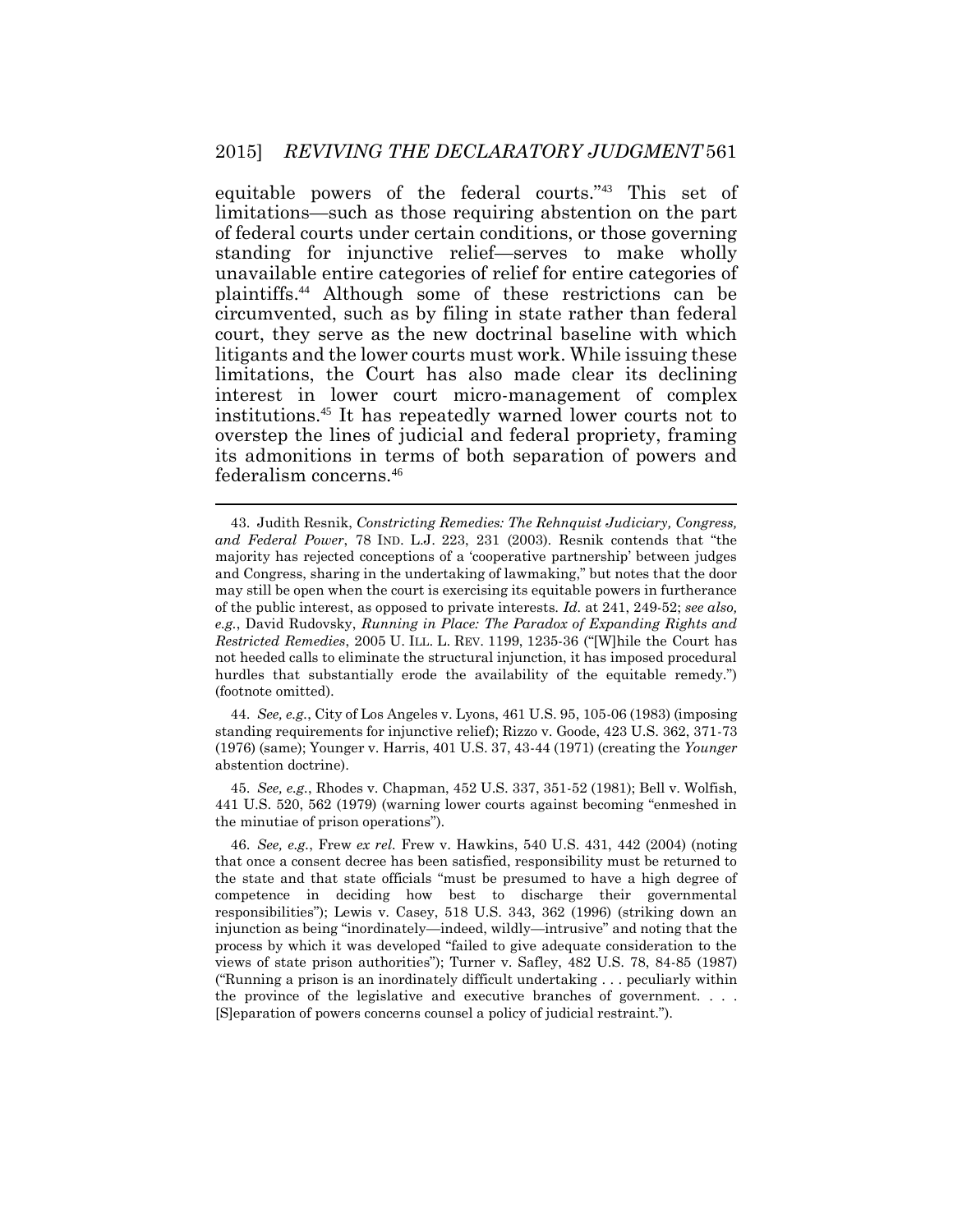The second aspect of the decline is harder to quantify and attribute: more of a shift in the cultural Weltanschauung than anything else, a decline in motivating philosophy as opposed to empirical practice. Fiss describes it in relation to *Brown*, which by the mid-1970s had begun "to lose its axiomatic power."<sup>47</sup> Some of the factors he identifies include the retirement of the justices originally responsible for *Brown*, a societal movement away from the integrative ideals of *Brown*, and "a fuller appreciation of the difficulties of administrative injunctions."<sup>48</sup> As Gilles aptly puts it, there is "a sort of sub-constitutional, extra-legal discomfort with the role of judges in institutional reform litigation."<sup>49</sup> The doctrinal developments in the case law are an inevitable result of this culture shift, much of which is itself rooted in separation of powers concerns.<sup>50</sup> And legislatures themselves have internalized and appropriated these arguments, using them to justify inaction in the face of judicial orders.<sup>51</sup> As one lawmaker from Kansas recently stated, "I think the bottom line is that you still have a constitutional issue here as to which branch has the power of the purse. . . . And clearly that duty lies with the legislative branch. I don't believe that's the place of the court."<sup>52</sup>

<sup>47.</sup> Fiss, *Dombrowski*, *supra* note 10, at 1149-50; *cf.* SANDLER & SCHOENBROD, DEMOCRACY, *supra* note 26, at 33 ("The battle to overthrow segregation is not the right model for all interrelationships between federal and state and local officials."). *Brown* arguably no longer means what it once meant substantively either. *See, e.g.*, Siegel, *supra* note 41, at 3-5.

<sup>48.</sup> Fiss, *Dombrowski*, *supra* note 10, at 1149-50; *cf.* Horowitz, *supra* note 21, at 1288 ("The use of litigation to effect change in large, complex, ongoing, public institutions is a more hazardous venture than it is frequently made out to be.").

<sup>49.</sup> Gilles, *supra* note 14, at 146.

<sup>50.</sup> *See, e.g.*, *Bell*, 441 U.S. at 562 (noting that "under the Constitution, the first question to be answered is not whose plan is best, but in what branch of the Government is lodged the authority to initially devise the plan"); *see also infra*  text accompanying notes 179-81 (providing a fuller discussion of these concerns).

<sup>51.</sup> *See, e.g.*, Trevor Graff & John Eligon, *Court Orders Kansas Legislature to Spend More on Schools*, N.Y. TIMES (Mar. 7, 2014), http://www.nytimes.com/2014/  $03/08/\text{us/kansas-school-spending-ruling.html?}$  r=0 (reporting that the Kansas state legislature has been withholding constitutionally mandated school payments in defiance of a court order).

<sup>52.</sup> *Id.*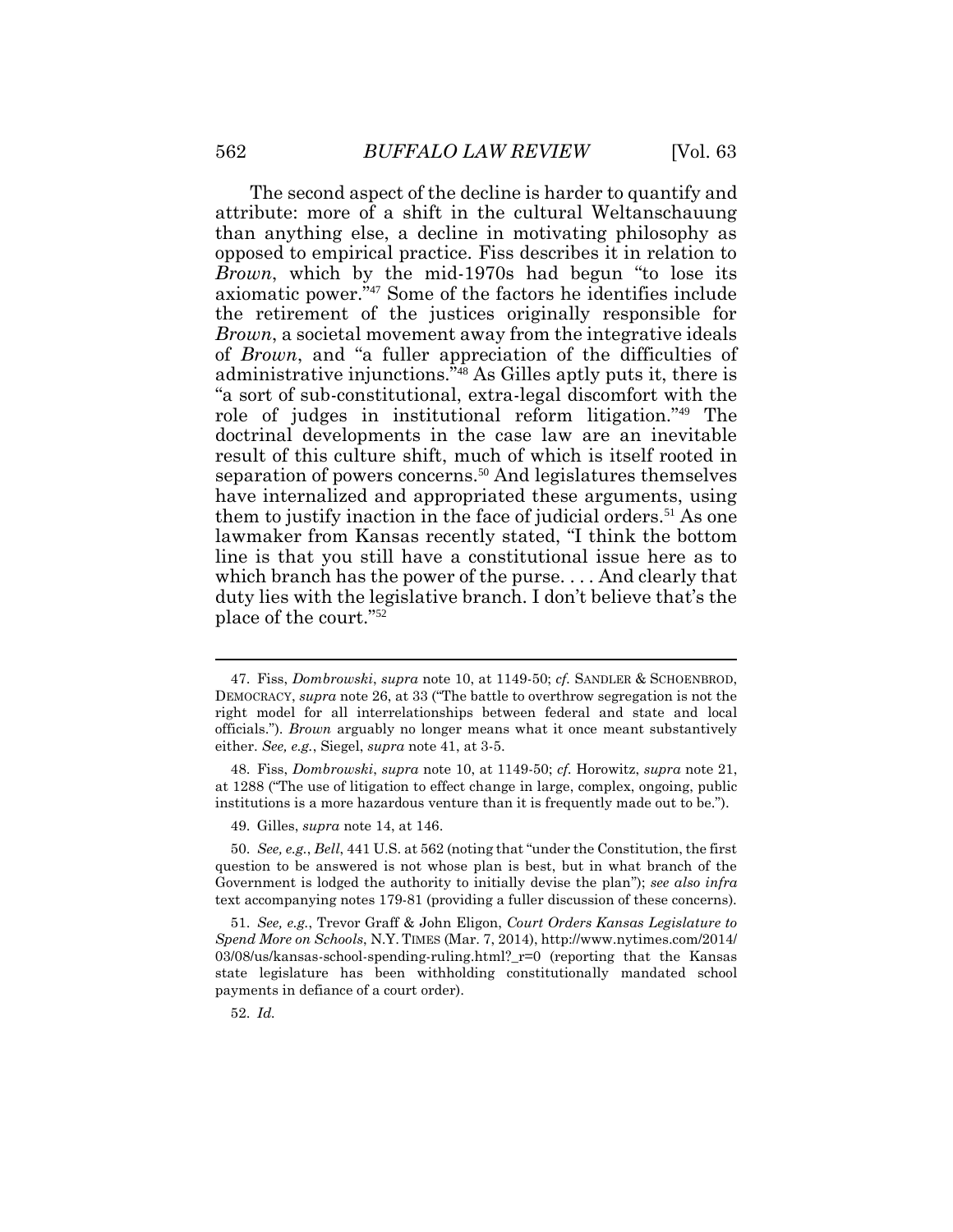#### 2015] *REVIVING THE DECLARATORY JUDGMENT* 563

Quantifying the decline, to the extent it exists, is ultimately irrelevant and unnecessary. It is sufficient to note the existing dissatisfaction with the structural injunction as the default means of procuring institutional reform. In many ways, the structural injunction is no more than a straw man, and has been nothing more for some time: the frequency with which these cases are resolved via settlement between the parties as opposed to trial has by now so often been stated as to be uninteresting.53 If the desired end result is a negotiated consent decree or other form of settlement agreement, and the means of getting there (i.e., the relief requested) is what detractors find offensive and arguably unnecessary for procuring the desired end result, litigators can and should reevaluate the relief requested.

Although this Article takes no normative stance as to the death of the structural injunction, it urges litigators to begin the process of estate planning. If the right to institutional reform persists, can we identify a remedy worthy of the task and similarly capable of providing systemic relief?

#### B. *New Governance, Experimentalism & Multilateralism*

Gerald Rosenberg has famously described the idea that litigation alone can produce systemic change as a "hollow hope,"54 and Stuart Scheingold has similarly decried "[t]he myth of rights," by which court articulation of a right is sufficient to produce reform.<sup>55</sup> More recent scholarship has focused on what has arisen to take the place of traditional litigation. This scholarship—along with the phenomenon it explores—is often categorized as "new governance": a shift away from rights-claiming litigation-focused strategies towards more experimental, multilateral, and flexible means of reform.<sup>56</sup>

 $\overline{a}$ 

<sup>53.</sup> *See infra* text accompanying notes 72-80.

<sup>54.</sup> ROSENBERG, *supra* note 8.

<sup>55.</sup> STUART A. SCHEINGOLD, THE POLITICS OF RIGHTS: LAWYERS, PUBLIC POLICY, AND POLITICAL CHANGE 5 (2d ed. 2004).

<sup>56.</sup> *See, e.g.*, Bradley C. Karkkainen, *"New Governance" in Legal Thought and in the World: Some Splitting as Antidote to Overzealous Lumping*, 89 MINN. L. REV. 471, 472-74 (2004); Lobel, *supra* note 3, at 345-50; Douglas NeJaime, *When New Governance Fails*, 70 OHIO ST. L.J. 323, 324-26 (2009).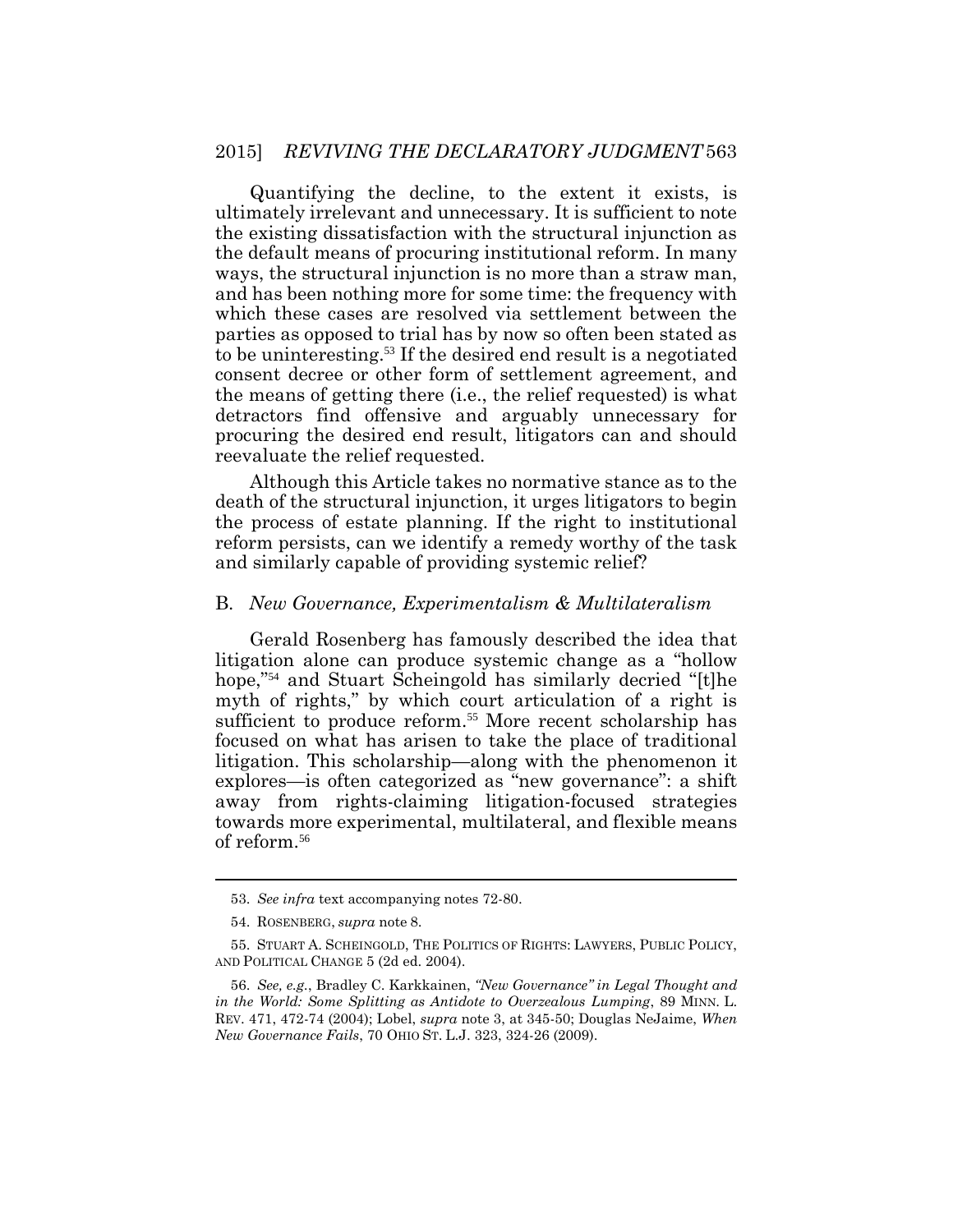This Article will focus on those aspects of new governance most relevant to institutional reform and add the following: first, what we are seeing in the courts portends a wholesale paradigm shift in the way public interest litigation will be conducted in years to come, whether reformers like it or not; second, much of this shift is hostile to structural reform, and; third, there is still time for reformers to adapt the new constraints to their advantage to continue to pursue institutional change.

Some scholars contend that the decline of the structural injunction is nothing to mourn because more democratic solutions to the rights problem have evolved to take its place, in the form of experimentalist problem-solving courts.<sup>57</sup> In a series of articles beginning in the late 1990s, Michael Dorf, Charles Sabel, and William Simon make a compelling case that top-down institutional reform has gradually and increasingly been replaced by a more localized "democratic experimentalism."<sup>58</sup> They identify a "Scylla of deference" and a "Charybdis of usurpation,"<sup>59</sup> and urge the legal system to embrace this experimentalism as a means of addressing broad social problems without having to resort to "judicial exhortation and intimidation."<sup>60</sup>

These scholars, who might properly be referred to as "experimentalists," offer many of the traditional critiques of the structural injunction. They argue that the institutions subject to traditional institutional reform have their own internal mechanisms for accountability that the courts have

60. Dorf & Sabel, *supra* note [3,](#page-2-0) at 395.

<sup>57.</sup> *See, e.g.*, Sabel & Simon, *Destabilization*, *supra* note 6, at 1019-20. *But see, e.g.*, Judith Resnik, *Whither and Whether Adjudication?*, 86 B.U. L. REV. 1101, 1142-43 (2006) (critiquing the decline of formal adjudication via delegation and privatization and noting that access to quality adjudication is increasingly class based).

<sup>58.</sup> Dorf, *supra* note [3,](#page-2-0) at 884; Dorf & Sabel, *supra* note [3;](#page-2-0) Sabel & Simon, *Destabilization*, *supra* note [6,](#page-3-0) at 1019-20.

<sup>59.</sup> Dorf, *supra* note [3,](#page-2-0) at 882; *see also* Dorf & Sabel, *supra* not[e 3](#page-2-0), at 393 ("[T]he Court in practice faces a familiar Hobson's choice. It can defer to political decisions however arrived at, knowing that deference invites caprice and manipulation by the lawmaker. Or it can scrutinize the decision in the light of its balancing techniques. But this scrutiny threatens to paralyze or disqualify democracy.").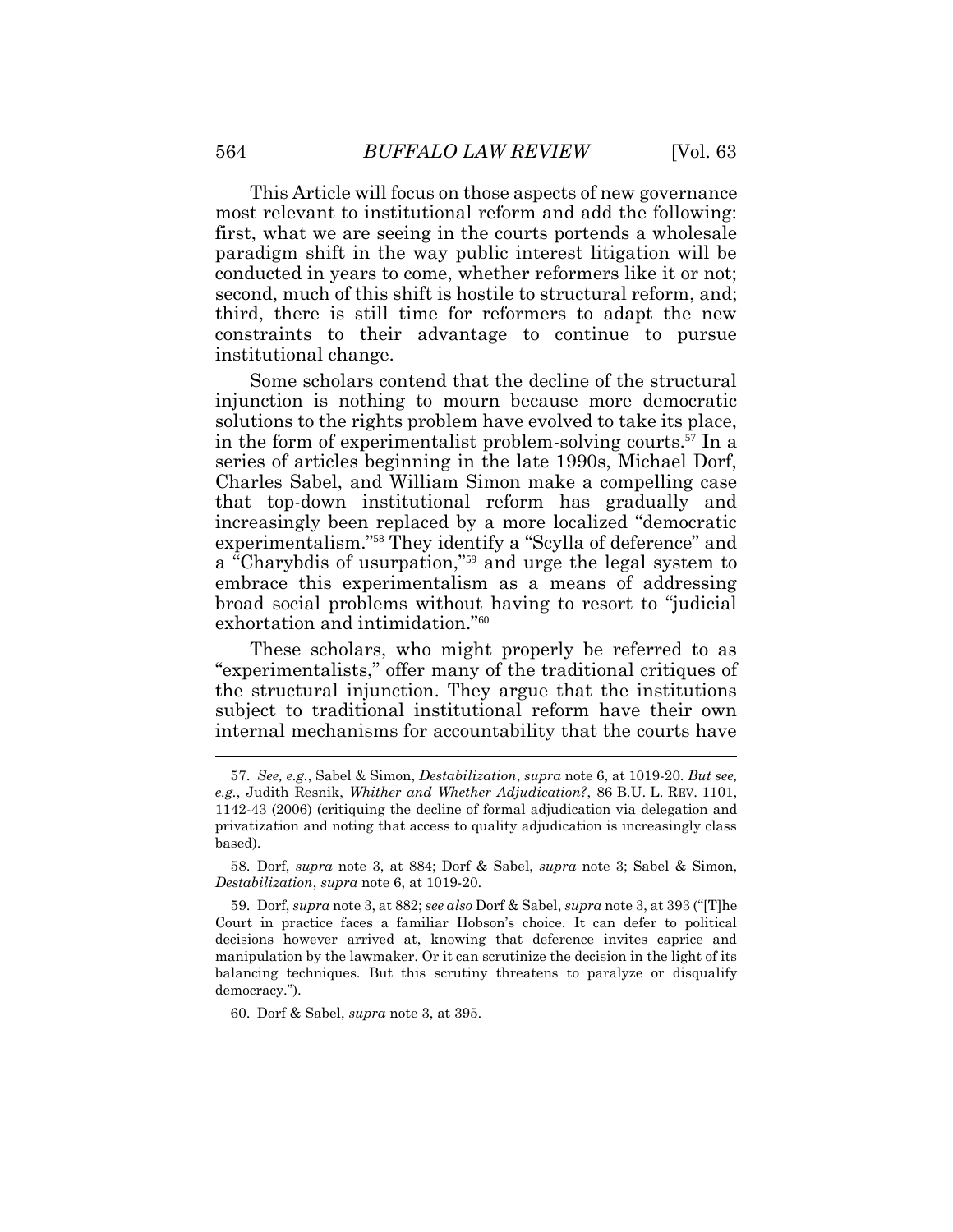disregarded without legitimacy or expertise.<sup>61</sup> They prefer instead the work of experimentalist courts, sometimes referred to as problem-solving courts, which substitute participatory administration for comprehensive top-down reform.<sup>62</sup> They praise the increased flexibility of these courts and the collaboration and stakeholder participation they enable.<sup>63</sup> Although some experimentalist courts operate at the trial court level, as with the newly popular drug courts, others continue to issue injunctions, but focus more on outputs rather than inputs.<sup>64</sup> These new injunctions are praised for being less intrusive, more flexible, and more process oriented than those of old.<sup>65</sup>

In addition to experimentalism, there have been both normative and descriptive developments on the multilateral (as opposed to unilateral judge-centered) nature of structural reform in both the courts and the academic commentary. The courts have begun to press for increased involvement from stakeholders.<sup>66</sup> And, in contrast to the unilateral model propagated by Fiss, commentators have both begun to acknowledge that non-judicial players have always had a role to play and to urge their increased involvement.

Margo Schlanger, for example, details the many nonjudicial players driving reform, such as plaintiffs' counsel and public interest lawyers, arguing persuasively that "[i]nstitutional reform litigation is not a judicial movement

65. John C. Jeffries, Jr. & George A. Rutherglen, *Structural Reform Revisited*, 95 CALIF.L. REV. 1387, 1411-12 (2007) (describing "[n]ewer decrees [that] typically avoid the 'kitchen sink' approach to institutional reform in favor of orders that identify goals the defendants are expected to achieve and specify standards and procedures for measurement of performance").

66. *See, e.g.*, Martin v. Wilks, 490 U.S. 755, 761 (1989) (holding that nonparties affected by consent decrees may collaterally attack the decrees if they were not joined to the litigation).

<sup>61.</sup> *E.g.*, Dorf, *supra* note [3,](#page-2-0) at 942.

<sup>62.</sup> *E.g.*, *id.* at 886.

<sup>63.</sup> *E.g.*, Sabel & Simon, *Destabilization*, *supra* note [6,](#page-3-0) at 1020.

<sup>64.</sup> *Id.* at 1019 (describing cases in which courts focus on providing the parties with "governing norms . . . that express the goals the parties are expected to achieve . . . leav[ing] the parties with a substantial range of discretion as to how to achieve these goals") (emphasis omitted).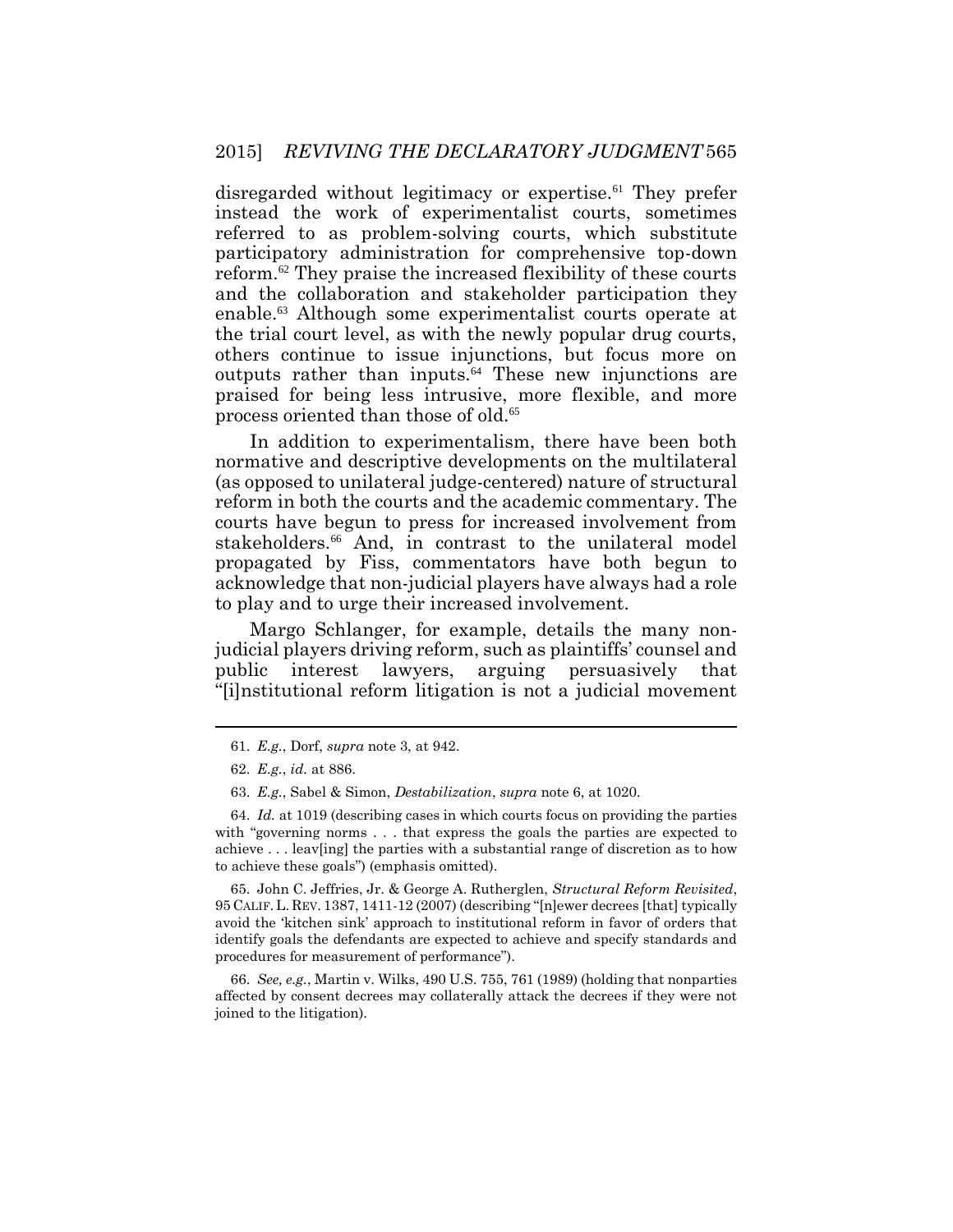but a political practice."67 She is representative of a group of scholars, whom some have denominated "multilateralists,"<sup>68</sup> who recognize that the polycentricity of the paradigmatic case for structural reform is resolved polycentrically, with a number of stakeholders participating and a focus on a negotiated result.69 Experimentalists have also noted the multilateral nature of even the traditional model of structural reform.<sup>70</sup> And others have argued that judges are relatively passive even in traditional structural reform cases, anointing instead a "controlling group—a bureaucracy consisting of attorneys for the parties, the functionaries and experts they bring into the negotiating room, and various court-appointed officials such as special masters."<sup>71</sup>

### C. *Other Aspects of the New Era*

The emerging era of reform has several other defining characteristics.72 First and foremost, the new reform does not proceed with the single-minded goal of procuring a structural

 $\overline{a}$ 

<sup>67.</sup> Schlanger, *Beyond the Hero Judge*, *supra* not[e 3,](#page-2-0) at 2036; *cf.* Judith Resnik, *For Owen M. Fiss: Some Reflections on the Triumph and the Death of Adjudication*, 58 U. MIAMI L. REV. 173, 176 (2003) (describing federal judges as "no longer heroic solo actors but part of a corporate body that has begun to socialize the next generation of judges to be suspicious of adjudication and to prefer negotiation").

<sup>68.</sup> *See, e.g.*, Zaring, *supra* note 40, at 1028 ("Multilateralists conceptualize institutional reform lawsuits as independent, ad hoc committees convened in a courtroom and composed of stakeholders in a government institution—the officials who run it, the people most affected by it, and their lawyers and experts.").

<sup>69.</sup> *See, e.g.*, SANDLER & SCHOENBROD, DEMOCRACY, *supra* note 26, at 7; Marc Galanter, *Worlds of Deals: Using Negotiation to Teach About Legal Process*, 34 J. LEGAL EDUC. 268, 268 (1984) (coining the term "litigotiation"); Susan P. Sturm, *The Promise of Participation*, 78 IOWA L. REV. 981, 995-97 (1993) (discussing the importance of stakeholder participation and the participation values implicated by structural reform); Zaring, *supra* note 40, at 1062-72 (identifying various repeat players).

<sup>70.</sup> Dorf & Sabel, *supra* note [3,](#page-2-0) at 401 (noting that in the context of institutional reform litigation "[e]ven traditional courts often directly involve the parties in the formulation of remedial decrees").

<sup>71.</sup> SANDLER & SCHOENBROD, DEMOCRACY, *supra* note 26, at 118-19.

<sup>72.</sup> *See id.* at 117-38.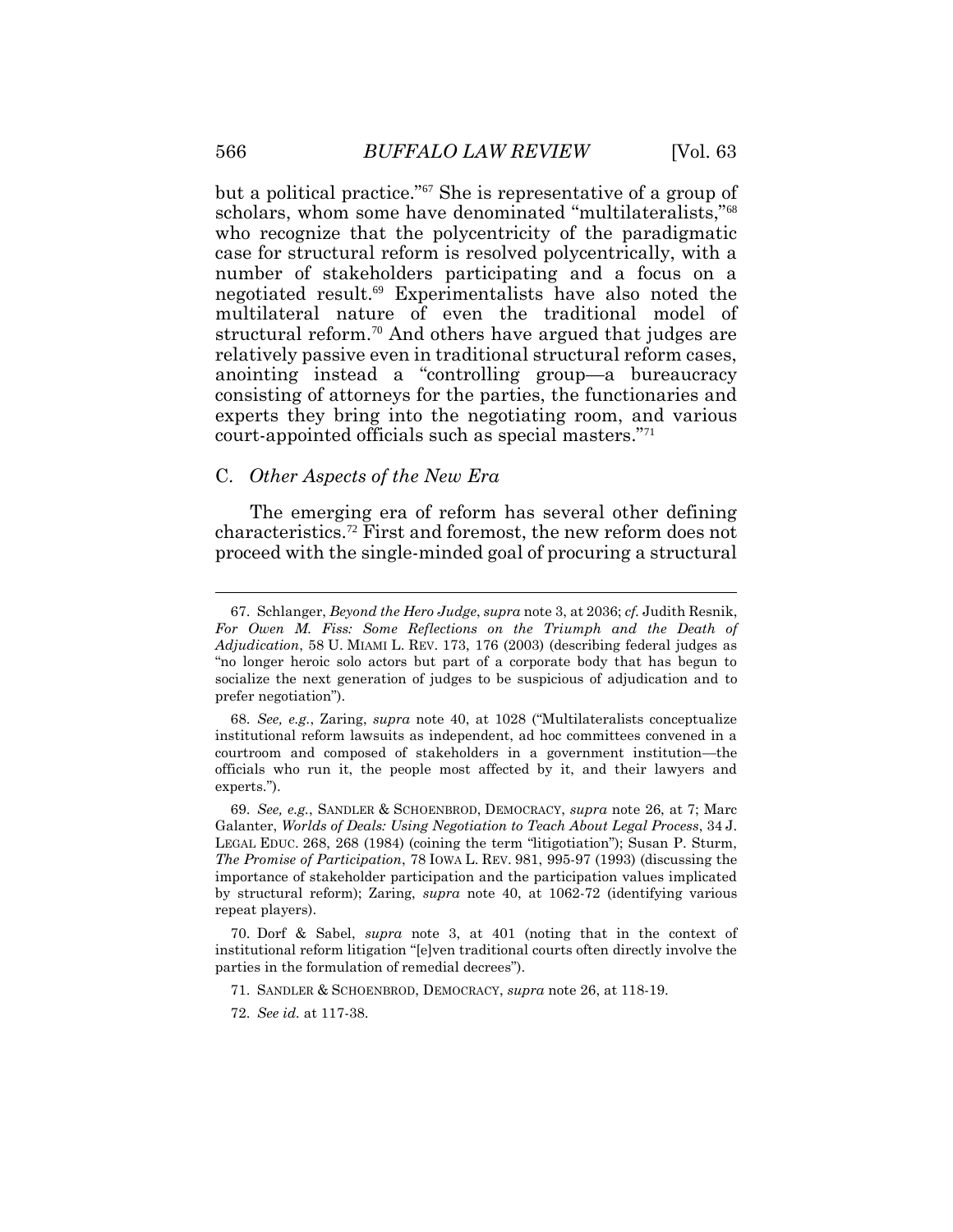injunction, but rather with the intention of producing negotiated change, most often via pre-trial settlement.<sup>73</sup> If the defendants refuse to settle and a structural injunction is issued, so be it and all the better, but the injunction is not the be all and end all of litigation. The drive for injunctive relief no longer shapes the litigation, which is brought to provide the leverage needed to get defendants to the bargaining table.<sup>74</sup> The goal of litigation is not an injunction, per se, but relief, typically procured in the form of negotiated change. This Article contends that the conflation of the these two conceptually separate pieces—the change sought, on the one hand, and the injunction used as a means of getting there, on the other—is unnecessary and should be reexamined. Negotiated change may be procured through means other than a request for an injunction and, where those means would be more cost-effective and efficient, litigators should consider utilizing them.

Michael Dorf has written that "[e]ven the most enthusiastic defenders of structural reform litigation recognize that courts are at best 'sub-optimal decision makers' in these contexts."<sup>75</sup> Dorf's observation is precisely right. Reformers continue to file these cases not so much because they hope for court-ordered relief as because they see the litigation as necessary for destabilization.<sup>76</sup> Litigators seeking structural injunctions are fully cognizant of the normative and practical difficulties engendered by injunctions, but they do so regardless because the suits are designed to drive negotiation. The mistake critics of the structural injunction make is to think that the only

<sup>73.</sup> *See, e.g.*, Galanter, *supra* note 69, at 268 (referring to "the strategic pursuit of a settlement through mobilizing the court process"); Judith Resnik, *Litigating and Settling Class Actions: The Prerequisites of Entry and Exit*, 30 U.C. DAVIS L. REV. 835, 840 (1997) [hereinafter Resnik, *Litigating and Settling*] ("The shared understanding is that commencing a lawsuit is a plan to litigate or to settle a case but is rarely a plan to try a case.").

<sup>74.</sup> *Cf*. SCHEINGOLD, *supra* note 55, at 148 ("The politics of rights . . . involves the manipulation of rights rather than their realization. Rights are treated as contingent resources which impact on public policy indirectly—in the measure, that is, that they can aid in altering the balance of political forces.").

<sup>75.</sup> Dorf, *supra* not[e 3,](#page-2-0) at 941-42.

<sup>76.</sup> *See* Sabel & Simon, *Destabilization*, *supra* note [6,](#page-3-0) at 1020.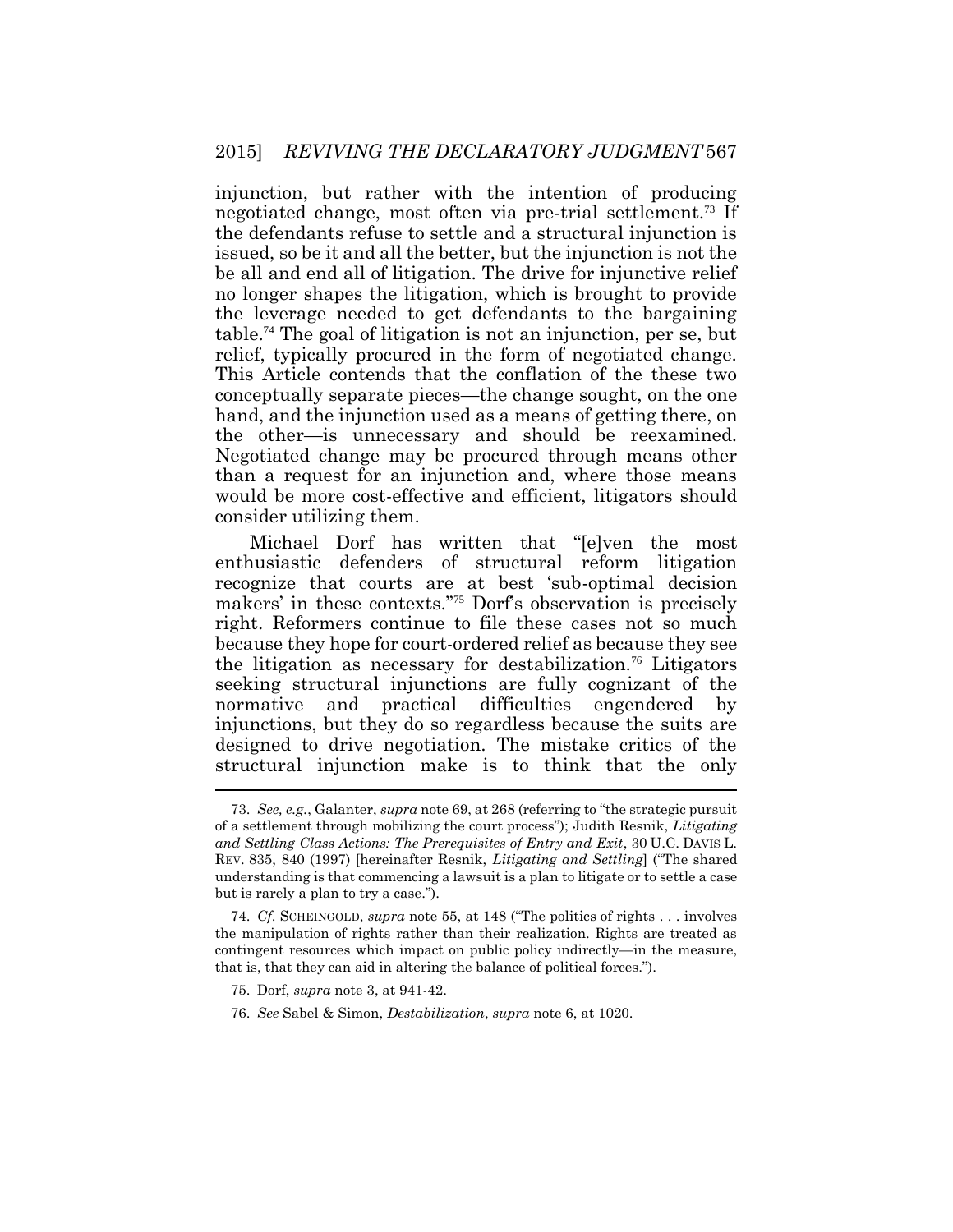judicially-driven successes are those in which the court actually issues a structural injunction. It is the *request* for the injunction—and perhaps even more importantly, the evidence of wrong-doing exposed by the pre-filing and discovery process—that drives defendants to the bargaining table and that is the outcome by which success is and should be measured.

This shift in reform strategy is part and parcel of the settlement dynamic that pervades all of modern litigation, both civil and criminal. In most cases, the court is never even given the opportunity to issue the injunction.<sup>77</sup> In addition to the usual suspects driving settlement, there are a number of other additional factors in this context. Schlanger, for example, notes that "defendants who agree to a decree may transform themselves in the eyes of the public, and even in their own eyes, from 'lawbreakers to law implementers.'" 78 She also theorizes that the parties may believe true institutional change more likely to result from a negotiated settlement rather than a judicially imposed order, and that defendants cooperate because they know settlement will result in increased resources for their institution.<sup>79</sup> Others have noted that defendants may settle to avoid even more burdensome court-imposed rules.<sup>80</sup>

<sup>77.</sup> *See, e.g.*, Judith Resnik, *Trial as Error, Jurisdiction as Injury: Transforming the Meaning of Article III*, 113 HARV. L. REV. 924, 928-29 (2000) (noting that roughly 60 to 70% of civil cases settle and exploring how federal judges came to understand their role as including the management and settlement of cases); *see also* Marc Galanter, *Reading the Landscape of Disputes: What We Know and Don't Know (and Think We Know) About Our Allegedly Contentious and Litigious Society*, 31 UCLA L. REV. 4, 27-28 (1983) (putting the number at closer to 90%).

<sup>78.</sup> Schlanger, *Beyond the Hero Judge*, *supra* note [3,](#page-2-0) at 2012.

<sup>79.</sup> *Id.*; *see also* Zaring, *supra* note 40, at 1046 ("Because it is difficult to resort to another court for relitigation of a remedial determination, and because, when appeal is possible, those determinations are reviewed deferentially, institutional reform litigants face powerful incentives to agree on a remedy rather than waiting for the district court to impose one.").

<sup>80.</sup> SANDLER & SCHOENBROD, DEMOCRACY, *supra* note 26, at 122, 167-71; Frank M. Coffin, *The Frontier of Remedies: A Call for Exploration*, 67 CALIF. L. REV. 983, 994 (1979).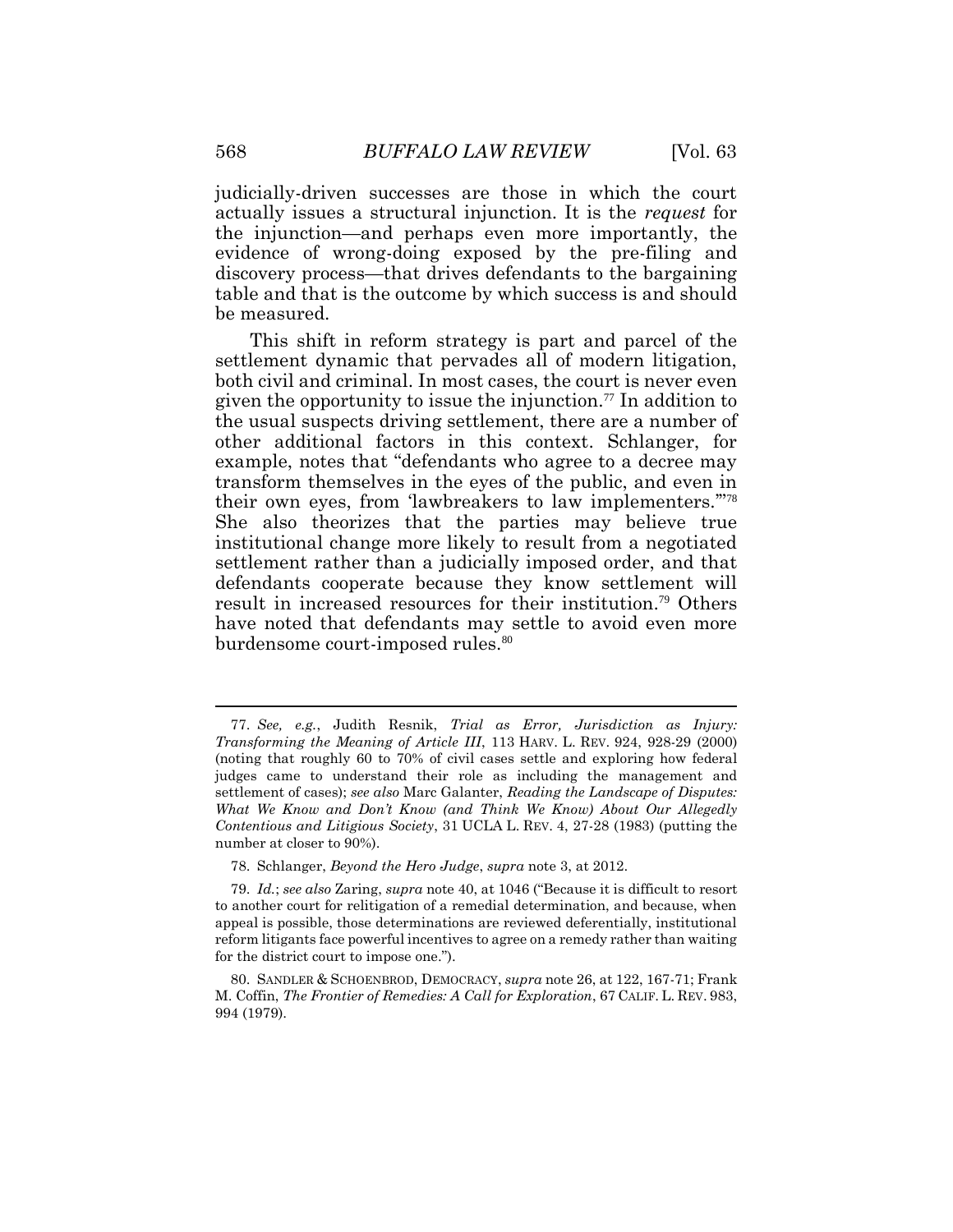Second, just as the structural injunction is no longer the centerpiece of litigation, litigation itself is no longer the centerpiece of reform efforts.<sup>81</sup> It is now standard practice to treat litigation as but one of several inter-related activities, all designed to produce institutional change.<sup>82</sup> Litigation is now coordinated with a host of extra-judicial activities—such as lobbying, public education, and grassroots organizing explicitly intended to mutually reinforce and amplify one another.<sup>83</sup>

Organizations like the ACLU increasingly file a lawsuit but then also publish related reports, profile individuals similarly situated to their named plaintiffs (or the named plaintiffs themselves), partner with other like-minded but non-litigating organizations, and hire lobbyists to work on the same issues addressed by the lawsuit. The litigation itself is but a pressure point, designed to bring political actors into compliance, lest the litigators procure less palatable courtordered relief.<sup>84</sup> This way of doing business is reflected in foundation funding practices, which now pay for items like public messaging workshops for advocates and multipronged campaigns that include litigation as just one part of many.<sup>85</sup>

Third, although structural reform has often been driven primarily by an elite group of repeat players (like the ACLU),

83. *See, e.g*., SANDLER & SCHOENBROD, DEMOCRACY, *supra* note 26, at 151; Rhode, *supra* note 81, at 2028.

84. It is nevertheless a much-needed pressure point. *See, e.g*., Rhode, *supra* note 81, at 2044 (noting that "[c]ourts may not always be the most effective dispute resolution forums, but they are often the most accessible; they are open as of right and can force more economically or politically powerful parties to the bargaining table").

85. The Michigan Campaign for Justice, for example, is a  $501(c)(4)$  coalition funded by Atlantic Philanthropies. *About Us*, MICHIGAN CAMPAIGN FOR JUSTICE, http://www.michigancampaignforjustice.org/about\_us.php (last visited May 6, 2014).

<sup>81.</sup> *See, e.g*., Deborah L. Rhode, *Public Interest Law: The Movement at Midlife*, 60 STAN. L. REV. 2027, 2028 (2008) (surveying public interest lawyers and noting that "the organizational leaders . . . have been acutely aware of the limits of litigation in securing social change").

<sup>82.</sup> *See, e.g.*, SANDLER & SCHOENBROD, DEMOCRACY, *supra* note 26, at 150-51; Rhode, *supra* note 81, at 2046-48.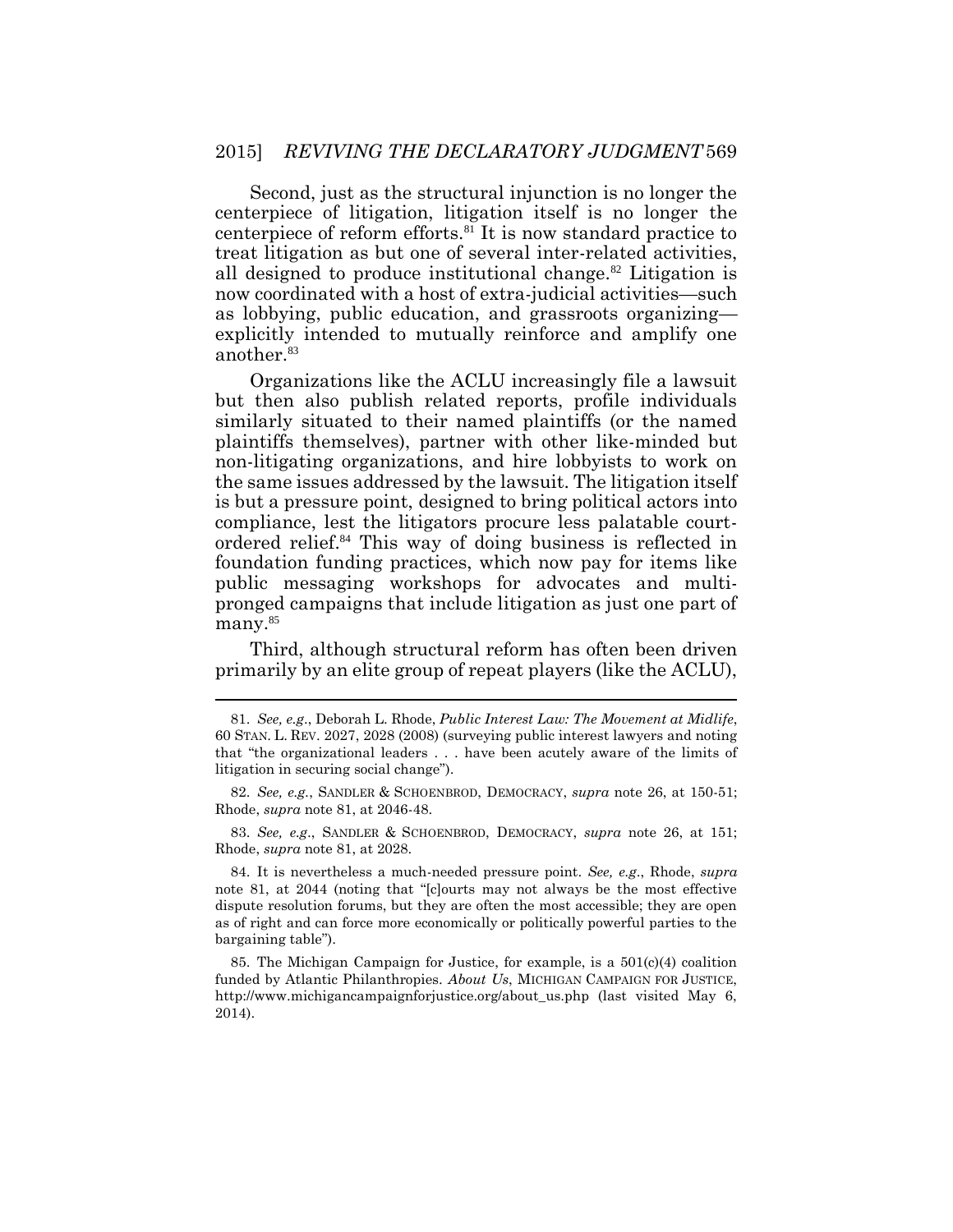those players increasingly work from the same playbook and in cooperation with major law firms.<sup>86</sup> Each of these facets is arguably causally related to the others and together they result in an increasingly unwieldy model case structure. David Zaring has identified what he calls "transjudicial administration," wherein law spreads horizontally between trial courts.<sup>87</sup> Zaring argues that information is "exchanged by repeat players who participate in multiple cases, most commonly as counsel or expert witnesses."<sup>88</sup> In the context of structural reform, repeat players now include big firms, which routinely cooperate with non-profit organizations to bring large class action lawsuits, lending their expertise and resources in exchange for prestige and hands on experience for their junior associates.<sup>89</sup>

These typically defense-side firms have in turn brought their standard practices to their pro bono work and, indeed, pride themselves on treating their pro bono cases in the same way as their paying cases. Schlanger describes this dynamic in the context of prison litigation, but it holds true in the broader civil rights context as well. She contends that the personnel shift towards the private bar has "fed [an] arms race, as large-firm attorneys have followed their ordinary large-firm 'playbook' to make the cases even more expensive, more thoroughly litigated, and more complex."<sup>90</sup> Schlanger observes the self-reinforcing nature of this change: "If it takes Wilson Sonsini's resources to litigate a prison case

88. *Id.*

<sup>86.</sup> *See, e.g.*, Rhode, *supra* note 81, at 2070 (reporting that four fifths of public interest organizations reported extensive or moderate collaboration with the private bar); *cf.* SANDLER & SCHOENBROD, DEMOCRACY, *supra* note 26, at 124 (noting that in typical structural reform litigation, "the plaintiff, usually a large class of people, is unable to control the attorney"); Resnik, *Litigating and Settling*, *supra* note 73, at 860 ("Everyone is an interested actor in this story—litigants, lawyers, guardians ad litem, special masters, court-appointed experts, testifying witnesses, litigant activist groups, objectors, judges. . . . [M]any are repeat players, whose incentives are framed by events beyond the case at hand.").

<sup>87.</sup> Zaring, *supra* note 40, at 1016-17.

<sup>89.</sup> Rhode, *supra* note 81, at 2070-73.

<sup>90.</sup> Schlanger, *Civil Rights*, *supra* note 37, at 616; *cf.* Rhode, *supra* note 81, at 2035-36 (describing the increasing complexity of civil rights litigation).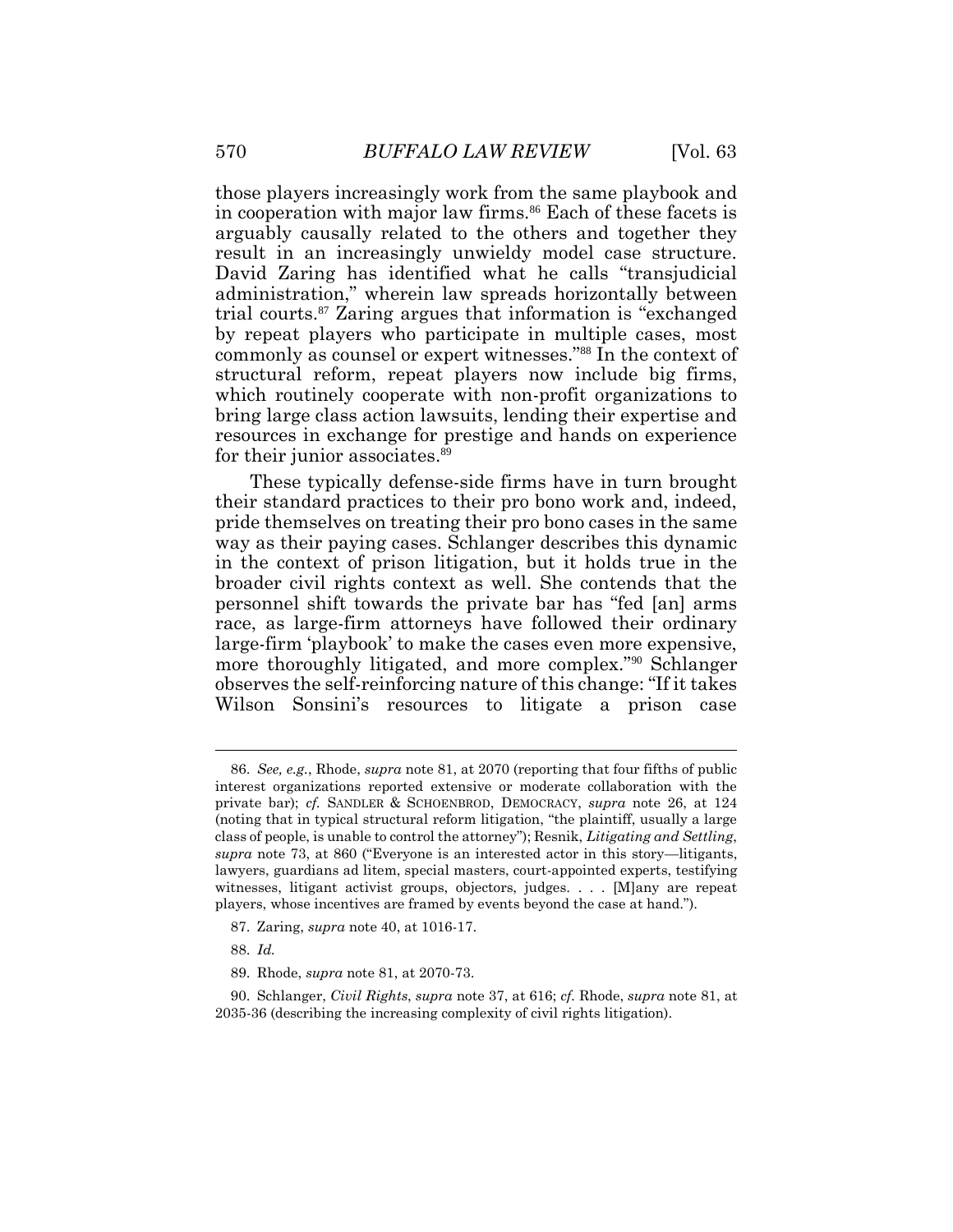successfully, there is ever more reason for inmate advocacy groups to find law firms to take cases on."<sup>91</sup>

It is only natural for repeat players to share stories, to coordinate, and to model future cases upon past successes. This tendency, combined with the involvement of large firms, has resulted in an increasingly cumbersome form of public interest litigation, wherein months and sometimes years of pre-filing research culminates in a lengthy complaint seeking every type of relief possible. The standard law firm model of litigation is a belt and suspenders model, in which one cannot conceive of not requesting a type of relief that might be granted, i.e., in which the pleadings will inevitably contain a request for both declaratory and injunctive relief.<sup>92</sup>

Structural reformers have had great success with this model, partnering with the same group of law firms repeatedly, and filing the same types of cases. The difficulty with this expansive and expensive model of litigation however thorough, admirable, and successful—is that it has undoubtedly contributed to the decline in structural reform. As the cases have increased in size and complexity, it can become daunting even to conceive of filing one: those with the resources to file can often manage only one such case at a time, and those seeking pro bono counsel find potential partners wary of taking on such a large commitment, particularly in tougher economic times.

#### III. AN OLD REMEDY FOR A NEW ERA

We should breathe new life into the declaratory judgment. It is uniquely suited to filling the gaps in structural reform left by the decline of the injunction and the rise of experimentalism, and at the same time responsive to the same anxieties that have created and shaped these gaps. Every age has its neuroses and the declaratory judgment seems almost specially tailored for ours, capable of providing market-driven reform as opposed to court-ordered regulated remedies. It is, moreover, also a powerful litigation tool that  $\overline{a}$ 

<sup>91.</sup> Schlanger, *Civil Rights*, *supra*, note 37, at 620-21.

<sup>92.</sup> For a discussion of how this dynamic has played out in the indigent defense reform context, see *infra* text accompanying notes 171-75.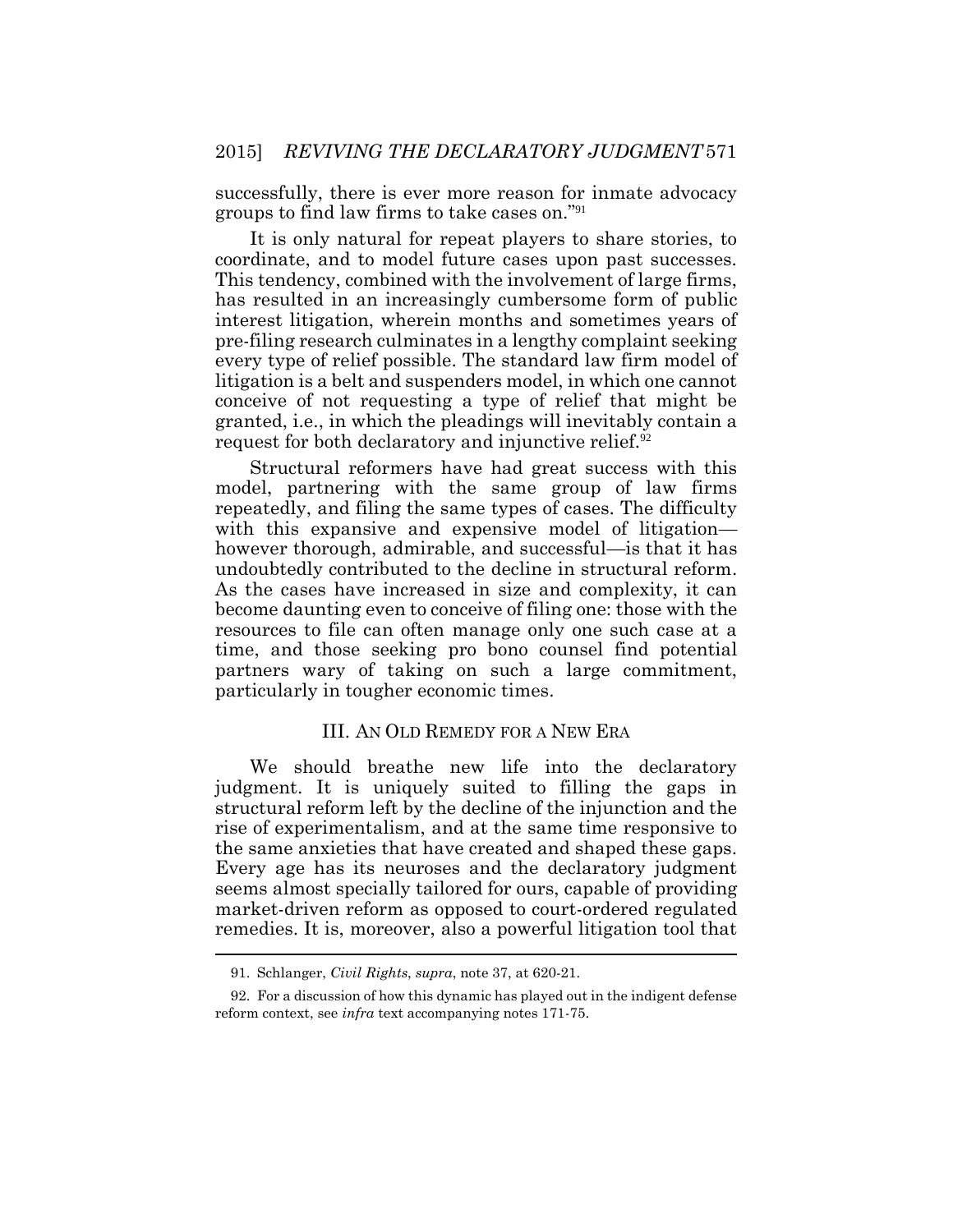has to date been overlooked, capable of streamlining litigation and reducing resource consumption while at the same time providing much-needed institutional reform.<sup>93</sup>

#### A. *Reconsidering & Repurposing the Declaratory Judgment*

Civil rights reformers typically request declaratory relief only in addition to injunctive relief, and courts in turn typically issue declarations only in conjunction with injunctions. The "better safe than sorry" approach makes a certain amount of sense from a litigator's perspective;  $94$  the Declaratory Judgments Act explicitly permits the issuance of a declaration "whether or not further relief is or could be sought;"<sup>95</sup> and early advocates of declaratory relief, like Professor Edwin Borchard, advocated this type of pleading as well.<sup>96</sup> This Article urges reformers to rethink this strategy because it squanders the unique advantages of declaratory relief. Contrary to the popular belief that a plaintiff has "much to gain and nothing to lose by asking [for a declaration]," more is not always better.<sup>97</sup>

The classic use of the declaratory judgment is to provide relief where a potential wrong has not yet occurred (and therefore injunctive relief is not available).<sup>98</sup> The harm addressed is the uncertainty associated with not knowing

97. *Id.* at 106.

 $\overline{a}$ 

<sup>93.</sup> As Fiss puts it in his casebook on injunctions, "[t]he declaratory judgment has failed to achieve its potential." OWEN M. FISS & DOUG RENDLEMAN, INJUNCTIONS 172 (2d ed. 1984).

<sup>94.</sup> *See, e.g.*, Samuel L. Bray, *Preventive Adjudication*, 77 U. CHI. L. REV. 1275, 1322 (2010) [hereinafter Bray, *Preventive Adjudication*] (noting the "superfluous use of the declaratory judgment is now common practice").

<sup>95. 28</sup> U.S.C. § 2201(a) (2012).

<sup>96.</sup> Edwin M. Borchard, *The Declaratory Judgment—A Needed Procedural Reform II*, 28 YALE L.J. 105, 105-06 (1918).

<sup>98.</sup> As Borchard puts it, "[t]he court, in effect, by refusing an injunction informs the prospective victim that the only way to determine whether the suspect is a mushroom or a toadstool, is to eat it." *Declaratory Judgments: Hearings on H.R. 5623 Before a Subcomm. of the S. Comm. on the Judiciary*, 70th Cong. 75-76 (1928); *see also* Edwin M. Borchard, *Judicial Relief for Peril and Insecurity*, 45 HARV. L. REV. 793 *passim* (1932).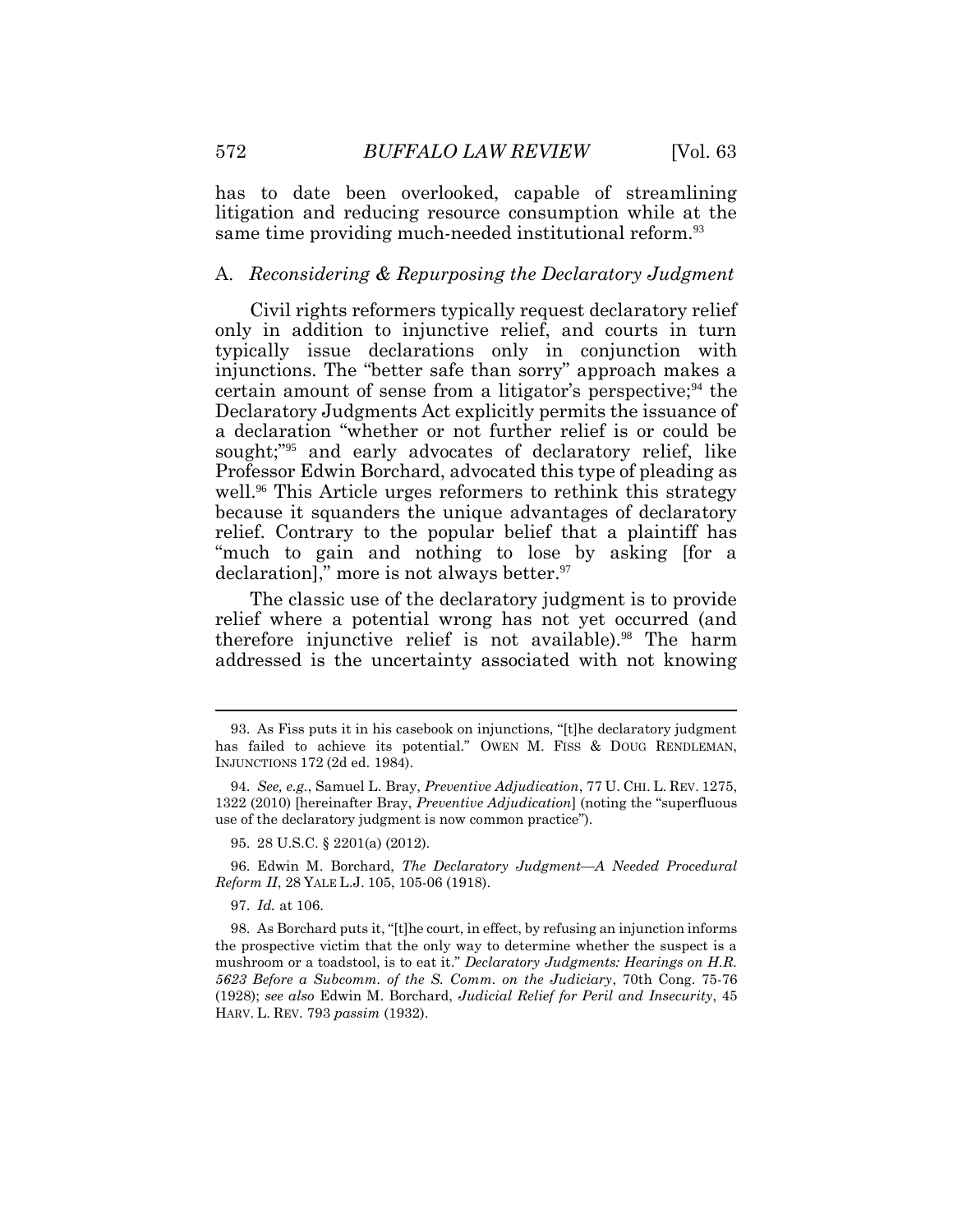whether an injury would occur,<sup>99</sup> and they provide what Samuel Bray calls preventive adjudication: adjudication that seeks an opinion not accompanied by a remedial order, that is prospective in nature, and that applies the law to a particular set of facts.<sup>100</sup> It has typically been sought on its own, independent of a request for an injunction, only to resolve discrete problems, such as patent infringement or an action to quiet title. When requested in the context of structural reform, it is typically an afterthought: an addendum to the real prize of a structural injunction.

This Article focuses on using the declaratory judgment where injunctive relief is *available*, either because the wrong is imminent or on-going, but nevertheless not *preferable*, because it is not the most efficient or effective means of pursuing relief.<sup>101</sup> It advocates the use of the declaratory judgment to serve the purpose that traditional injunctive relief does, to address on-going and/or imminent harm, and to achieve structural reform.<sup>102</sup>

<sup>99.</sup> One of the main advantages of the declaratory judgment is its use for those who wish to establish the legality (or illegality) of conduct in which they would like to engage. This scenario typically arises where the plaintiff seeks a declaration in federal court that a state statute under which prosecution is anticipated is unconstitutional. *See, e.g*., Steffel v. Thompson, 415 U.S. 452 (1974).

<sup>100.</sup> Bray, *Preventive Adjudication*, *supra* note 94, at 1277-78.

<sup>101.</sup> This way of using the declaratory judgment is akin to the type of offensive deterrent remedy described by Daniel Meltzer, who notes the importance of such remedies when confronted by the "distinctive problems of preventing misconduct by public officials in an era of large government institutions." Meltzer, *supra* note 18, at 278.

<sup>102.</sup> *Cf.* Bray, *Preventive Adjudication*, *supra* note 94, at 1279-80 (describing remedial adjudication as involving "an injury that has already happened (or will happen imminently)"). Bray is concerned about the use of preventive adjudication before the harm becomes imminent (at which point injunctive relief is available). *Id.* at 1285-86. This Article contemplates its use after the harm has already commenced, but is on-going. There is thus no concern that the declaratory judgment is an advisory opinion, the issuance of which is flatly prohibited by the Declaratory Judgment Act, which requires that an "actual controversy" exist. 28 U.S.C. § 2201(a) (2012); *see also* Aetna Life Ins. Co. v. Haworth, 300 U.S. 227, 239-42 (1937) (noting that the Act requires a substantial controversy, between parties having adverse legal interests, of sufficient immediacy and reality to warrant the issuance of a declaratory judgment).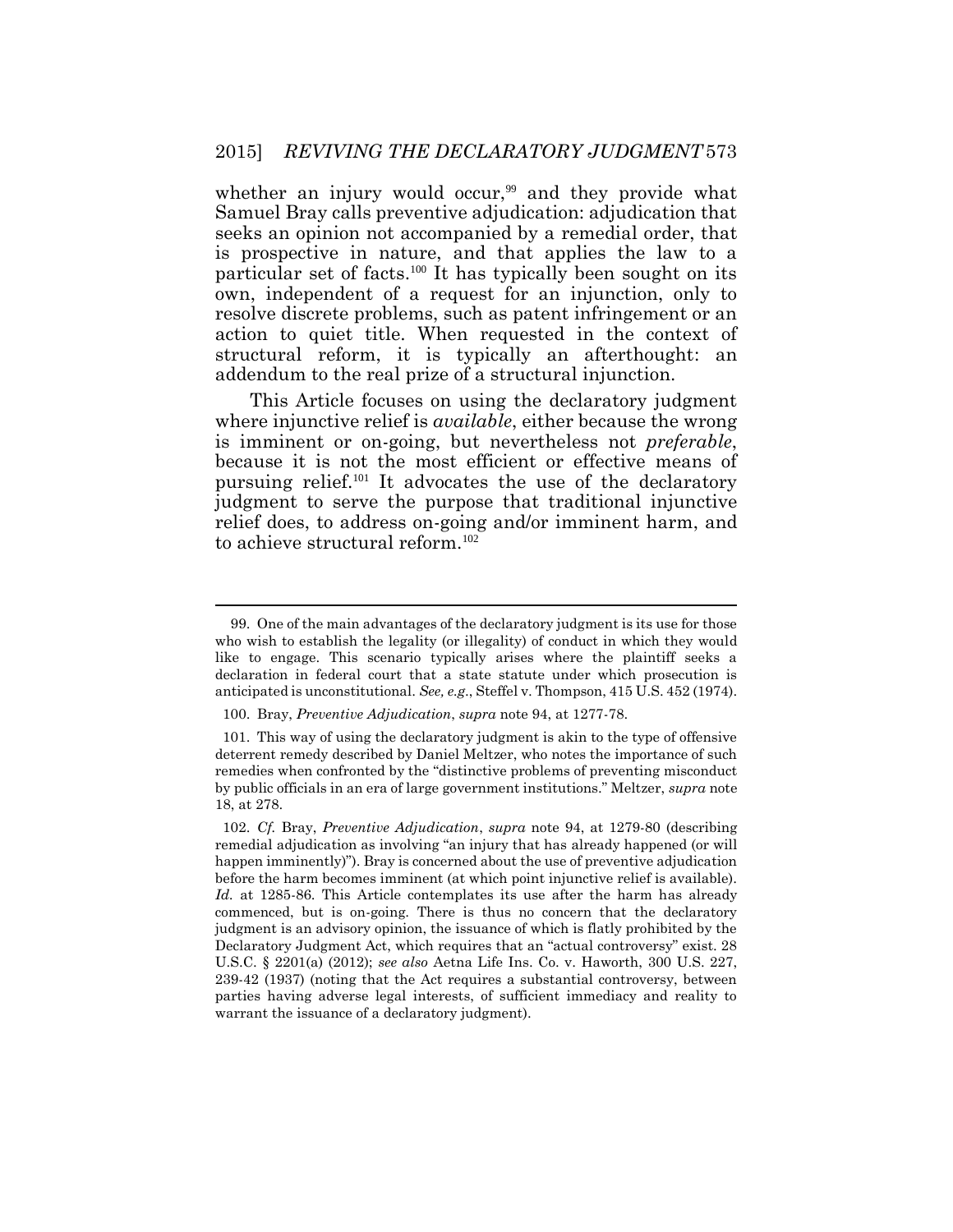Declarations remain distinct from injunctions even where both may be available. As Fiss puts it,

[t]he injunction consists of a declaration of rights and duties backed by threat of sanction. It gives the defendant one more chance. The declaratory judgment, on the other hand, gives the defendant two more chances: it consists of a declaration of rights and duties, and if the defendant disobeys the plaintiff cannot get a contempt order, but only an injunction to prevent another act of disobedience.<sup>103</sup>

Declarations are similar in temperament to what Fiss has called the "preventive injunction," or an injunction that orders the defendant to stop doing a particular thing (e.g., "stop discriminating").<sup>104</sup> They are also at least theoretically easier to procure than an injunction, as there is no need to demonstrate a lack of an adequate remedy at law or irreparable harm.<sup>105</sup>

Although some of the types of wrong-doing may be amenable to a preventive injunction (e.g., stop searching students without reasonable suspicion) others are much less easily so addressed (e.g., end mass incarceration). More complex problems require more complex remedies, but they do not necessarily require more complex requests for relief. Reformers, courts, and scholars have largely assumed that complex remedies must be delivered via a request for a structural injunction (that then typically results in a settlement agreement) that regulates the various systemic inputs and/or outputs to obtain the desired result.<sup>106</sup>

This Article contends that similar results can be obtained with purely declaratory relief. It may be sufficient, in other words, for the court merely to declare that the current situation is unconstitutional to prompt the negotiation over reform. The remainder of this Article will lay out the relative advantages and disadvantages of pursuing solely declaratory relief and then explore what this relief might look like in each

<sup>103.</sup> Fiss, *Dombrowski*, *supra* note 10, at 1122; *see also* FISS & RENDLEMAN, *supra* note 93, at 174 (noting that injunctions "add contempt's bite to the declaration's bark").

<sup>104.</sup> OWEN M. FISS, THE CIVIL RIGHTS INJUNCTION 7-8 (1978) [hereinafter FISS, CIVIL RIGHTS].

<sup>105.</sup> *See infra* text accompanying notes 139-41.

<sup>106.</sup> *See* Sabel & Simon, *Destabilization*, *supra* note [6,](#page-3-0) at 1019-20.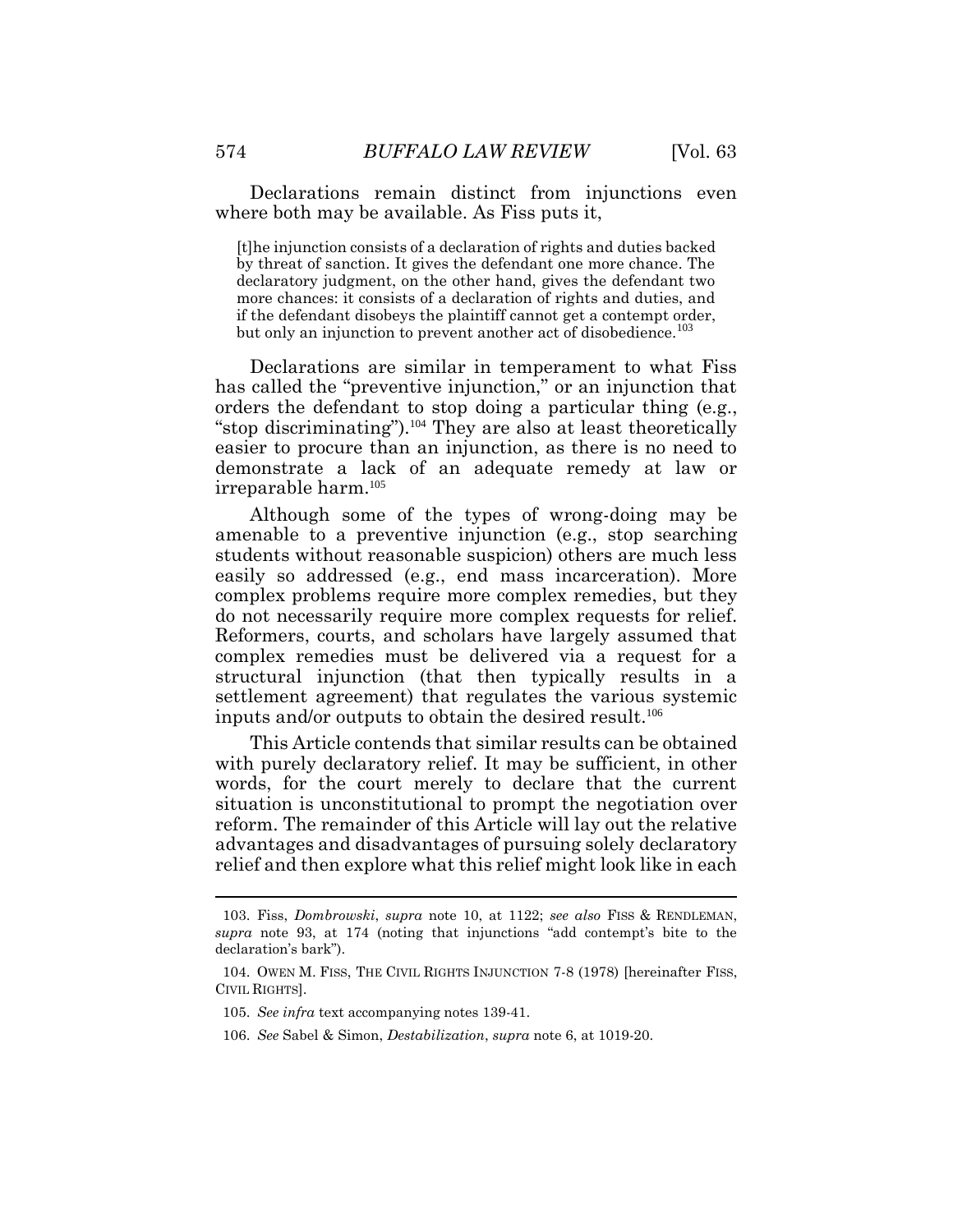of the major life stages of a reform action. As in real life, success will largely be measured by the extent to which defendants are persuaded to negotiate change; just as the request for an injunction can be decoupled from the negotiated reform, so too can the request for a declaration.

#### B. *A Strong Separationist Approach*

Declaratory judging is eminently suited to producing structural reform in a way that even the most ardent proponents of judicial minimalism and separation of powers should feel comfortable with.<sup>107</sup> This Article will refer to these positions generally as "separationist" in nature. There are two strands to the separationist philosophy, one weak and the other strong. The weak version argues that decisions about restructuring institutions will eventually be made by the political branches regardless of the type of litigation relief sought or granted. The strong version argues that there are a variety of institutional and structural reasons why the political branches should be making these decisions instead of the courts. This Section will focus upon the merits of declaratory relief relative to the strong version.

Separationists argue in favor of judicial restraint for a variety of reasons. First, there are those who believe that judicial minimalism promotes democracy. Cass Sunstein, for example, urges "breathing space" for the political process and argues that judicially mandated reform is simply less democratic than reform that arises from the political branches.108 In this telling, judicial minimalism is both "democracy-forcing" and related to legitimacy.109 The less

<sup>107.</sup> *See, e.g.*, Bell v. Wolfish, 441 U.S. 520, 562 (1979) (arguing that "the inquiry of federal courts into prison management must be limited to the issue of whether a particular system violates any prohibition of the Constitution or, in the case of a federal prison, a statute").

<sup>108.</sup> Sunstein, *1995 Term*, *supra* note 15, at 19-20; *see* CASS R. SUNSTEIN, LEGAL REASONING AND POLITICAL CONFLICT 45-46 (1996) [hereinafter SUNSTEIN, LEGAL REASONING]; *cf*. Dorf, *supra* note [3](#page-2-0), at 892 (describing "[t]he often praised but rarely practiced philosophy of judicial restraint [as] a relatively close cousin of radical democracy").

<sup>109.</sup> Sunstein, *1995 Term*, *supra* note 15, at 7; *cf.* Gilligan v. Morgan, 413 U.S. 1, 10 (1973) ("It would be difficult to think of a clearer example of the type of governmental action that was intended by the Constitution to be left to the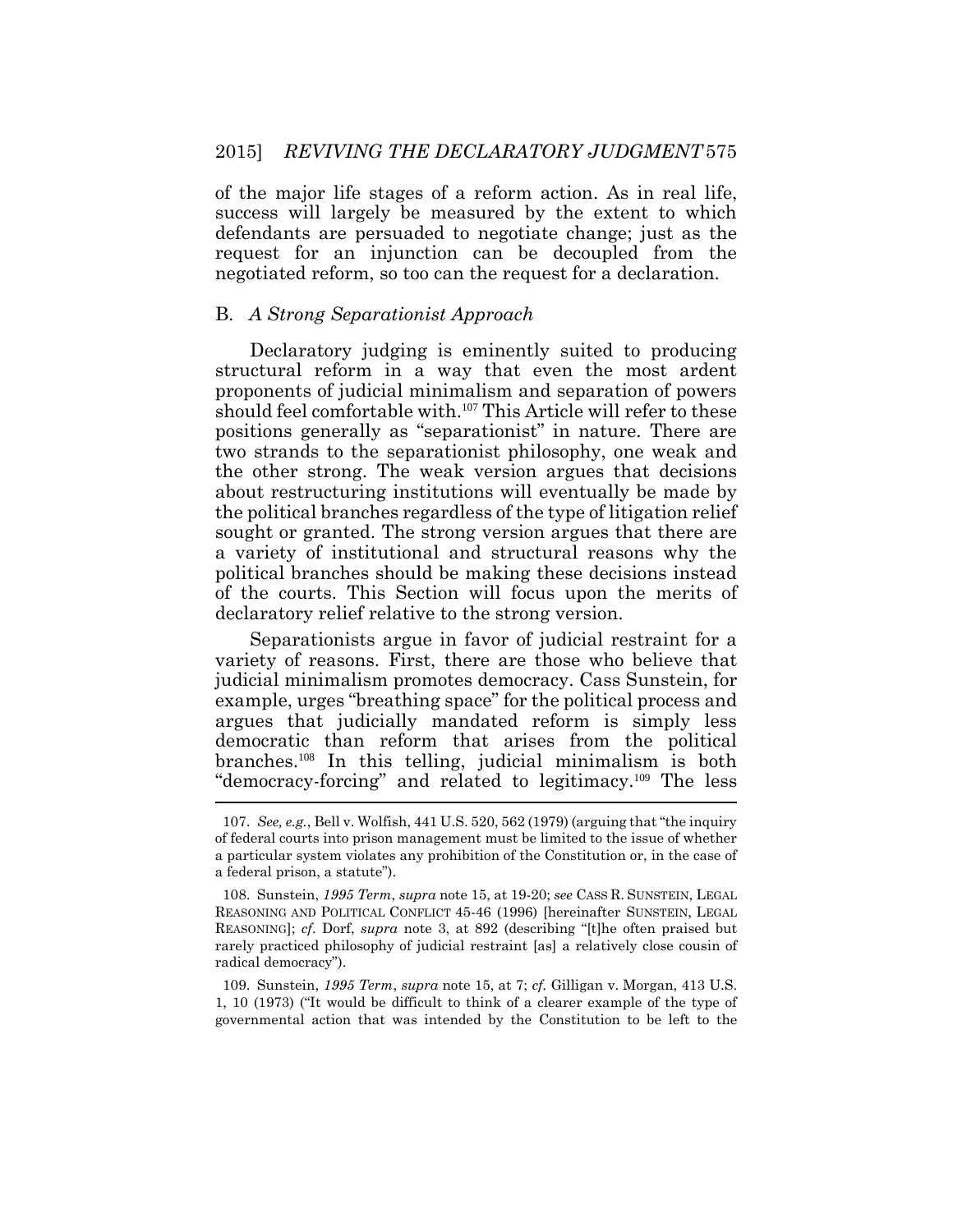judges do, the more the political branches are empowered to do, creating space for the democratic process, which is both more inclusive and produces a better outcome.<sup>110</sup> One might also contend that the increased transparency afforded by the political process (as opposed to injunctions and consent decrees) is beneficial to democracy as well.<sup>111</sup>

Second, many have identified the gap created by structural injunctions between what is constitutionally required to protect rights and what courts actually order defendants to do, noting that this problem increases with the specificity of the injunctive language.<sup>112</sup> It is often difficult to firmly ground the individual provisions of structural

111. *Cf*. SANDLER & SCHOENBROD, DEMOCRACY, *supra* note 26, at 199-200, 216- 19 (proposing to increase the transparency and formality of consent decrees); Margo Schlanger, *Against Secret Regulation: Why and How We Should End the Practical Obscurity of Injunctions and Consent Decrees*, 59 DEPAUL L. REV. 515, 515 (2010) [hereinafter Schlanger, *Against Secret Regulation*] (noting that "notwithstanding the individual and collective importance of . . . injunctions, they languish in practical obscurity, unavailable to all but the extraordinarily persevering researcher who joins inside information with abundant funds").

political branches directly responsible—as the Judicial Branch is not—to the electoral process. Moreover, it is difficult to conceive of an area of governmental activity in which the courts have less competence.").

<sup>110.</sup> Sunstein, *1995 Term*, *supra* note 15, at 19; *see also* SANDLER & SCHOENBROD, DEMOCRACY, *supra* note 26, at 172 ("The annals of democracy by decree are full of cases in which defendants consented to a decree in order to avoid responsibility for politically difficult choices or to evade constitutional requirements for legislative action."); Robert F. Nagel, *Separation of Powers and the Scope of Federal Equitable Remedies*, 30 STAN. L. REV. 661, 664 (1978) ("The substitution of government by the federal judiciary for local self-government involves dangerous disproportionality; it sacrifices fundamental democratic values in order to vindicate particular constitutional rights.").

<sup>112.</sup> Nagel, *supra* note 110, at 708-10; *see also* SANDLER & SCHOENBROD, DEMOCRACY, *supra* note 26, at 102 (arguing that judges have used structural reform to pursue "aspirational goals" rather than enforce rights); Fletcher, *supra*  note 16, at 652-54 (noting the "distorting effect of the court's power to order an affirmative remedy in the absence of an agreement among the parties" on settlement negotiations); Paul J. Mishkin, *Federal Courts as State Reformers*, 35 WASH. & LEE L. REV. 949, 955-58 (1978); *cf*. Meltzer, *supra* note 18, at 249 (identifying "deterrent remedies" as "those in which the litigant obtains more than he is entitled to, when measured against the harm to his rights that he has suffered or is likely to suffer in the future").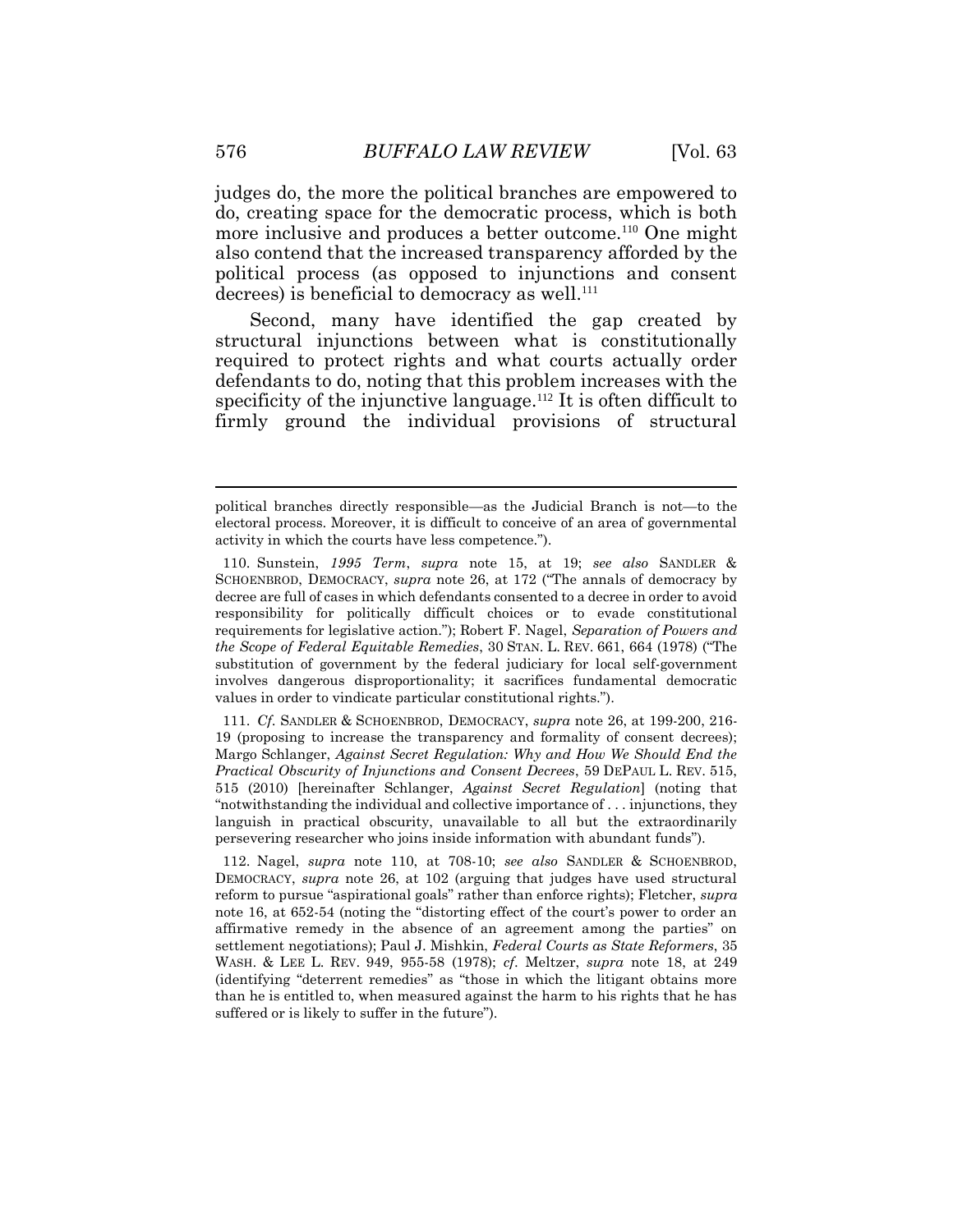injunctions in concrete constitutional requirements.<sup>113</sup> Separationists delight in pointing out, for example, the court orders requiring that the temperature in a prison not exceed a certain temperature or that inmates be allotted a minimum particular square footage.<sup>114</sup>

Third*,* separationists typically contend that judges are less competent than the political branches to enact institutional reform. This criticism heightens when the injunction sought will inevitably be costly to implement and enforce. Separationists contend that these problems are polycentric because court-required expenditures may impact other programs and institutions not before the court and/or require tax increases.<sup>115</sup> The idea is that courts are illequipped to consider these external impacts and their institutional competency suffers in relation to that of the political branches accordingly.<sup>116</sup> This argument is related to the criticism that court cases almost always fail to consult all the impacted or relevant parties, some of whom may surface after the litigation has concluded and an injunction implemented.<sup>117</sup> Relatedly, others have argued that at least

115. *See, e.g*., Gewirtz, *supra* note 21, at 591 (contrasting a "Rights Maximizing" approach with an "Interest Balancing" approach); Horowitz, *supra* note [21,](#page-8-0) at 1305 (noting that "[c]ourts operate one case at a time. They never need lay prison needs against welfare needs, because they work on the premise that they are declaring rights. If a party has a right, it is not bounded by cost."); Nagel, *supra*  note 110, at 710-11 (advocating the minimization of such judicial remedies with "third-party consequences").

116. *See, e.g*., Fletcher, *supra* note 16, at 648-49.

117. *See, e.g.*, Horowitz, *supra* note 21, at 1291-95 (describing "five assumptions typically indulged by the courts—and often incorrectly," that the plaintiffs are homogenous, that the defendant organizations have a coherent structure, "that

<sup>113.</sup> *Cf*. Bell v. Wolfish, 441 U.S. 520, 539 (1979) ("Courts must be mindful that these inquiries spring from constitutional requirements and that judicial answers to them must reflect that fact rather than a court's idea of how best to operate a detention facility.").

<sup>114.</sup> *See, e.g*., *id.* at 541-43; Hutto v. Finney, 437 U.S. 678, 711-14 (1978) (Rehnquist, J., dissenting); ARCHIBALD COX, THE ROLE OF THE SUPREME COURT IN AMERICAN GOVERNMENT 96-97 (1976). Fiss's response is that although the Constitution does not say anything about the temperatures of showers, "it does say something about equality and humane treatment, and a court trying to give meaning to those values may find it both necessary and appropriate—as a way of bringing the organization within the bounds of the Constitution—to issue directives on these matters." Fiss, *1978 Term*, *supra* note [2,](#page-1-0) at 50.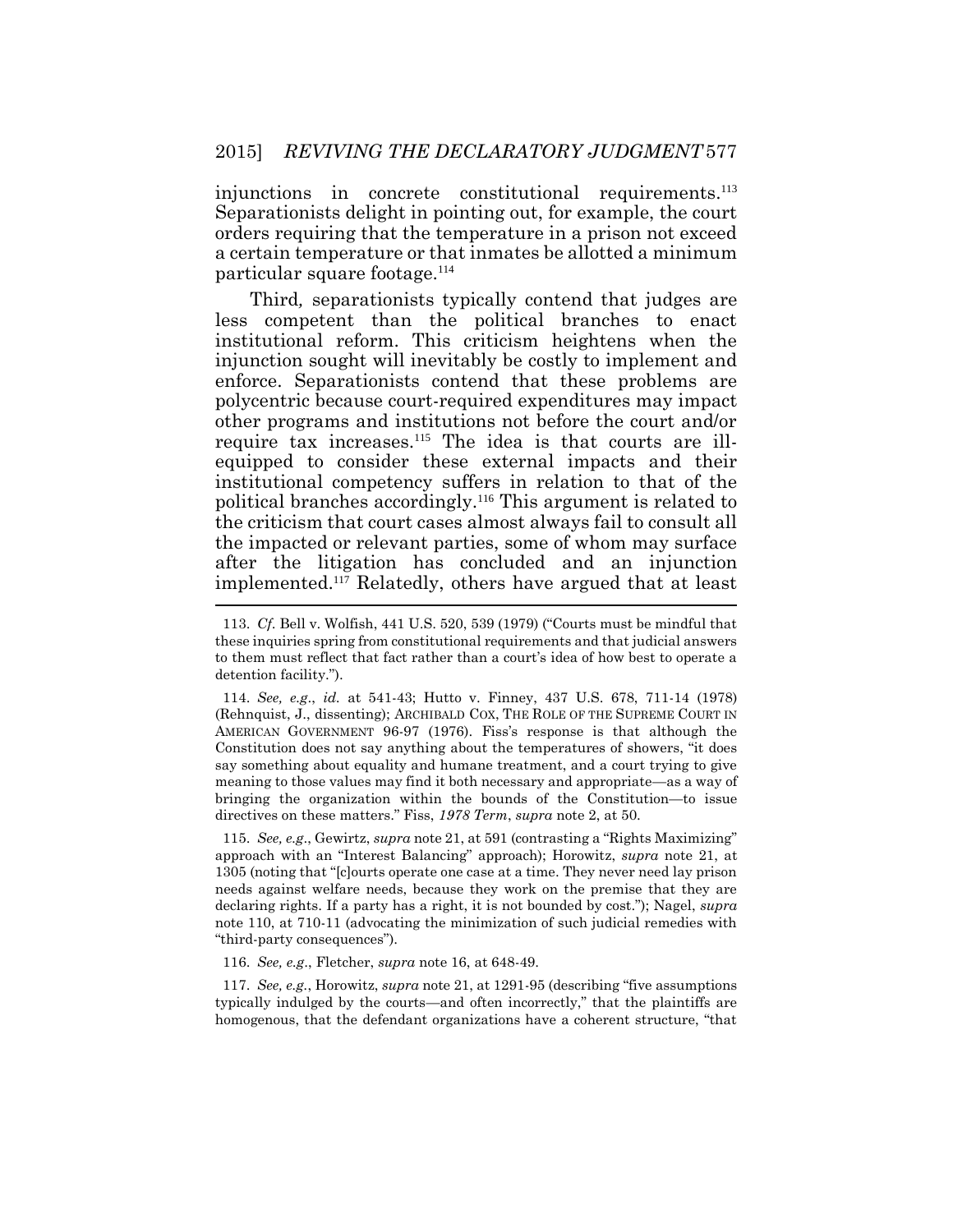some of the problems reformers have sought to address via structural reform are really resource problems, not rights problems, and therefore perhaps not problems for the courts at all. $118$ 

Finally, there is arguably a heightened separationist concern where a federal court seeks to take over a traditionally state run institution, such as a school system or state prison.<sup>119</sup>

The traditional response to the separationists is to say they have missed the whole point of structural reform, which is inherently countermajoritarian.<sup>120</sup> Given the decline of the structural injunction and the increasing sway separationist arguments appear to have on courts (and the Court), this response is no longer sufficient as a practical matter, however theoretically persuasive it may be. The approach urged by this Article seeks to address the separationist concerns more transparently while at the same time providing a practical mechanism for reformers to use to achieve the desired level of institutional change.

Use of declaratory judgments in the way this Article advocates is largely an exercise in judicial minimalism, but without many of the drawbacks to minimalism that Sunstein identifies: it does not threaten rule of law values, it does not

the relevant organizations are before the court," that the defendant organizations have consistent interests, and "that plaintiffs and defendants are on opposite sides of the case"); *cf.* Martin v. Wilks, 490 U.S. 755, 761 (1989) (holding that nonparties affected by consent decrees may collaterally attack the decrees if they were not joined to the litigation).

<sup>118.</sup> Horowitz, *supra* note 21, at 1289.

<sup>119.</sup> *See, e.g.*, Missouri v. Jenkins, 515 U.S. 70, 112-13 (1995) (O'Connor, J., concurring) (noting that factors contributing to school desegregation "are best addressed by the representative branches" and citing Milliken v. Bradley, 433 U.S. 267 (1977)); *Milliken*, 433 U.S. at 281 (admonishing federal courts to "take into account the interests of state and local authorities in managing their own affairs").

<sup>120.</sup> *See, e.g.*, FISS, CIVIL RIGHTS, *supra* note 104, at 60 (arguing that in the context of the civil rights injunction, "the nonrepresentative quality of the judiciary becomes a virtue rather than a vice. Constitutional rights are supposed to be countermajoritarian . . . ."); *see also* Chayes, *supra* note 2, at 1307-11 (identifying other responses to the separationist argument); Fiss, *1978 Term*, *supra* note 2, at 15, 32-35 (same).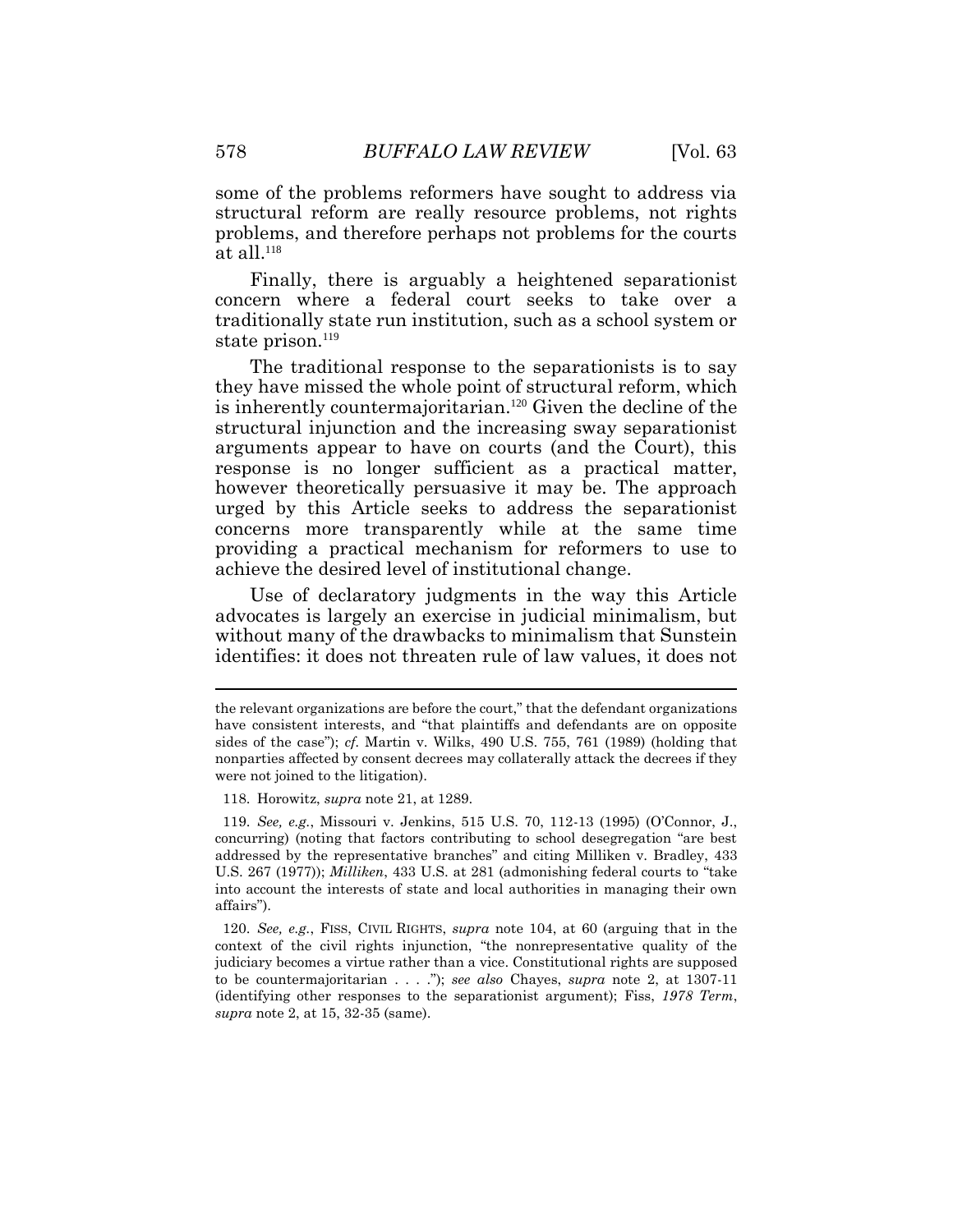produce unfairness through dissimilar treatment of the similarly situated, and there is no indication that the types of issues relevant to this discussion are those that are "ill suited to democratic choice, either because [they] should be off-limits to politics or because democratic deliberation is not functioning well"—to the extent the latter is true, the point of the declaration is to prompt the efficacious use of democratic deliberation to arrive at a solution to a problem some stakeholders were perhaps resistant to recognizing.<sup>121</sup>

There is a strong argument in favor of judicial minimalism in cases of moral uncertainty.<sup>122</sup> This Article contends that minimalism is actually also (or even more) called for not just in these hard cases, but in the big ones as well, in which the declaration of rights is not particularly difficult (or morally uncertain) and part of the issue is not rapidly changing circumstances but circumstances that have stayed the same for too long.<sup>123</sup>

Finally, with regard to the federalist flavor of the separationist concern, a declaratory judgment will often be less intrusive on state sovereignty than an injunction, offering the federal court confronted with a request to overhaul a state institution a remedy that respects comity but reserves authority. <sup>124</sup> Declarations may be drafted broadly and injunctions may be drafted narrowly, but the use of the declaration as advocated by this Article—to prod the responsible political entities to reform—should generally speaking, be less objectionable from a states' rights

<sup>121.</sup> Sunstein, *1995 Term*, *supra* note 15, at 29.

<sup>122.</sup> *Cf. id.* at 30.

<sup>123.</sup> *Cf.* Bray, *Preventive Adjudication*, *supra* note 94, at 1284 (noting that "[a]sking for only declaratory relief when more is available may perhaps be useful in public law cases, where courts are sometimes reticent or constrained in giving monetary or injunctive relief").

<sup>124.</sup> Where abstention doctrine applies to injunctive relief, it will also apply to declaratory relief. Younger v. Harris, 401 U.S. 37, 41 & n.2 (1971); Samuels v. Mackell, 401 U.S. 66, 72-73 (1971); *see also* Doran v. Salem Inn, Inc., 422 U.S. 922, 931 (1975) ("At the conclusion of a successful federal challenge to a state statute or local ordinance, a district court can generally protect the interests of a federal plaintiff by entering a declaratory judgment, and therefore the stronger injunctive medicine will be unnecessary.").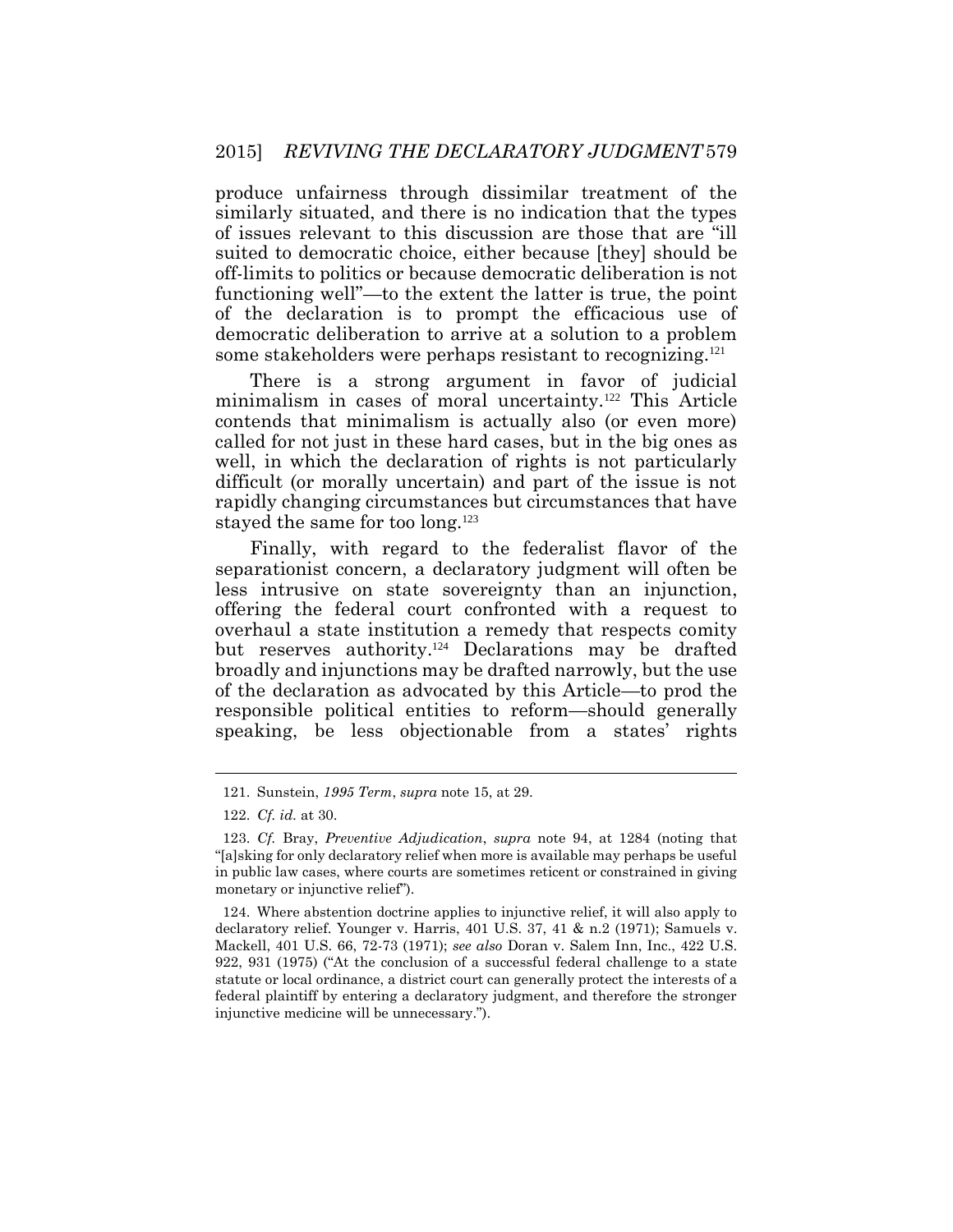perspective.125 A less coercive sanction may also be easier to swallow, particularly when it is one that provides flexibility and requires stakeholder participation in crafting a solution.<sup>126</sup> And, of course, there is no change from the status quo where a negotiated settlement results.

#### C. *Efficiency, Efficiency, Efficiency: A Weak Separationist Approach*

The real role of litigation in the new era of public interest reform is to prod a negotiated settlement and it is unnecessary to seek injunctive relief to do so.<sup>127</sup> Seeking such relief also contributes to needless inefficiency in the litigation process.128 If the eventual result of nearly all institutional reform litigation is negotiated settlement, that litigation should be structured as efficiently as possible. Furthermore, if an injunction is unlikely to result even in the event of a successful litigation (because the parties settled) and seeking an injunction is likely to complicate and prolong the litigation, litigators should seek relief that both avoids those complications and can still result either in the very same settlement or ultimate institutional change comparable to that which would be provided by an injunction.

The model of declaratory judging described above offers three main sources of efficiency and cost savings, not just for

<sup>125.</sup> Richard H. Fallon, Jr., *The Ideologies of Federal Courts Law*, 74 VA. L. REV. 1141, 1239 (1988) (noting that "an injunction may often be more intrusive on traditional state sovereign prerogatives than a declaratory judgment").

<sup>126.</sup> *Cf*. Lobel, *supra* note 3, at 391.

<sup>127.</sup> Some experimentalists have described the process of structural reform as one of "destabilization," in which a previously unaccountable institution is forced (or encouraged) to change its ways. *See, e.g*., Sabel & Simon, *Destabilization*, *supra* note [6,](#page-3-0) at 1056; *see also* ROBERTO MANGABEIRA UNGER, FALSE NECESSITY: ANTI-NECESSITARIAN SOCIAL THEORY IN THE SERVICE OF RADICAL DEMOCRACY 550 (Verso 2004) (1987). The idea is that the litigation process "induces the institution to reform itself in a process in which it must respond to previously excluded stakeholders." Sabel & Simon, *Destabilization*, *supra* note [6,](#page-3-0) at 1056; *see also id.*  at 1020 ("Destabilization rights are claims to unsettle and open up public institutions that have chronically failed to meet their obligations and that are substantially insulated from the normal processes of political accountability.").

<sup>128.</sup> *See* Sabel & Simon, *Destabilization*, *supra* note [6,](#page-3-0) at 1056.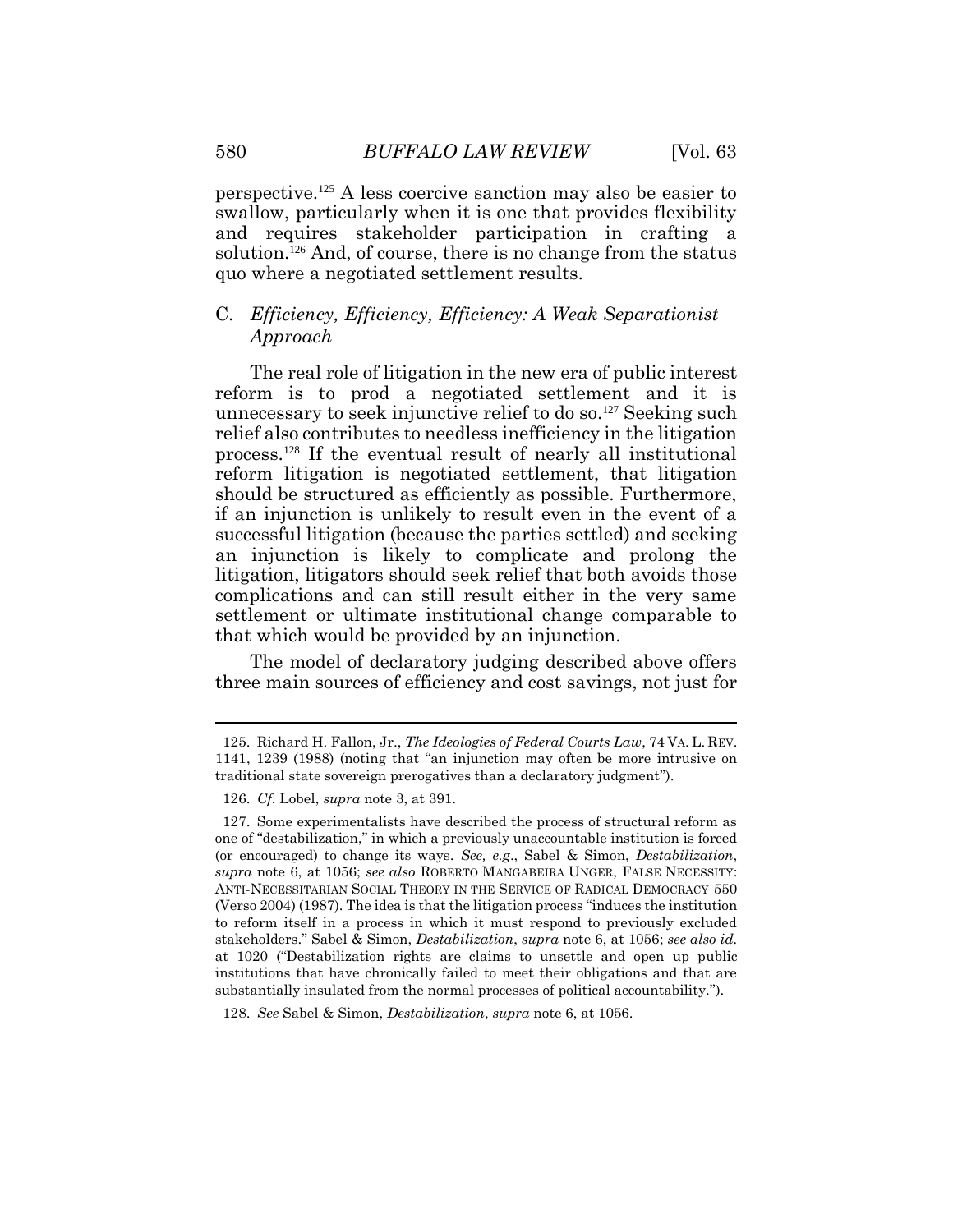would-be reformers, but for defendants and the courts as well. Because it does not appear that anyone has actually ever filed a case seeking structural reform via solely declaratory relief, they are presented below from least to most speculative.

First, the declaratory judging model recognizes, whether as a normative or a descriptive matter, that the subject matter of institutional reform cases will end up before the political branches sooner or later because that is where the money is. From a descriptive perspective, the actual work of reforming an institution takes place only with the participation of the political branches and administrative agencies ultimately responsible for procuring funding for the institution, implementing new systems and controls, and complying with court orders or negotiated agreements.<sup>129</sup> The declaratory judgment prods those government actors to act sooner rather than later, with additional court action threatened should their solutions prove unsatisfactory to the plaintiff class.

From a normative separationist perspective, declaratory judgments are firmly sited within the core competences of the courts in a way that structural injunctions are not. Declaratory judgments ask courts to declare actions lawful or unlawful, applying well-defined legal standards to a set of facts.<sup>130</sup> In contrast to the traditional model of the structural injunction, which envisions an on-going dialogue between the court and the parties, the declaratory relief model envisions a dialogue between the parties and the political branches (after an introductory statement made by the court).<sup>131</sup>

<sup>129.</sup> *Cf*. SCHEINGOLD, *supra* note 55, at 5.

<sup>130.</sup> *Cf.* Horowitz, *supra* note 21, at 1304 ("The courts have a comparative advantage when it comes to adjudicating rights; they have none when it comes to enforcing complex remedies."); Edson R. Sunderland, *The Courts as Authorized Legal Advisers of the People*, 54 AM. L. REV. 161, 171-72 (1920).

<sup>131.</sup> *Cf.* Bray, *Preventive Adjudication*, *supra* note 94, at 1333 ("Preventive adjudication may foster democratic values, because by speaking *sotto voce* a court can engage in a dialogue with the legislative or executive branch about remedial choices."); Fiss, *Dombrowski*, *supra* note 10, at 1144 ("An administrative decree requires a long continuing relationship between the equity court and the parties, in which initial directives are modified in light of changed conditions or new insights.").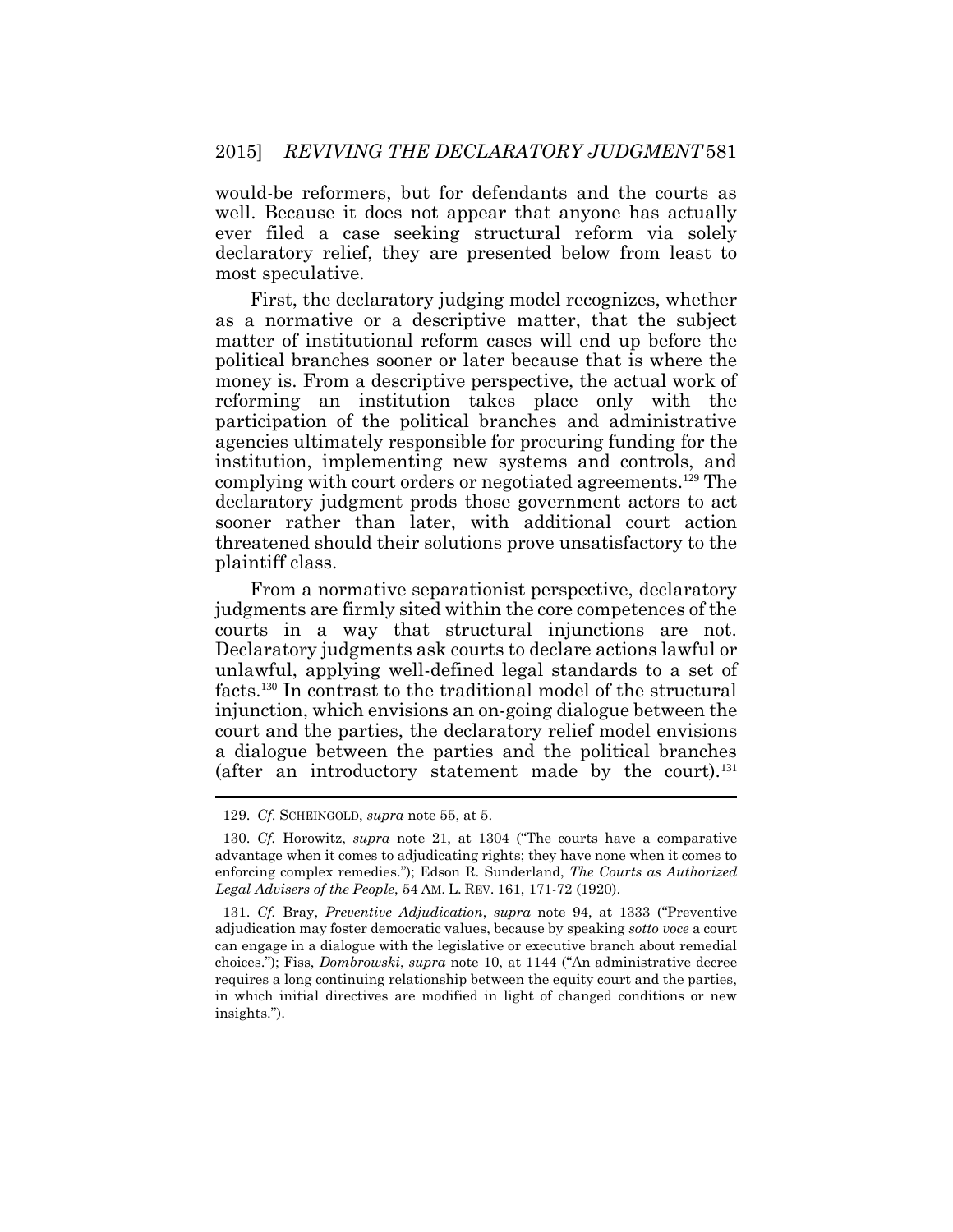Following a court's declaration of rights, which serves as the baseline below which defendants may not fall, the various stakeholders are left to work out the details.<sup>132</sup>

The use of strategically escalated court involvement has ample support in the precedent. For example, in *Hutto v. Finney*<sup>133</sup> the Court approved the imposition of a maximum limit on the number of days inmates could spend in solitary confinement, noting that the lower court had first given the state department of corrections a number of chances to fix the problem.<sup>134</sup> Similarly, in *Bounds v. Smith*, <sup>135</sup> another prison reform case, the Court stated that the "courts below scrupulously respected the limits on their role" by initially holding only that a constitutional guarantee had been violated and ordering defendants to devise a remedy themselves.<sup>136</sup>

It can be difficult even for relatively ardent separationists to conceive of structural reform without the active and central participation of the judge.<sup>137</sup> Some commentators have suggested ways in which judges can incentivize behavior change within the litigation framework that stop short of a complex structural injunction. William Fletcher notes, for example, that courts can use options that

range from soliciting acceptable plans from the parties and permitting the defendant to choose among them, to threatening

<sup>132.</sup> *Cf.* Ross Sandler & David Schoenbrod, *The Supreme Court, Democracy and Institutional Reform Litigation*, 49 N.Y.L. SCH. L. REV. 915, 933 (2005) [hereinafter Sandler & Schoenbrod, *The Supreme Court*] (advocating a similar approach, but in the context of "soft rights").

<sup>133.</sup> 437 U.S. 678 (1978).

<sup>134.</sup> *Id.* at 687; *see also id.* ("[T]aking the long and unhappy history of the litigation into account, the court was justified in entering a comprehensive order to insure against the risk of inadequate compliance."); Milliken v. Bradley, 433 U.S. 267, 281 (1977) (explaining that although state and local authorities have primary responsibility for curing constitutional violations, the courts may act when they fail to meet that obligation).

<sup>135.</sup> 430 U.S. 817 (1977).

<sup>136.</sup> *Id.* at 832-33.

<sup>137.</sup> *See, e.g.*, SANDLER & SCHOENBROD, DEMOCRACY, *supra* note 26, at 193-221 (proposing new principles to guide structural reform, nearly all of which are judge-centered).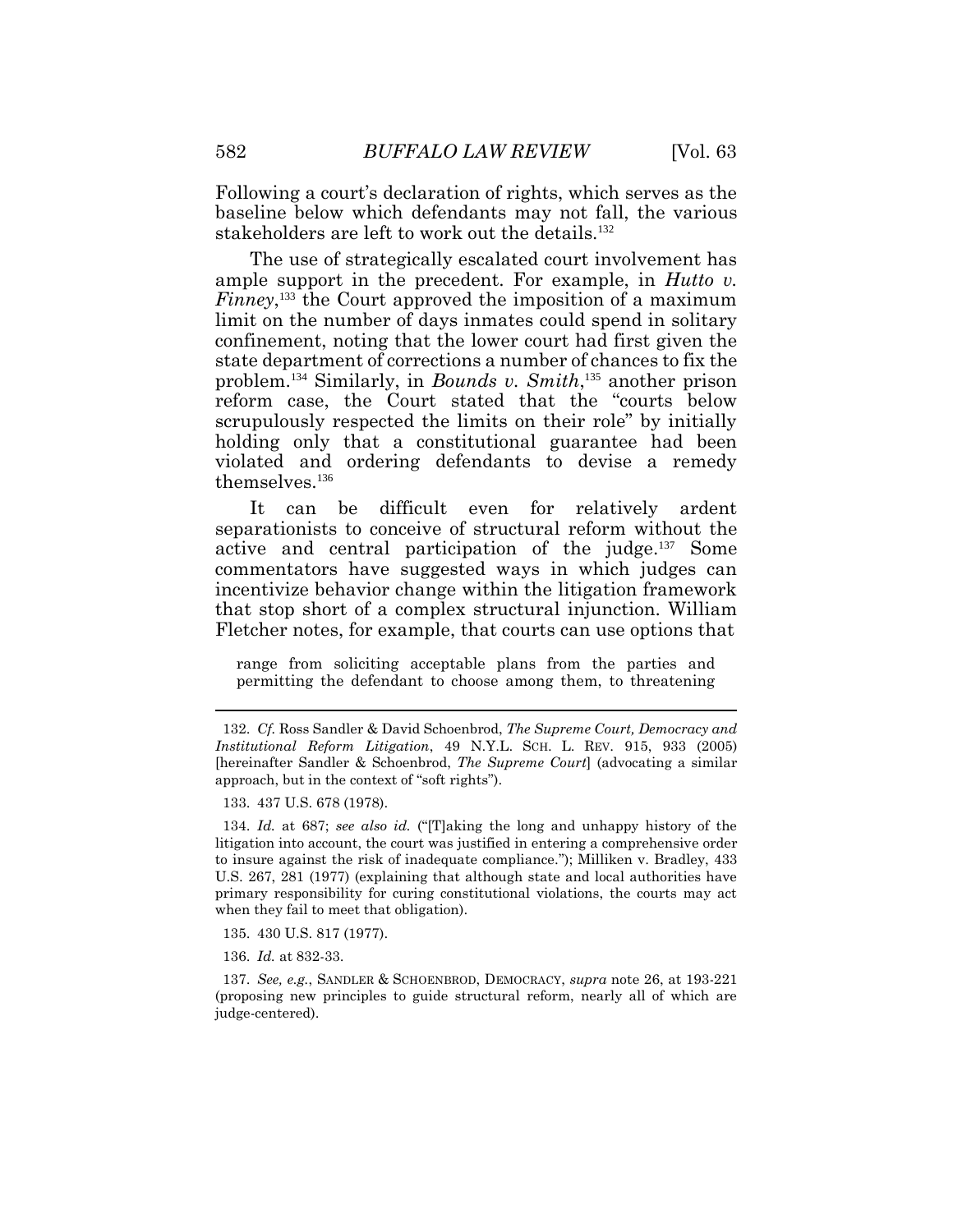contempt if a defendant refuses to choose and implement an acceptable plan, to threatening to close a prison facility or to release prisoners if the state refuses to improve conditions, and even to threatening to appoint a receiver.<sup>138</sup>

The declaratory judgment is less intrusive than even these options, though perhaps closest in temperament to the threat of contempt, and far less judge-centered.

Second, for a variety of doctrinal reasons, there is reason to believe that should the parties be unable to settle, declaratory judgments would be easier to procure than injunctive relief. Plaintiffs seeking solely declaratory relief face a lower burden than plaintiffs seeking injunctive relief. As the Court noted in *Steffel*, "engrafting upon the Declaratory Judgment Act a requirement that all of the traditional equitable prerequisites to the issuance of an injunction be satisfied before the issuance of a declaratory judgment is considered would defy Congress' intent to make declaratory relief available in cases where an injunction would be inappropriate."<sup>139</sup> There is no requirement to demonstrate irreparable injury, as there is for injunctive relief,<sup>140</sup> or a requirement that the plaintiff demonstrate no adequate remedy at law.<sup>141</sup>

Relatedly, because structural injunctions cost money to implement, defendants often raise immunity and separation of powers defenses.<sup>142</sup> Although the Court has held that court orders requiring expenditures to be made do not violate sovereign immunity principles, defendants often contend that they do.<sup>143</sup> Even if defendants fail (sometimes

141. *Steffel*, 415 U.S. at 471-72; *see also* FED. R. CIV. P. 57 ("The existence of another adequate remedy does not preclude a declaratory judgment that is otherwise appropriate."); H.R. REP. NO. 73-1264, at 2 (1934).

142. *See infra* text accompanying notes 179-81.

143. *See id.* 

<sup>138.</sup> Fletcher, *supra* note 16, at 695.

<sup>139.</sup> Steffel v. Thompson, 415 U.S. 452, 471 (1974); *see also* Fiss, *Dombrowski*, *supra* note 10, at 1123 (noting that the declaratory judgment is a statutory creation, "not moored to the history of equity").

<sup>140.</sup> *Steffel*, 415 U.S. at 471-72; *see also* Samuels v. Mackell, 401 U.S. 66, 73-74 (1971); Dombrowski v. Pfister, 380 U.S. 479, 490 (1965); Aetna Life Ins. Co. v. Haworth, 300 U.S. 227, 241 (1937).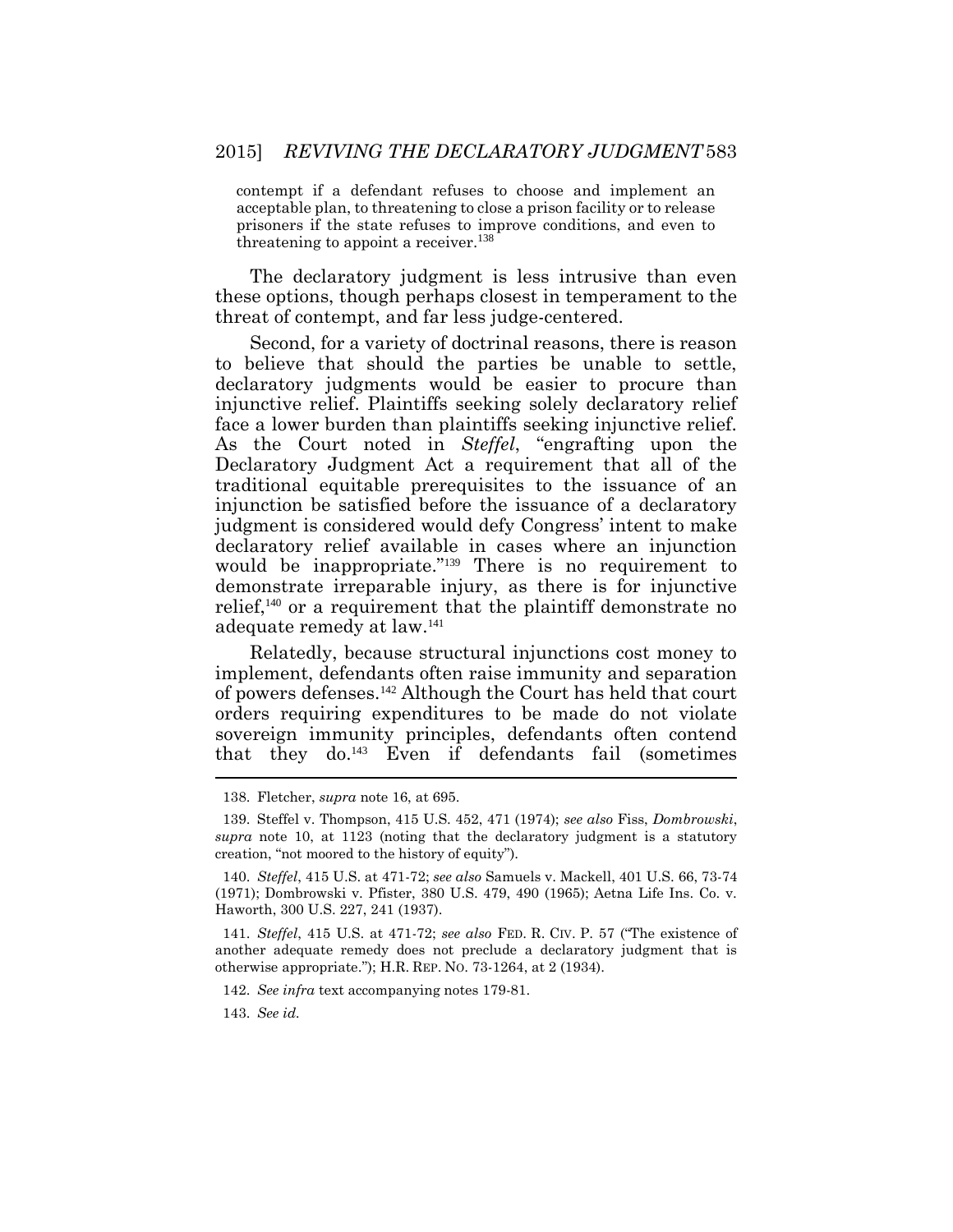repeatedly) to prevail on these issues, they often succeed in tying up structural reform litigation for years as questions of whether there was an adequate remedy at law, or whether the relief sought would violate separation of powers principles, are resolved by the courts. <sup>144</sup> Where only declaratory relief is sought, it may be easier for plaintiffs and the courts to assuage separation of powers concerns.

Finally, the mechanics of litigating a declaratory judgment action should result in monetary cost-savings. William Landes and Richard Posner observe that declaratory judgments require an investment of resources only to determine liability, not to craft a remedy or quantify damages.<sup>145</sup> They conclude that "[i]f the losing party will comply once the issue of liability is authoritatively resolved, he—in fact, both parties, plus the court—can economize on the expense of litigation by seeking only declaratory relief."<sup>146</sup>

To be fair, the cost savings may more accurately be described as a cost shifting. Unlike the cases on which Landes and Posner focus, which are primarily insurance related and judicial review of administrative action cases, institutional reform cases require extensive investment in remedy crafting after the litigation over liability is resolved. That investment, however, is arguably reduced by removing the obstructionist incentives inherent to the litigation dynamic and likely borne by parties more appropriate than the court system. The remedies devised may also be more likely to procure real compliance and change.<sup>147</sup> From a more separationist view, declaratory judgments also result in costsavings for the courts because they are no longer needed to

<sup>144.</sup> *See infra* notes 182-86 and accompanying text.

<sup>145.</sup> William M. Landes & Richard A. Posner, *The Economics of Anticipatory Adjudication*, 23 J. LEGAL STUD. 683, 699 (1994).

<sup>146.</sup> *Id.*

<sup>147.</sup> *Cf.* SANDLER & SCHOENBROD, DEMOCRACY, *supra* note 26, at 105 (arguing that consent decrees seek to enforce "soft rights" and "often call for performance whose adequacy is difficult to judge" whereas "[o]fficials can often comply with traditional rights by just not doing what is forbidden").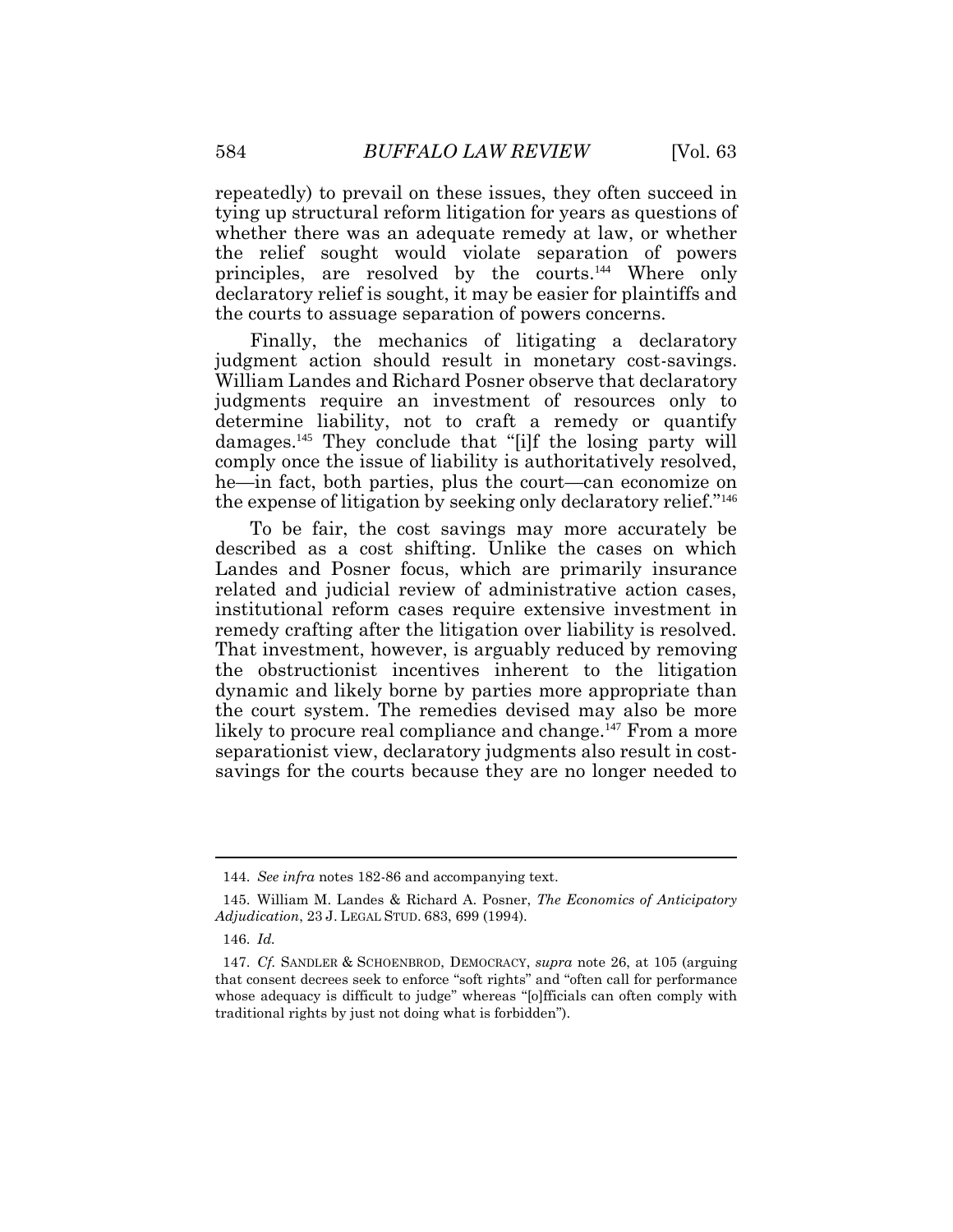devise and enforce remedies or to remain involved for years on end.<sup>148</sup>

Furthermore, as others have noted, consent decrees and structural injunctions, not to mention settlement agreements, are not paragons of transparency.<sup>149</sup> It can be difficult for anyone beyond the immediate litigating parties and the specific additional stakeholders invited to participate to figure out how exactly a case was resolved, what precise legal principles were applied by the court, and what defendants agreed to do going forward.<sup>150</sup> To the extent that there is transnational adjudication in this context, there is a vast information asymmetry that affects primarily defendants, who are far less likely to be repeat players than plaintiffs' counsel. Ironically, the information asymmetry has adverse effects for plaintiffs' counsel and their future clients, because it forces them to relitigate issues with other defendants down the line.

There will always be defendants who insist on receiving their own day in court, but there are undoubtedly others who may be persuaded to reform if presented with a broader declaration of rights that clearly applies to them.<sup>151</sup> A statement that *x* practice violates *y* right is arguably more transferrable and of greater practical import to litigators than a specific structural injunction that applies only to one particular situation. In some circumstances, it may even be possible to leverage this aspect of the declaratory judgment to circumvent the need for a class action altogether.<sup>152</sup>

<sup>148.</sup> *Cf.* Horowitz, *supra* note 21, at 1297, 1302.

<sup>149.</sup> *See, e.g.*, Schlanger, *Against Secret Regulation*, *supra* note 111, at 516-18.

<sup>150.</sup> *Cf*. Samuel L. Bray, *Announcing Remedies*, 97 CORNELL L. REV. 753, 756 (2012) [hereinafter Bray, *Announcing Remedies*] (noting the cost-saving benefits of announced remedies "because determining the remedy once is cheaper than determining it over and over again").

<sup>151.</sup> *Cf*. *id.* at 770 (describing the effects of "meta-announcement," in which "an announced remedy communicates not only what the remedy will be but also that the remedy will be the same for everyone") (emphasis omitted).

<sup>152.</sup> Gary F. Smith & Nu Usaha, *Dusting Off the Declaratory Judgment Act: A Broad Remedy for Classwide Violations of Federal Law*, 32 CLEARINGHOUSE REV. 112, 112-13 (July-Aug. 1998) (proposing that legal aid lawyers barred from class action practice use the declaratory judgment to obtain relief).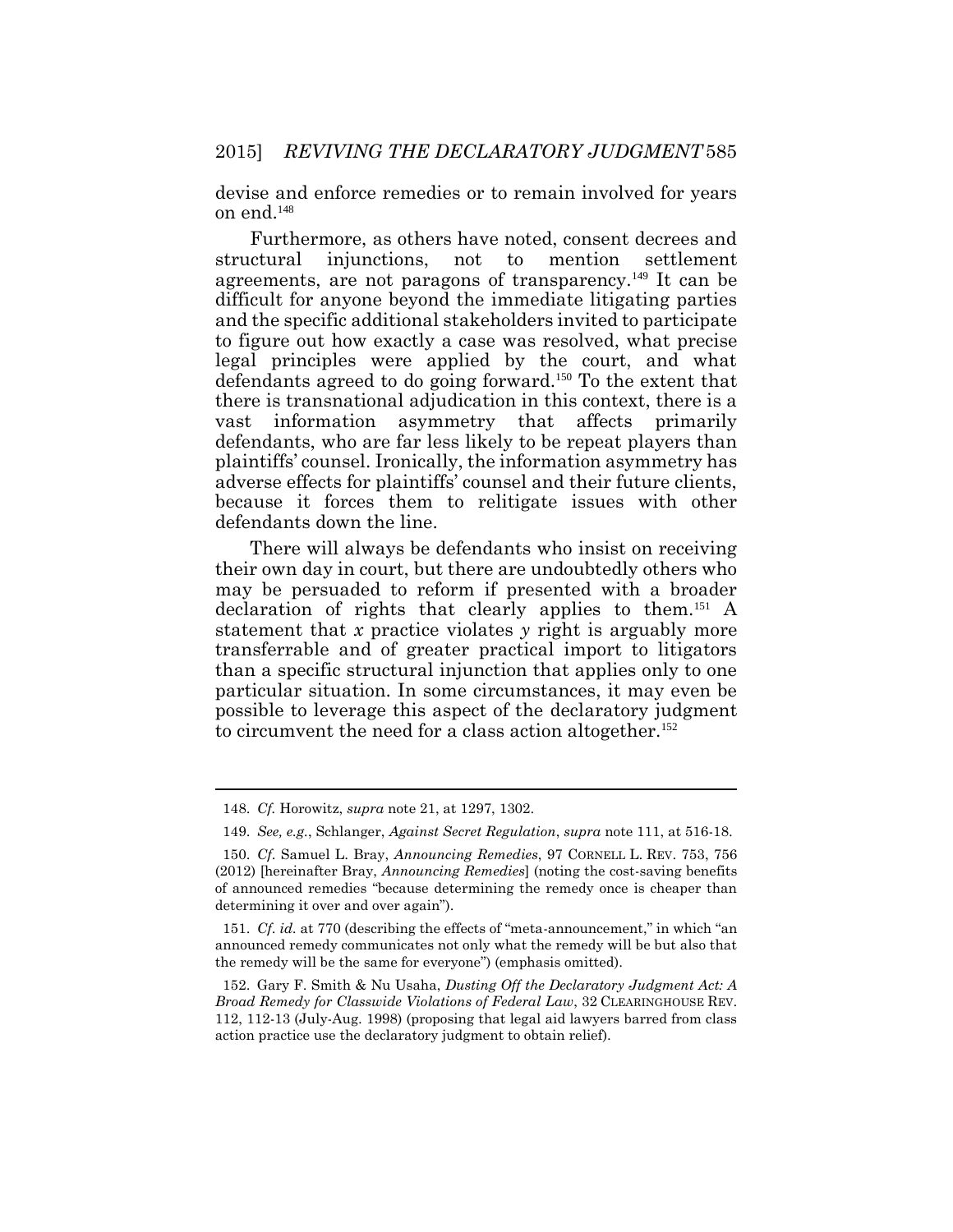#### D. *Beyond Experimentalism*

This Article presents a different path around the Scylla and Charybdis, one that is arguably even less interventionist than the court-centered variant of democratic experimentalism and yet better suited to situations that demand structural reform. It contends that at least in the context of the paradigmatic structural reform case involving an institutional failure to meet legal standards that is both big and polycentric—democratic experimentalism is simply insufficient to solve the problem. But the criticisms of structural injunctions remain, and so the question for reformers is how to fill the gap left by their decline even as we accept the changes that democratic experimentalism has wrought.

The comments below are intended more to demonstrate the inherent shortcomings of experimentalism when there is a case for structural reform than to argue that experimentalism is ill-advised as an enterprise altogether; experimentalism remains a worthy endeavor, but can never satisfy all of our reform needs.

First, experimentalism is at once insufficiently courtcentered and overly so, advocating deference and outside participation when the court's expertise is arguably at its greatest—in the liability stage—and court participation when its expertise is arguably at its lowest—at the remedy stage.153 The model of declaratory judging advocated by this Article flips this dynamic of judicial involvement to take advantage of core institutional competencies. Courts are asked to retain responsibility for determining liability, applying law to facts, but are asked to step back from the responsibility of structuring remedies.

Courts are indisputably within their core area of expertise when they evaluate a factual situation to determine whether rights have been violated. That expertise arguably diminishes when they seek to remedy the rights violation by

<sup>153.</sup> Dorf & Sabel, *supra* note [3,](#page-2-0) at 401 ("Experimentalism . . . asks courts to involve the parties in exploring the realm of possibilities at the earlier stage of determining whether there is a legal violation. For trial courts, experimentalism can transform the role of the judge from the traditional Anglo-American model of passive referee into an active problem solver . . . .") (footnote omitted).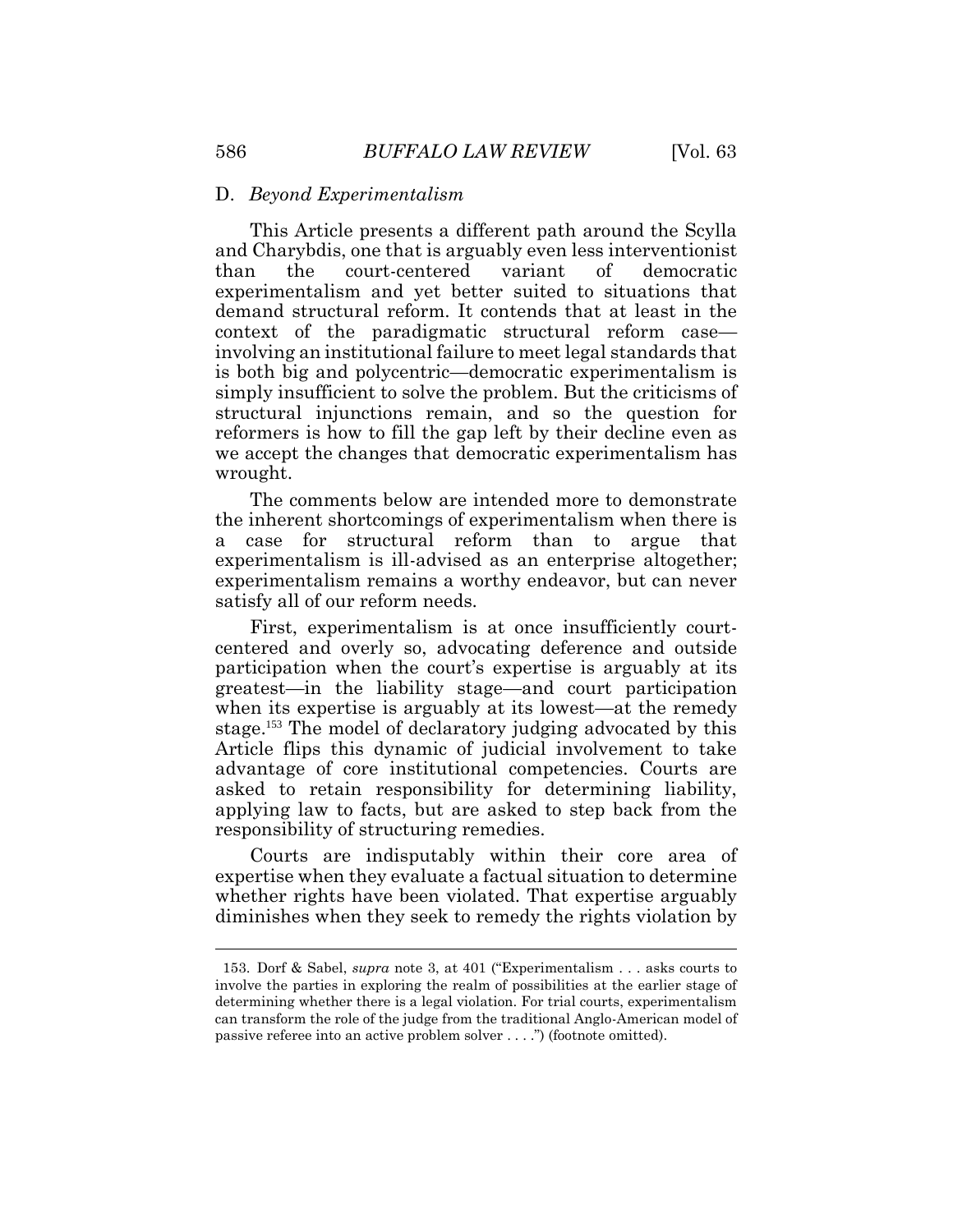reforming the institution at fault. Declaratory judging asks courts to remain well within their core area of expertise and defer to the parties (and other stakeholders) on the actual task of institutional reform—and, of course, should the judgment prove insufficient, motivation to halt the rights violations, the model provides for a another bite at the apple.<sup>154</sup>

Second, experimentalism is (by design) ill-suited to providing wholesale, as opposed to retail, reform. Local change at an individual level may be appropriate, particularly where the problem confronted is "hard" in the sense that there is no clear doctrinal answer. But where the problem is "big" but less "hard"—as is the case with much of the institutional reform needed today, particularly in the context of racial justice—more wide-ranging relief is appropriate: these problems are by their very nature difficult, if not impossible, to tackle via one-off, individual litigation.

Experimentalism is not unsuited for all aspects of structural reform—where the issues are both big and hard, where the doctrinal answers are unclear, and where both law and society are unsettled, the approach suggested by the experimentalists may make sense.<sup>155</sup> But it is unnecessary and ill-suited for big cases that are not very difficult. Experimentalism as applied to those cases responds on a scale that is at once too large and too small, offering widespread court involvement but on an individual level, complaint by complaint, court case by court case. In contrast, declaratory judgments offer larger scale involvement on the group level but less overall involvement by courts, in the form of one declaration of liability for defendants' actions affecting a class of people, which is then leveraged to generate the

<sup>154.</sup> Dorf in fact identifies a place for this type of solution, noting that there is a version of the judicial/legislative dialogue "solution that bears a substantial resemblance to experimentalism . . . . A court might find that some challenged law or practice violates constitutional or other legal norms and order the legislature to adopt some solution, without specifying the precise contours of that solution." Dorf, *supra* not[e 3,](#page-2-0) at 978.

<sup>155.</sup> *Cf.* Sunstein, *1995 Term*, *supra* note 15, at 7-8.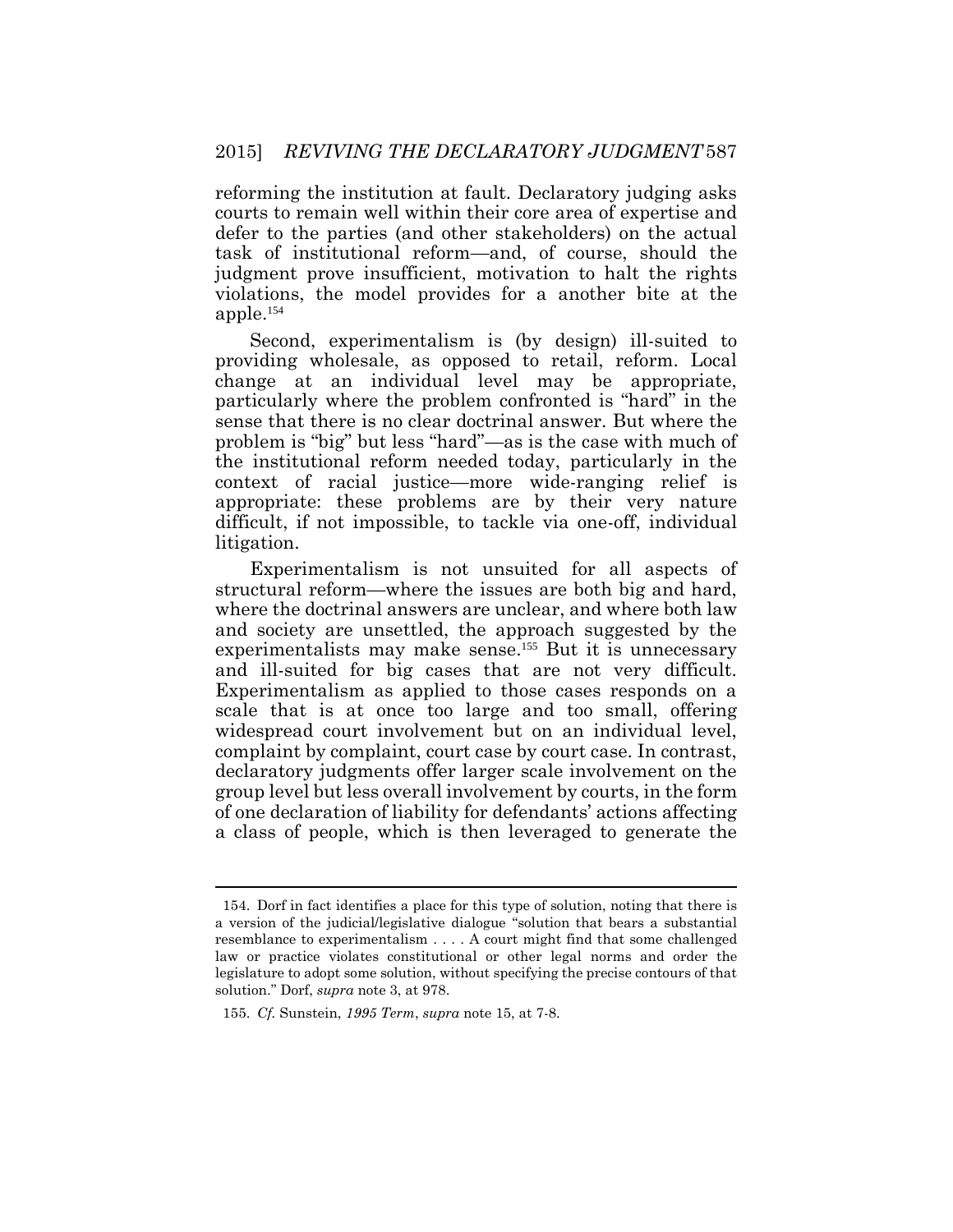political accountability necessary to create a practical solution.

The experimentalist reply is to sing the praises of judicial modesty.<sup>156</sup> The point of this Section is to suggest that judicial modesty also has a price, and it is one that rises in proportion to the size and intractability of the root institutional problem. Problem-solving courts offer retail-level solutions to individuals and the relief is either retrospective or designed to help a criminal defendant navigate through their prosecution, as in the case of drug courts. They are illequipped to provide wholesale solutions to class-wide problems, and wholly unequipped to provide prospective relief.<sup>157</sup> Even the large-scale experimentalism that Sabel and Simon cite with approval, such as consent decrees providing for out-put oriented benchmarks rather than in-put oriented oversight, is the result of large-scale litigation in which plaintiffs' counsel committed vast institutional resources long after the original named plaintiffs were deinstitutionalized.<sup>158</sup> In contrast to experimentalism, declaratory judgments can produce wholesale, as opposed to retail, sorting, accommodating class-based relief across a broad spectrum of institutional practices.<sup>159</sup>

Third, the experimentalist model envisions (and indeed, places a premium upon) multilateral stakeholder participation, but is not particularly effective when it comes to actually ensuring that all stakeholders have an equal place at the table. Persons whose rights have been violated by an institution are often unable, unwilling, or unsuited to

<sup>156.</sup> Dorf, *supra* note [3,](#page-2-0) at 942 ("A problem-solving court faces fewer competency obstacles than a court overseeing structural reform because the former does not itself run any institutions, nor does it place itself atop a hierarchical organization of personnel resentful of its authority.").

<sup>157.</sup> *Cf.* William N. Eskridge, Jr., *Destabilizing Due Process and Evolutive Equal Protection*, 47 UCLA L. REV. 1183, 1216 (2000).

<sup>158.</sup> Sabel & Simon, *Destabilization*, *supra* note [6,](#page-3-0) at 1028 (citing with approval the consent decree in a case in which the parties litigated for more than two decades over defendants' repeated failures to comply with the law).

<sup>159.</sup> *Cf.* Bray, *Preventative Adjudication*, *supra* note 94, at 1317-18 (contending that federal courts issuing declaratory relief participate in retail sorting, which results in "less judicial expertise, less accessibility to low-income plaintiffs, and more forum shopping. These drawbacks may help explain the seemingly moribund condition of the federal declaratory judgment.").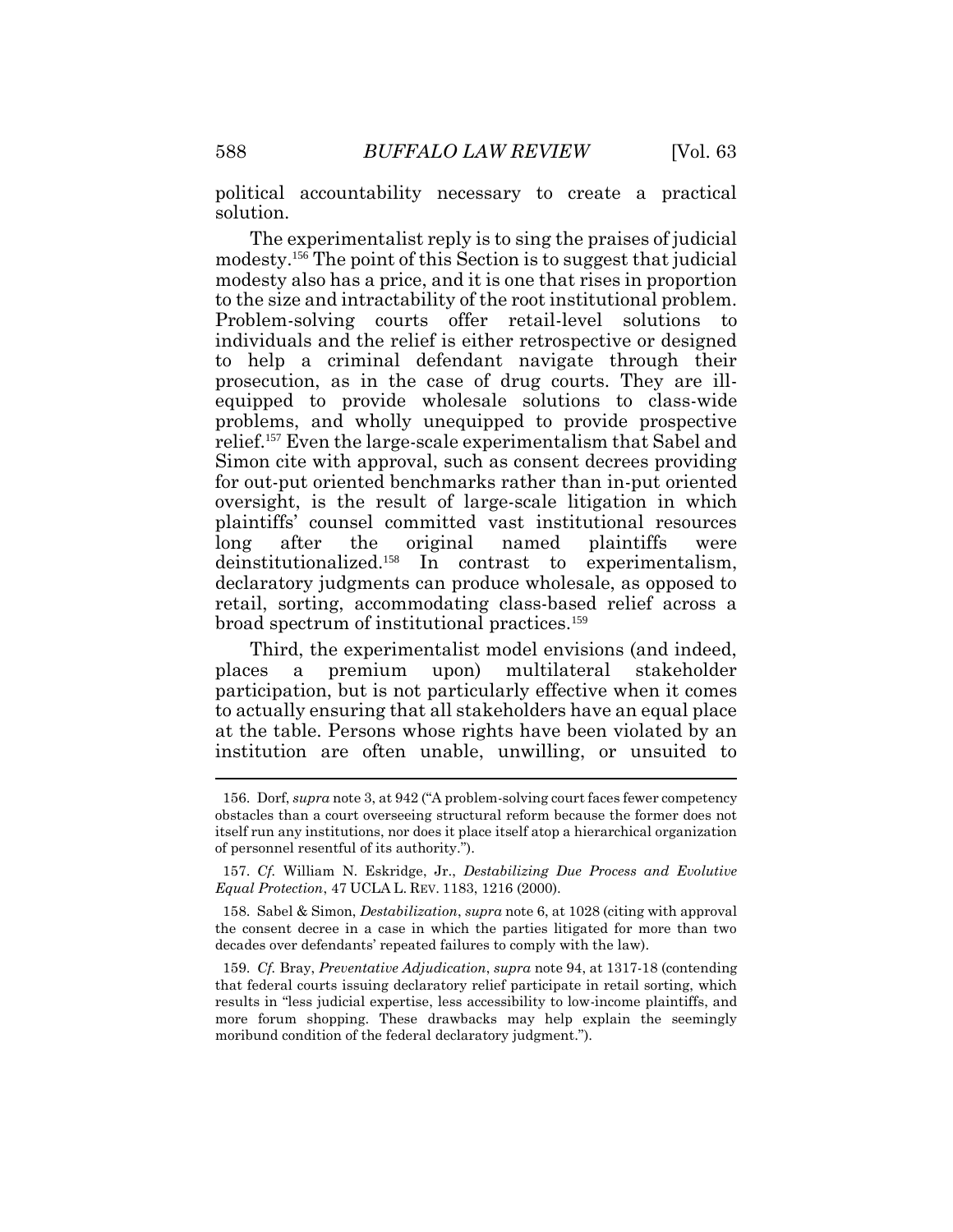bringing about institutional reform. To the extent these individuals are the subject of litigation, it is usually because they are being prosecuted, as in the case of drug courts and other experimental trial-level court systems. The facts presented by the paradigmatic case for structural reform involve institutions with sufficient control over a group of people to be able to violate their rights.

The persons affected, like prison inmates or students, necessarily have less power over their lives than others and, by extension, less of the leverage needed to bring those who run the institution to the bargaining table. There is little incentive to bring institutionalized persons to the bargaining table in the absence of litigation that they themselves have initiated as plaintiffs. A political process attempting to restructure prison practices, for example, is less likely to bring inmates to the negotiating table than it is to bring other institutional stakeholders. Plaintiff initiated litigation is still needed to enable the participation of these most essential stakeholders.

The declaratory judgment model recognizes that the stakeholders in the types of cases at hand are typically (and often literally) disenfranchised and that their needs are often served by organizations that have the resources needed to bring suit on their behalf, such as those dedicated to disability rights or civil liberties. This mediated participation may be of even greater importance where there is public resistance to direct participation by the stakeholders at  $i$ ssue. $160$ 

#### E. *Some Disadvantages*

 $\overline{a}$ 

Despite the myriad advantages described above, the declaratory judgment has been under-utilized in the context of civil rights reform. Plenty of lawsuits seek it, but only in conjunction with injunctive relief, eviscerating its true value. There are a number of reasons this is likely the case, but this Article contends a combination of risk adversity, inertia, and optimism is at work. Litigators seeking structural reform

<sup>160.</sup> Sabel & Simon, *Destabilization*, *supra* note [6,](#page-3-0) at 1037 (acknowledging the strong "public resistance to participation in policymaking and administration by prisoners and their advocates").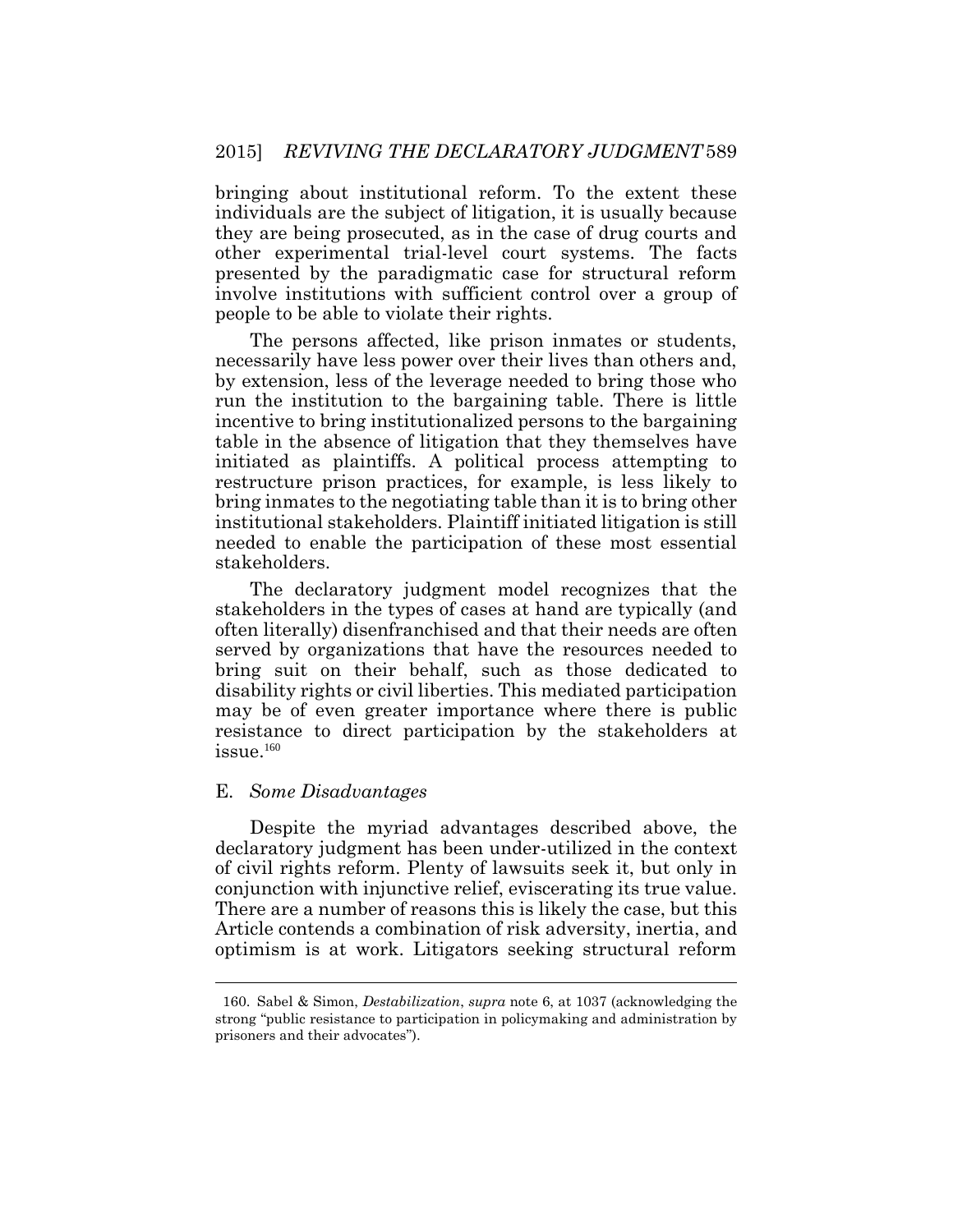have taken insufficient notice of the increased reluctance of courts to issue sweeping structural injunctions and fear having to relitigate cases in the event that defendants defy a declaratory judgment; they ask for both types of relief because they and everyone they know have always done so and they believe that it is always possible the court will issue the structural injunction of their dreams. This Article urges close reconsideration of this dynamic.

Seeking solely declaratory relief in civil rights cases is, of course, not without its downsides, only some of which are predictable at this moment. If and when plaintiffs' counsel begin to bring these types of cases, defendants and courts will have a hand in shaping the challenges they will face and a new litigation dynamic will inevitably result. And some aspects of the old dynamic will remain unchanged, as there is only so much the declaratory judgment can do. The usual rules on abstention will still apply, for example, as will the various restrictions governing standing.<sup>161</sup>

First and foremost, seeking solely declaratory relief will likely result in the relitigation of at least some cases. Declaratory judgments may be binding in subsequent litigation only if the same plaintiff is involved, and, if defendants disregard the declaration issued, plaintiffs must return to the court for an injunction.<sup>162</sup> These wrinkles are problems presented by what we might call the bad-faith defendant. Should the plaintiffs return to court, they may of course procure an injunction, but at the expense of additional litigation costs and, on top of that, the facts to which the court previously applied the law will likely have shifted by the time the non-compliance has been ascertained.

Plaintiffs seeking an injunction will functionally need to rebuild their case on the basis of these new facts, many of which will be the result of changes in the defendants' behavior and thus calculated to reduce or eliminate liability. Defendants may defy a declaration insofar as they refuse to fully comply with legal norms, but adjust their behavior just enough to make it harder for plaintiffs to argue that they are

<sup>161.</sup> *See supra* notes 44 & 124 and accompanying text.

<sup>162.</sup> *See* Martin v. Wilks, 490 U.S. 755, 761-62 (1989).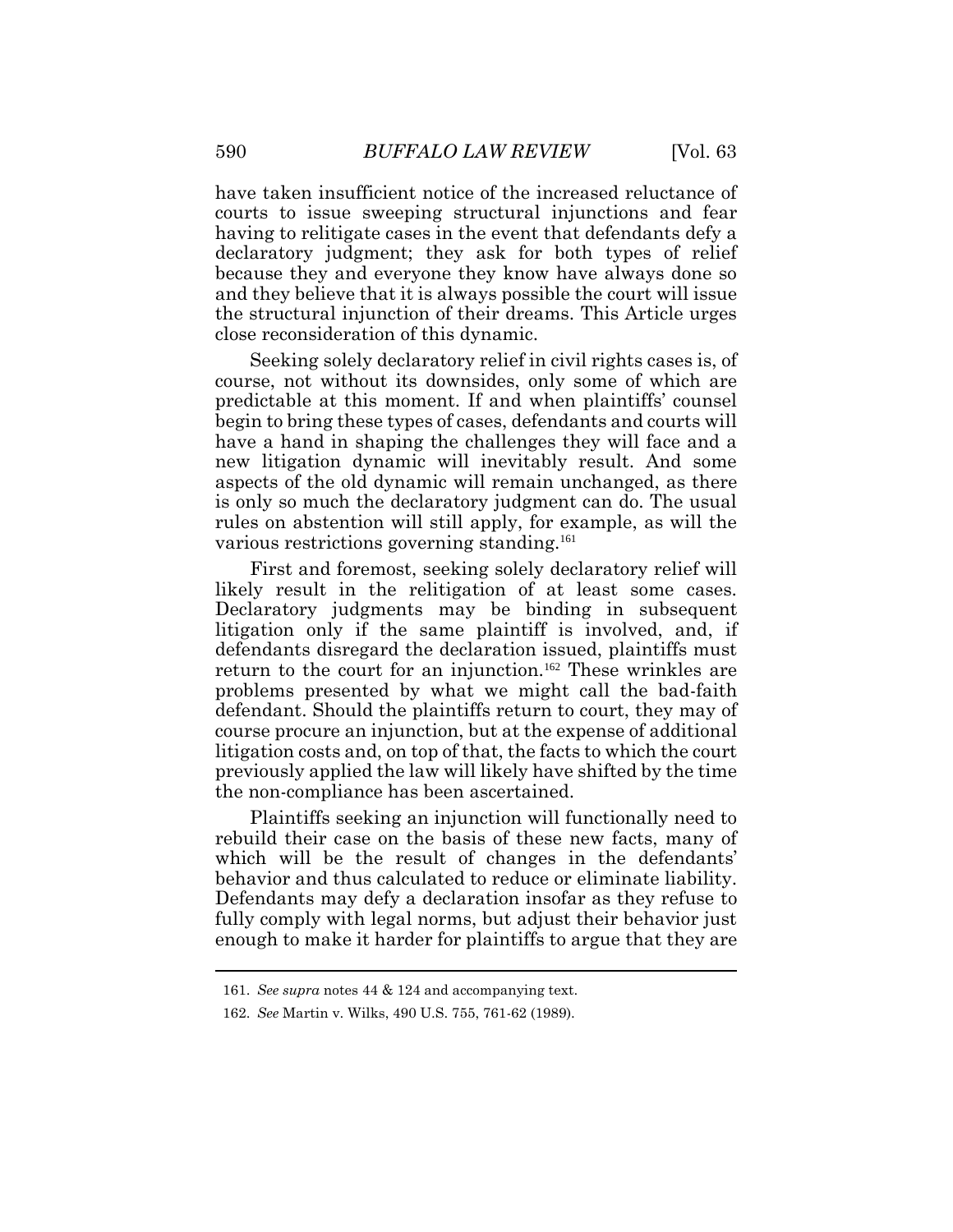still in non-compliance.<sup>163</sup> This is not a new phenomenon, however, as structural reform defendants are always free to adjust their behavior at any point during the life of a lawsuit prior to settlement or judgment regardless of the type of relief sought. If the adjustment is sufficiently significant, the need for further proceedings may be mooted. More often, when it is not, plaintiffs must adjust their litigation posture and invest resources in additional discovery, new expert reports, etc.

Another disadvantage to declaratory relief is that the reform implemented may not be as sweeping as that which a court would issue. As noted above, some commentators have identified a gap between what the law requires and what structural injunctions require.<sup>164</sup> This disparity may be a problem from a separationist perspective, but reformers are presumably more than happy to take advantage. When the outcome is reform via negotiated settlement, there is no functional difference, but where a judgment is actually issued, the declaratory judgment model may result in narrower solutions because they will be the result of political bargaining and not judicially imposed.

The bargaining process will also differ from the settlement negotiation process because more stakeholders will likely be involved, further muddying the waters and introducing competing resource needs—the prison official may now be at the same table with the school official, competing for the same limited pot of resources. However, it is equally likely that where the judge is a separationist, judicially or ideologically conservative, or otherwise hostile to reformers' claims, the declaratory judgment model can make reform more likely to take place and result in broader reform than the law would require because the political parties are free to make new law where the judge is not.

<sup>163.</sup> *See, e.g.*, Fiss, *1978 Term*, *supra* not[e 2,](#page-1-0) at 55 (noting the problem of forcing judges to choose "between a heavy and frequent use of criminal contempt power or an endless series of declarations of what was unacceptable"); *cf.* Bray, *Preventative Adjudication*, *supra* note 94, at 1295 (noting that "the resolution of fact-based indeterminacy has less preclusive or precedential force [because] the parties are not locked in: they have time to change their conduct").

<sup>164.</sup> *See supra* text accompanying notes 112-14.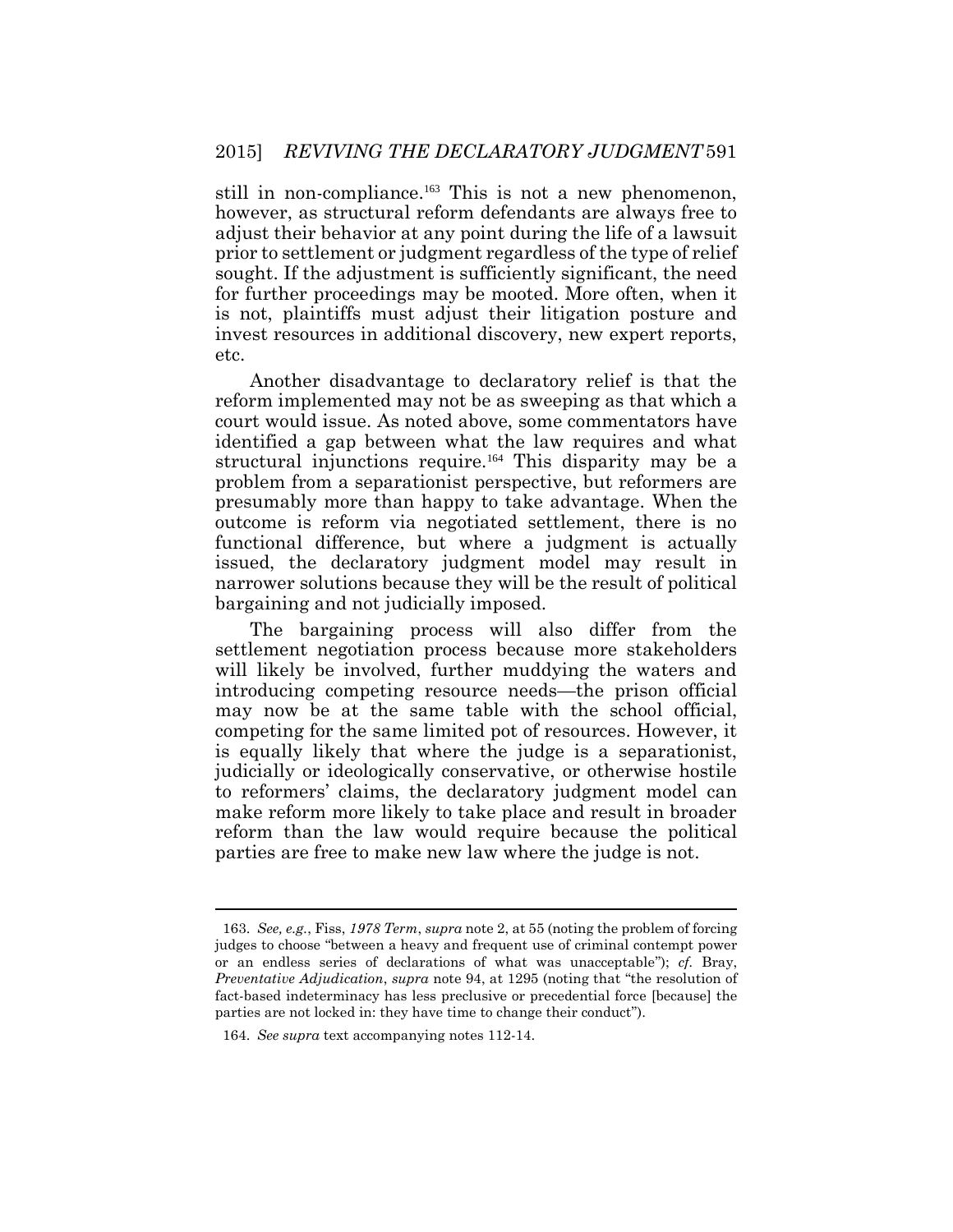The resultant uncertainty may be discomfiting to some, but the process envisioned by this Article is one in which the substantive bargaining process is largely the same as in that produced by the traditional lawsuit seeking both an injunction and a declaration, just a bargaining process that the parties are able to arrive at in a more expeditious manner. As with new governance, this model of litigation and negotiation requires some amount of "optimis[m] about uncertainty and doubt."<sup>165</sup>

Finally, just as there are some doctrinal advantages to seeking solely declaratory relief, the law also imposes at least one major doctrinal handicap. The ability of plaintiffs' counsel to secure attorneys fees may be compromised.166 This factor is obviously relevant, but should not be critical. Since *Buckhannon Board & Care Home, Inc. v. West Virginia Department of Health and Human Resources*, <sup>167</sup> plaintiffs' counsel have been unable to recover attorneys fees under Section 1988 and other federal statutes as the "prevailing party" under the theory that their lawsuit was merely a catalyst for change.168 Although fees are still recoverable in the event a consent decree is entered, most structural reform cases settle well before that takes place and therefore would not be amenable to fees collection anyway. Perhaps relatedly, because so much institutional reform litigation brought today is initiated by well-established non-profits who receive foundation and private funding, as well as support from the private bar, it is not as dependent upon attorneys fees as, for example, individual cases filed for purely retrospective damages relief.

#### IV. THE DECLARATORY JUDGMENT IN ACTION

The remainder of the Article will explore how strategic use of the declaratory judgment action can streamline systemic reform litigation in the real world, providing a

<sup>165.</sup> Lobel, *supra* note 3, at 395.

<sup>166.</sup> *See, e.g.*, Rhodes v. Stewart, 488 U.S. 1, 4 (1988) (holding that a declaratory judgment "will constitute relief, for purposes of § 1988, if, and only if, it affects the behavior of the defendant toward the plaintiff").

<sup>167. 532</sup> U.S. 598 (2001).

<sup>168.</sup> *Id.* at 610.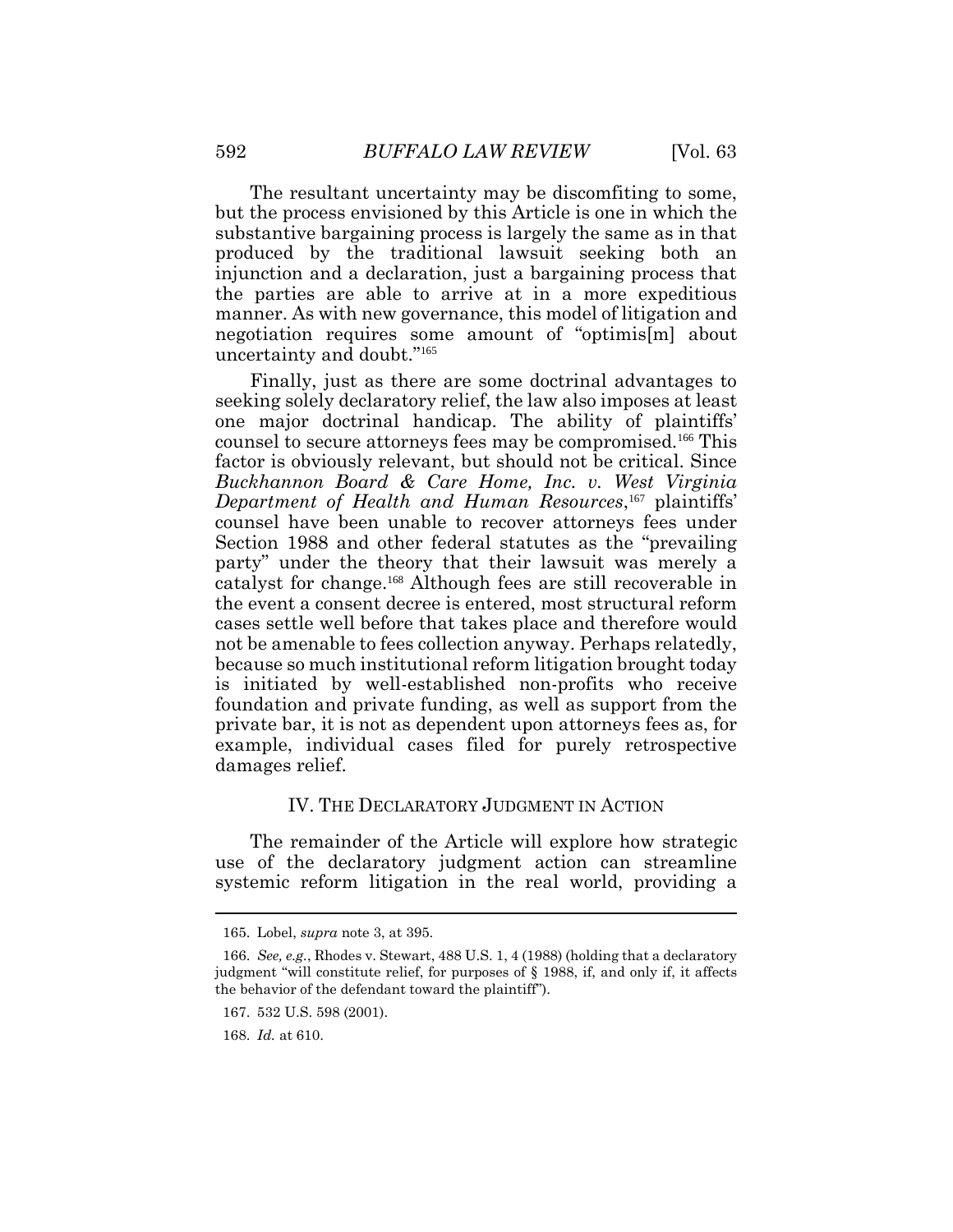practical view of how the theoretical efficiencies identified might play out. It will argue that actions seeking solely declaratory relief should result in meaningful improvement in four phases of litigated reform: pre-filing and claim structuring, motions to dismiss, remedy identification and implementation, and enforcement/deterrence.

This Part will draw from a variety of on-going areas of structural reform, such as public defense reform, school-toprison pipeline reform, and prison reform. Rather than second-guessing failed efforts, it will focus on cases in which litigators actually procured reform, whether through a settlement agreement, a consent decree, other court-ordered relief, or as a catalyst for institutional change. It will also take as a given the current litigation and reform environment as described above.<sup>169</sup> Given the undeniable success reformers have had with the traditional model, which invariably seeks both declaratory and injunctive relief, one might reasonably ask why we should fix something that is not broken: because the litigation could and should be made more streamlined and efficient; because the cost of entry to file one of these cases has grown almost prohibitively expensive, dissuading advocates with fewer resources from filing anything at all; and because these successful efforts can and should be replicated more easily and cost-effectively.

#### A. *Pre-filing, Claim Structuring, and Discovery*

The pre-filing process is often a significant component of structural reform, both in terms of cost, resource allocation, and time. Plaintiffs' counsel must typically invest significant time and resources investigating and structuring their claims, not to mention recruiting pro bono counsel. Where they seek to reform a number of institutions all committing the same rights violations at once, counsel frequently file on behalf of persons affected by each individual institution or at a minimum number of representative institutions. The prefiling investigation can be exhaustive (and exhausting) as attorneys must gather information, documents, and plaintiffs from each institution and take the additional step of weighing which ones to actually name. In the indigent

 $\overline{a}$ 

<sup>169.</sup> *See supra* text accompanying notes 72-80.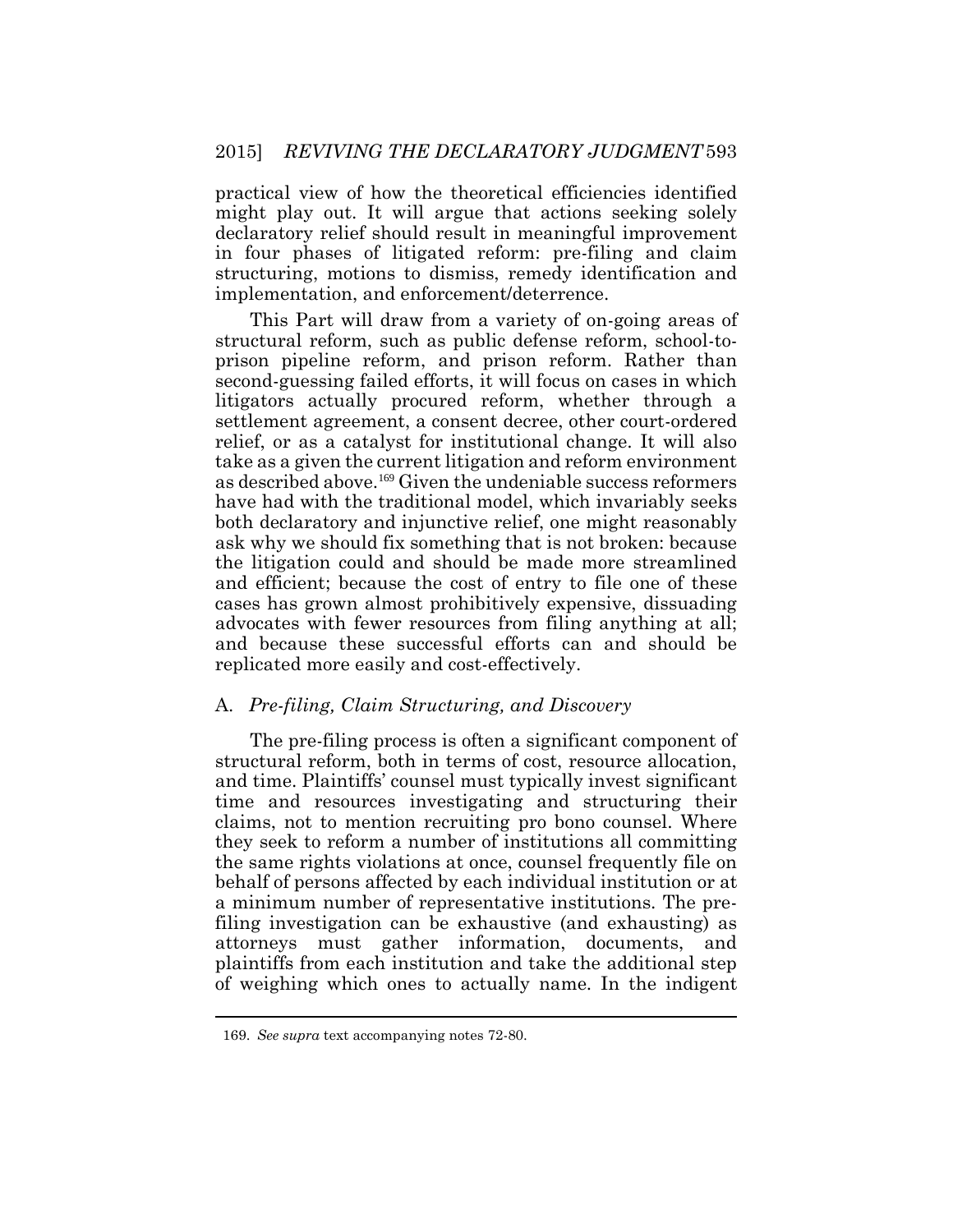defense reform context, for example, litigators expend a vast amount of resources conducting research and gathering data in a number of counties across a given state in an effort to demonstrate that the deficiency in services is state-wide.

A bloated claim structure results in increased costs throughout the life of the case, in the form of more complicated motions to dismiss (e.g., with different defendants filing separate motions, or more defenses to raise) and greater discovery needs (e.g., in the form of depositions and document requests). Perhaps in part because these costs are now largely borne by law firms, the traditional model of litigation in some areas of structural reform is increasingly cumbersome, expensive, and time-consuming.<sup>170</sup> For example, public defense reform litigation filed in the last ten years has largely hewed to a class action model that requests declaratory and injunctive relief on behalf of indigent criminal defendants who have not yet been convicted.<sup>171</sup> The complaint is typically an exhaustive account of all the various shortcomings of the public defense system in question, covering aspects like funding, supervision, training, and the performance of indigent defense counsel.<sup>172</sup> Relief is often sought against a variety of defendants, and, where the state is sued, the plaintiff class includes members from a range of

<sup>170.</sup> One description of the on-going litigation over the public defense services provided in New York State noted that lead counsel in the case has been "assisted by a team of dozens of lawyers at Schulte Roth & Zabel, who have committed more than 20,000 hours to the case and absorbed more than \$500,000 in expenses." Seth Stern, *Standing up for* Gideon*'s Mandate*, HARV. L. BULL., Winter 2014, at 46. The case was filed in 2007 and is still pending. *Id.*

<sup>171.</sup> *See, e.g.*, Amended Complaint for Injunctive and Declaratory Relief, Wilbur v. City of Mount Vernon, No. 2:11-cv-01100 RSL (W.D. Wash. Nov. 10, 2011) [hereinafter Wilbur Complaint]; Complaint, Duncan v. State, No. 07-000242-CZ (Mich. Cir. Ct. 2007) [hereinafter Duncan Complaint]; Amended Complaint, White v. Martz, No. C DV-2002-133 (Mont. 1st Jud. Dist. Apr. 14, 2002) [hereinafter White Complaint]; Amended Class Action Complaint, Hurrell-Harring v. State, No. 8866-07 (N.Y. Sup. Ct. Apr. 28, 2008) [hereinafter Hurrell-Harring Complaint]; Complaint, Flora v. Luzerne Cnty., No. 04517 (Pa. C.P. Apr. 10, 2012) [hereinafter Flora Complaint].

<sup>172.</sup> *See, e.g.*, Wilbur Complaint, *supra* note 171; Duncan Complaint, *supra* note 171; White Complaint, *supra* note 171; Hurrell-Harring Complaint, *supra* note 171; Flora Complaint, *supra* note 171.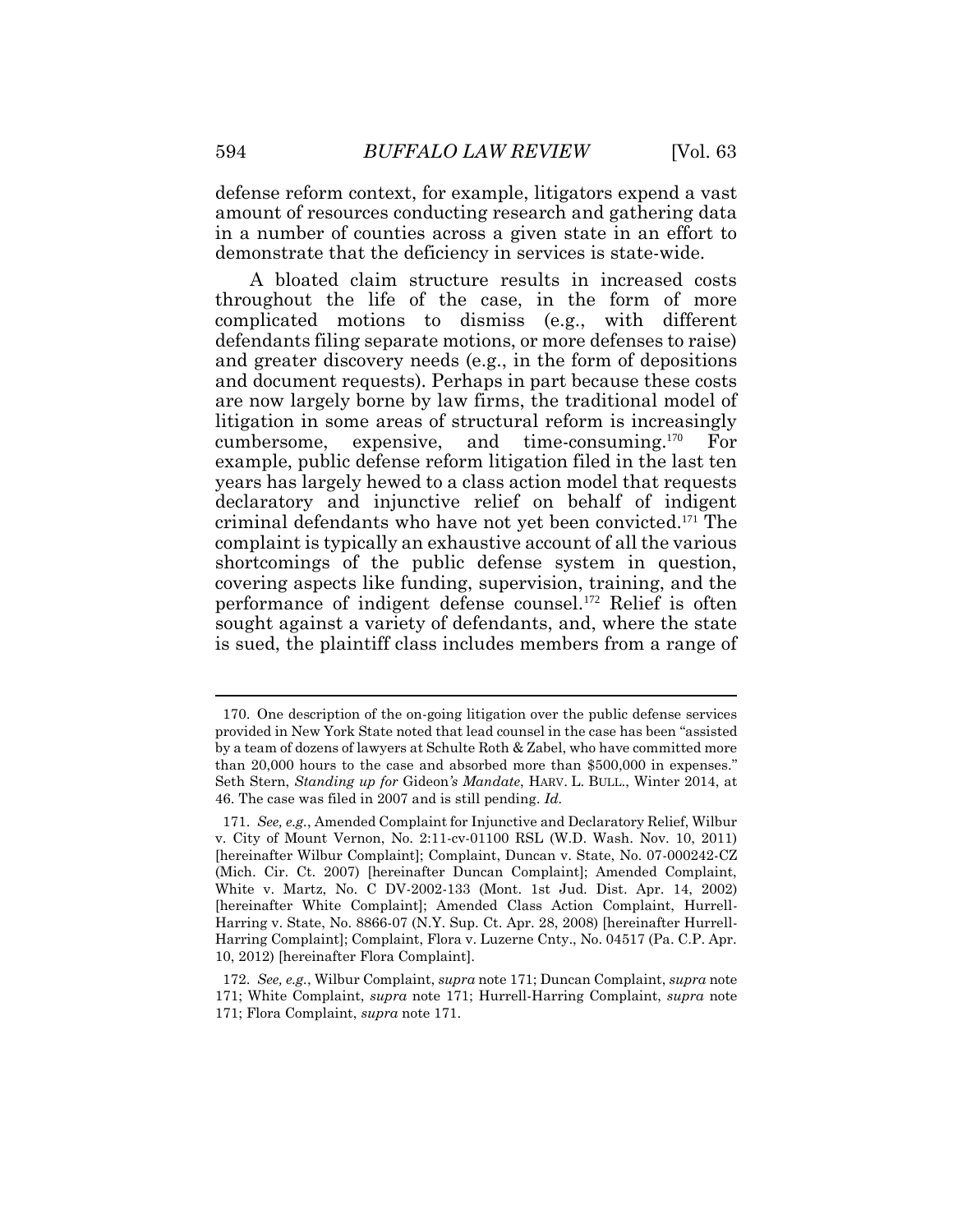counties from across the state and allegations in the complaint include sections for each of those counties.<sup>173</sup>

One case recently filed in 2014, for example, seeks declaratory and injunctive relief on behalf of four juvenile and four adult named plaintiffs against the state of Georgia, the governor, a variety of state and county officials from four counties, an array of juvenile and superior court judges, public defenders, and district attorneys.<sup>174</sup> The complaint, which is eighty-three pages long (excluding exhibits), lists four attorneys from the Southern Center for Human Rights and eight from Arnold & Porter, LLP.<sup>175</sup>

Although much of the litigation model cannot be changed by virtue of doctrinal necessity, a move towards a request for solely declaratory judgment would streamline the pre-filing and claim structuring process.<sup>176</sup> Plaintiffs could file litigation seeking declaratory relief with respect to only one institution, leveraging success against that particular institution against all other similarly situated institutions. In the context of public defense reform, they could sue on the basis of the facts in only one county in the state and name only one defendant: the state. The declaration requested could be that the state is ultimately responsible for the provision of public defense services in that particular county and that the services as described in that county fall below the constitutional minimum. Although the state could then choose to fix the system only with respect to that one particular county, plaintiffs could and should seek to leverage that declaration against the state with respect to all other counties. One could imagine a similar reform structure

<sup>173.</sup> In *White v. Martz*, for example, plaintiffs sued seven out of Montana's fiftysix counties. *See* White Complaint, *supra* note 171, at 1-2. In Michigan, plaintiffs discussed three out of Michigan's eighty-seven counties. *See* Duncan Complaint, *supra* note 171. In New York, plaintiffs discuss the pitfalls in five of New York's sixty-two counties. *See* Hurrell-Harring Complaint, *supra* note 171.

<sup>174.</sup> Complaint for Injunctive and Declaratory Relief, Darden *ex rel.* N.P. v. State, No. 2014CV241025 (Ga. Super. Ct. Jan. 7, 2014).

<sup>175.</sup> *Id.* at 84-85.

<sup>176.</sup> Plaintiffs will still likely want to seek class certification, for example, and rely on extensive pleadings cataloging the various deficiencies of the system in question.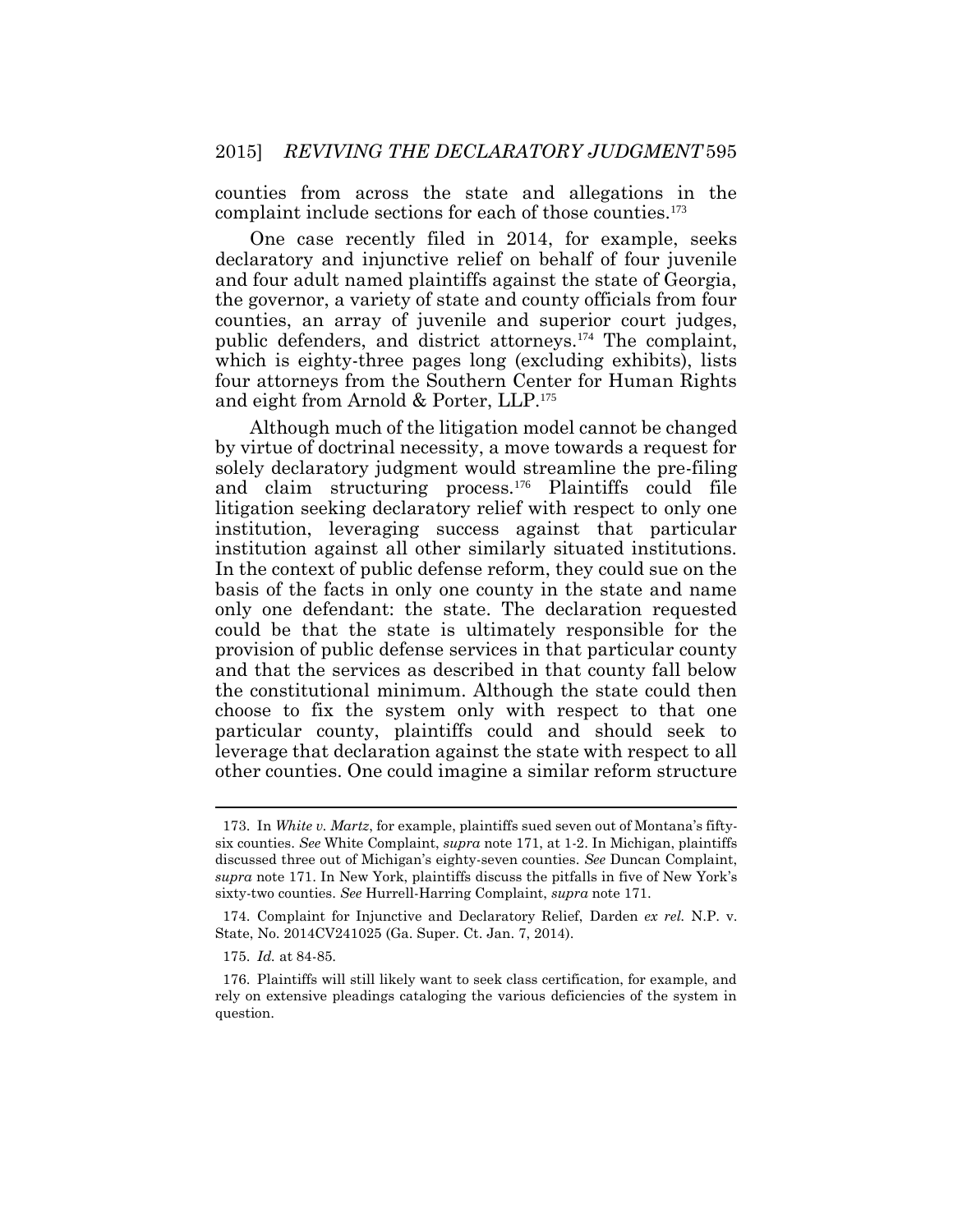for prison conditions cases and, depending upon the state, school cases.

Perhaps of greatest relevance to this calculus is the fact that the primary goal of plaintiffs is to drive defendants to the bargaining table. Although reformers in the public defense context have had some victories in the form of definitive court orders,<sup>177</sup> most cases have been resolved by state legislative action, sometimes even prior to the filing of intended litigation.178 Members of the plaintiff class lack the political leverage to spur reform in the absence of a lawsuit, but there is no reason for the lawsuit that provides the leverage to be as unwieldy as some of those recently filed.

#### B. *Motions to Dismiss*

There are a number of doctrinal areas in which filing solely for declaratory relief would streamline the motion to dismiss process across a spectrum of public interest cases. For example, arguments related to the separation of powers, sovereign immunity, and justiciability would be largely foreclosed (barring other independent issues). Institutional reform cases typically request relief in the form of things like special food for prisoners, training for school personnel, or adequately resourced attorneys for indigent criminal defendants. These things cost money, which must eventually and ultimately come from the legislature. Defendants often contend that these requests for relief would violate separation of powers principles because a court order would require the legislature to spend money;<sup>179</sup> that various state 

179. *See, e.g.*, Duncan v. State, 284 Mich. App. 246, 276-84 (2009) (describing and analyzing defendants' argument court could not order legislature to expend money); Motion to Dismiss at 12-14, Flora v. Luzerne, 3:13-cv-01478-MEM (M.D. Pa. June 21, 2013) (arguing the court cannot mandate additional funding for the

<sup>177.</sup> *See, e.g.*, Wilbur v. City of Mount Vernon, 989 F. Supp. 2d 1122 (W.D. Wash. 2013); Settlement Agreement, Best v. Grant Cnty., No. 04-2-00189-0 (Wash. Super. Ct. Nov. 2, 2005).

<sup>178.</sup> *See, e.g.*, Idaho Public Defense Act, ch. 247, 2014 Idaho Sess. Laws 616 (to be codified at IDAHO CODE ANN. §§ 19-848 to -850, 19-853, 19-859 to -8620; Michigan Indigent Defense Commission Act, Act No. 93, 2013 Mich. Pub. Acts 53 (codified at Mich. Comp. Laws §§ 780.981-780.1003 (2013)); Montana Public Defender Act, ch. 449, 2005 Mont. Laws 1564 (codified at Mont. Code Ann. §§ 41- 3-425, 47-1-104 to -105, 47-1-202 (2012)).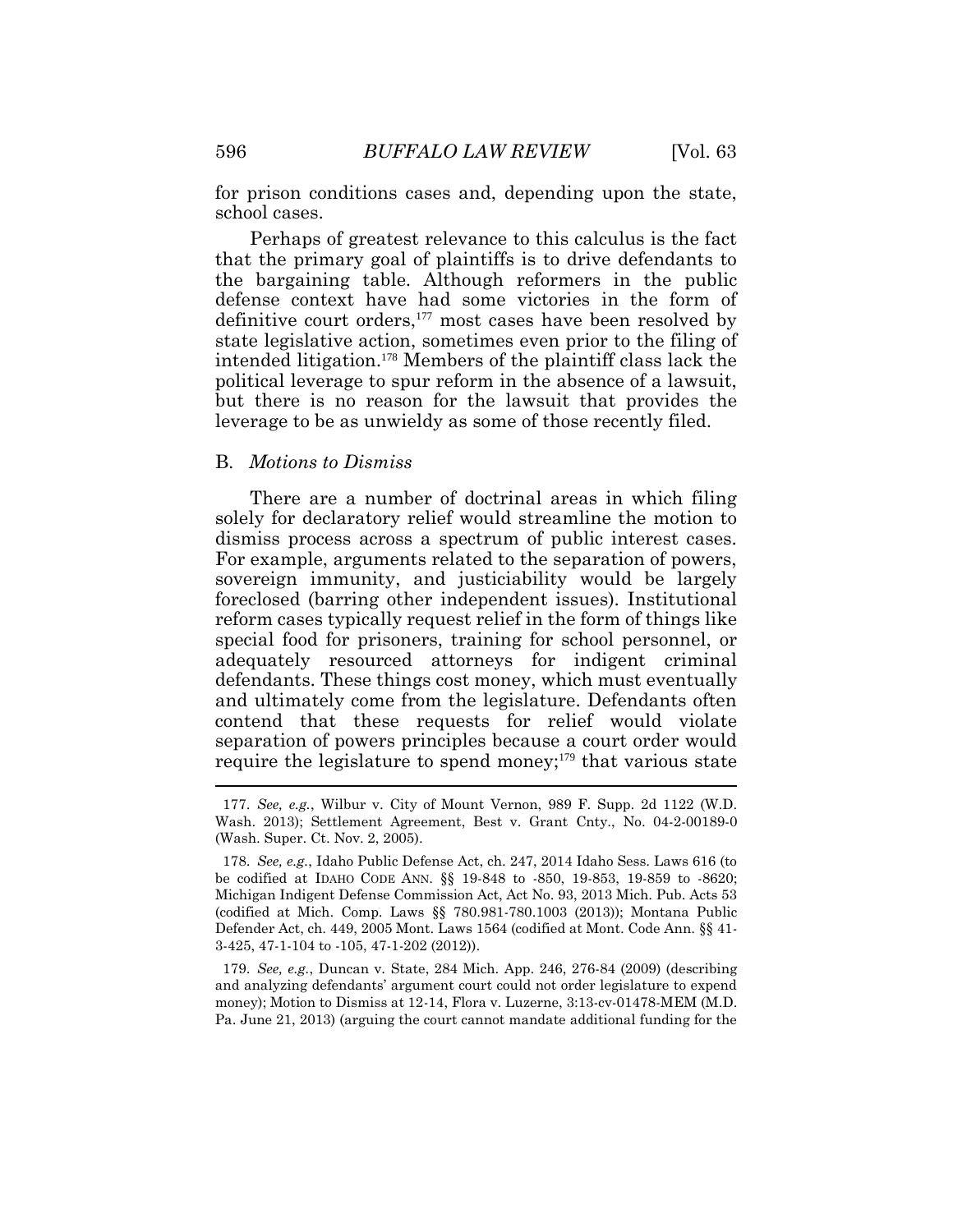immunity doctrines are implicated because plaintiffs functionally seek an appropriation from the legislature, akin to money damages;<sup>180</sup> or that the claims are not justiciable.<sup>181</sup>

It is immaterial that courts reject these defenses because the mere fact of their existence prolongs and needlessly complicates the litigation. A case seeking public defense reform filed in Michigan in 2007, following two years of active investigation by the ACLU and the Brennan Center for Justice, was only recently resolved in 2013.<sup>182</sup> The state supreme court granted two motions for reconsideration (reversing itself, only to re-reverse itself)<sup>183</sup> and ultimately denied two additional requests for reconsideration.<sup>184</sup> Hundreds of pages worth of duplicative motions were filed in the intervening years before the plaintiffs eventually

180. *See, e.g.*, Duncan v. State, 284 Mich. App. 246, 266-71 (2009) (discussing defendants' immunity claims); Defendants' Brief in Support of their Motion to Dismiss at 23-24, Stempfle *ex rel.* D.B. v. Granholm, No. 2:06-cv-13548-NGE-DAS (E.D. Mich. Dec. 12, 2007).

181. *See, e.g.*, Memorandum of Law in Support of Defendants' Motion to Dismiss at 3, Harris v. Atlanta Indep. Sch. Sys., No. 1:08-CV-01435-CC (N.D. Ga. Apr. 23, 2008) [hereinafter AISS Motion to Dismiss] (systemic litigation over alternative school); *see also, e.g.*, Letter from Janice L. Birnbaum & Abigail Goldenberg to Hon. Allyne Ross at 2 (Mar. 22, 2005), J.G. v. Mills, No. 1:04-cv-05415-ARR-SMG (E.D.N.Y.) (arguing that school reform case should be dismissed because 20 U.S.C. § 1232(a) prohibits federal "direction, supervision or control" over state educational institutions); State's Memorandum in Support of Motion to Dismiss Joint Petition at 8-15, Campbell Cnty. Sch. Dist. v. Wyoming, No. 129-59 (D. Wyo. Sept. 8, 2004) (arguing court should defer to legislative process in school funding case); State's Motion to Dismiss Plaintiff's First General Cause of Action (The Education Clause Claims) at 2-3, Moore v. State, No. 3AN-04-9756CI (Sup. Ct. Alaska Dec. 21, 2004) (same).

182. Duncan Complaint, *supra* note 171. In the interests of full disclosure, the author was the lead attorney on the Michigan investigation, the primary author of the complaint, and argued the motion to dismiss before the county court.

183. Duncan v. State, 780 N.W.2d 843, *rev'd*, 784 N.W.2d 51, *rev'd*, 790 N.W.2d 695 (Mich. 2010).

184. Duncan v. State, 795 N.W.2d 820 (Mich. 2011); Duncan v. State, 791 N.W.2d 721 (Mich. 2010); Duncan v. State, 795 N.W.2d 820 (Mich. 2011).

public defender office unless it would affect the court's own ability to administer justice); Defendants-Appellants' Consolidated Brief, Duncan v. State, No. 278652, 278858, 278860 (Mich. Ct. App. May 30, 2008) [hereinafter Defendants-Appellants' Consolidated Brief]; Brief for Respondents, Hurrell-Harring v. State, No. 8866-07 (N.Y. Dec. 4, 2009).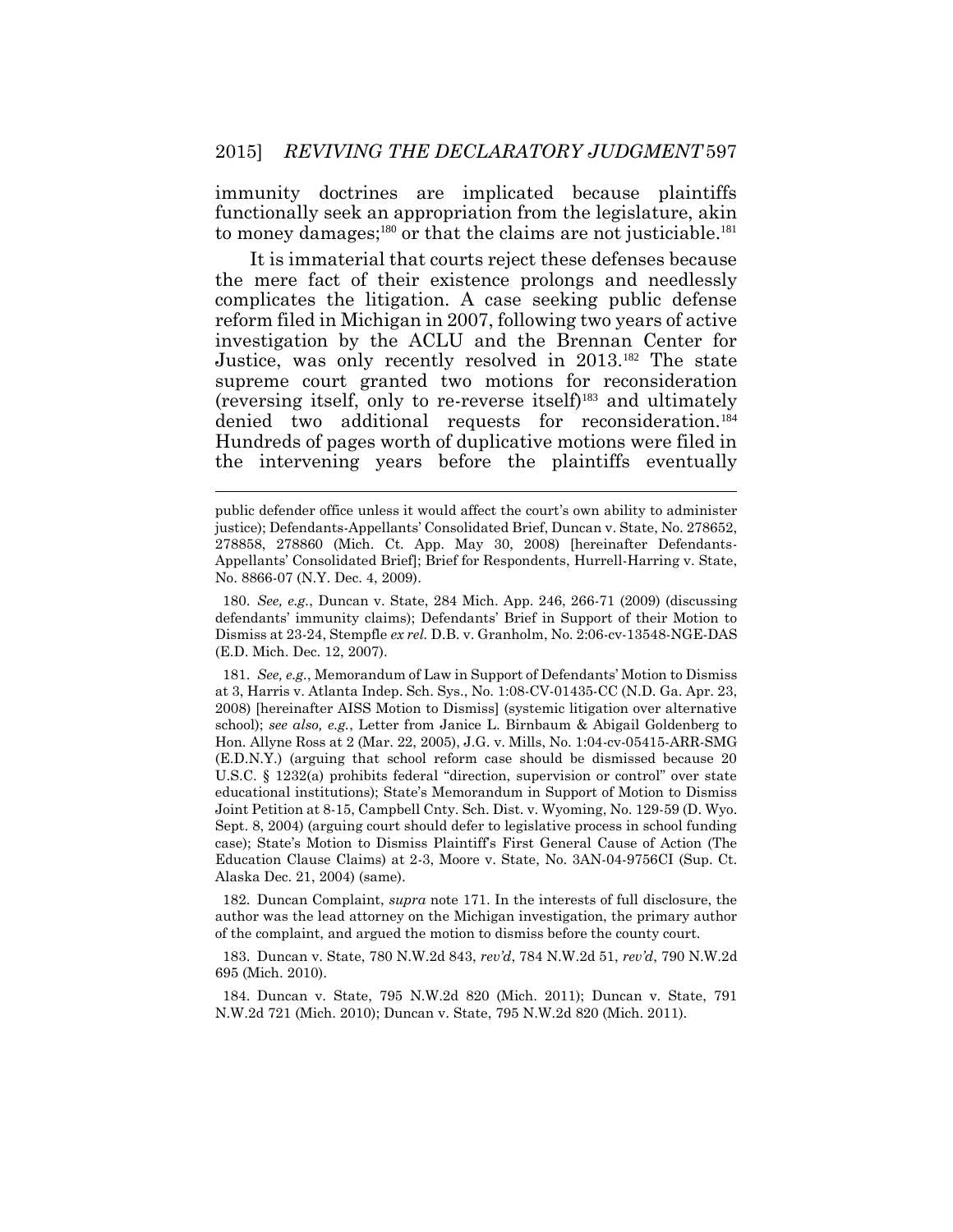prevailed, six years after the complaint was first filed and without taking any discovery in the case.<sup>185</sup> And the resolution did not come via a court-ordered injunction, but rather bi-partisan legislation to create a state-funded public defense system after a number of favorable court rulings.<sup>186</sup>

Because litigation seeking solely declaratory relief would not in and of itself require any additional expenditures by the legislature—which would be free to work out a political solution to the problem—or a court takeover of a state institution, it appears likely that this line of motion practice could be side-stepped.

Defendants in these cases often also contend that plaintiffs have not suffered or are not at imminent risk of suffering irreparable harm and that they have an adequate remedy at law.<sup>187</sup> This line of reasoning typically amounts to an administrative exhaustion argument, that plaintiffs should undergo individual adjudication through the institutions' established processes before resorting to the court system.<sup>188</sup> In the public defense context, for example, defendants argue that plaintiffs' adequate remedy at law is the ineffective assistance of counsel claim or motions to

<sup>185.</sup> *See* Defendants-Appellants' Consolidated Brief, *supra* note 179.

<sup>186.</sup> Michigan Indigent Defense Commission Act, Act No. 93, 2013 Mich. Pub. Acts 53 (codified at Mich. Comp. Laws §§ 780.981-780.1003 (2013)); Duncan v. State, 832 N.W.2d 761 (Mich. Ct. App. 2013) (permitting plaintiffs to proceed with class discovery).

<sup>187.</sup> *See, e.g.*, Defendants' Memorandum of Authorities in Support of Motion to Dismiss Second Amended Complaint at 5, Hornsby *ex rel.* J.A. v. Barbour, No. 3:07cv394DPJ-JCS (S.D. Miss. Feb. 1, 2008) (making these arguments in suit over state run juvenile training institution); SAO Defendants' Combined Memorandum of Law in Support of Motion to Dismiss and in Opposition to Plaintiffs' Motion for Preliminary Injunction at 26-27, First Def. Legal Aid v. City of Chicago, No. 01 C 9671 (N.D. Ill. Mar. 15, 2002) (making these arguments in suit over practices at state attorney's office); Defendant, Secretary Michael Moore's Motion to Dismiss the Individual Plaintiffs on Statute of Limitations Grounds at 8-10, NAACP v. Fla. Dep't of Corrections, No. 500-CV-157-OC-10 (M.D. Fla. May 3, 2000) (action against prison).

<sup>188.</sup> *See, e.g*., Memorandum of Law in Support of Motion to Dismiss at 31-35, ACLU of Minn. v. Tarek ibn Ziyad Acad., No. 09-CV-138 DWF/JJG (D. Minn. Apr. 21, 2009); Reply Brief in Support of Motion to Dismiss Amended Complaint at 2- 7, Bill M. v. Neb. Dep't Health & Human Servs., 4:03CV3189 (D. Neb. Nov. 24, 2003).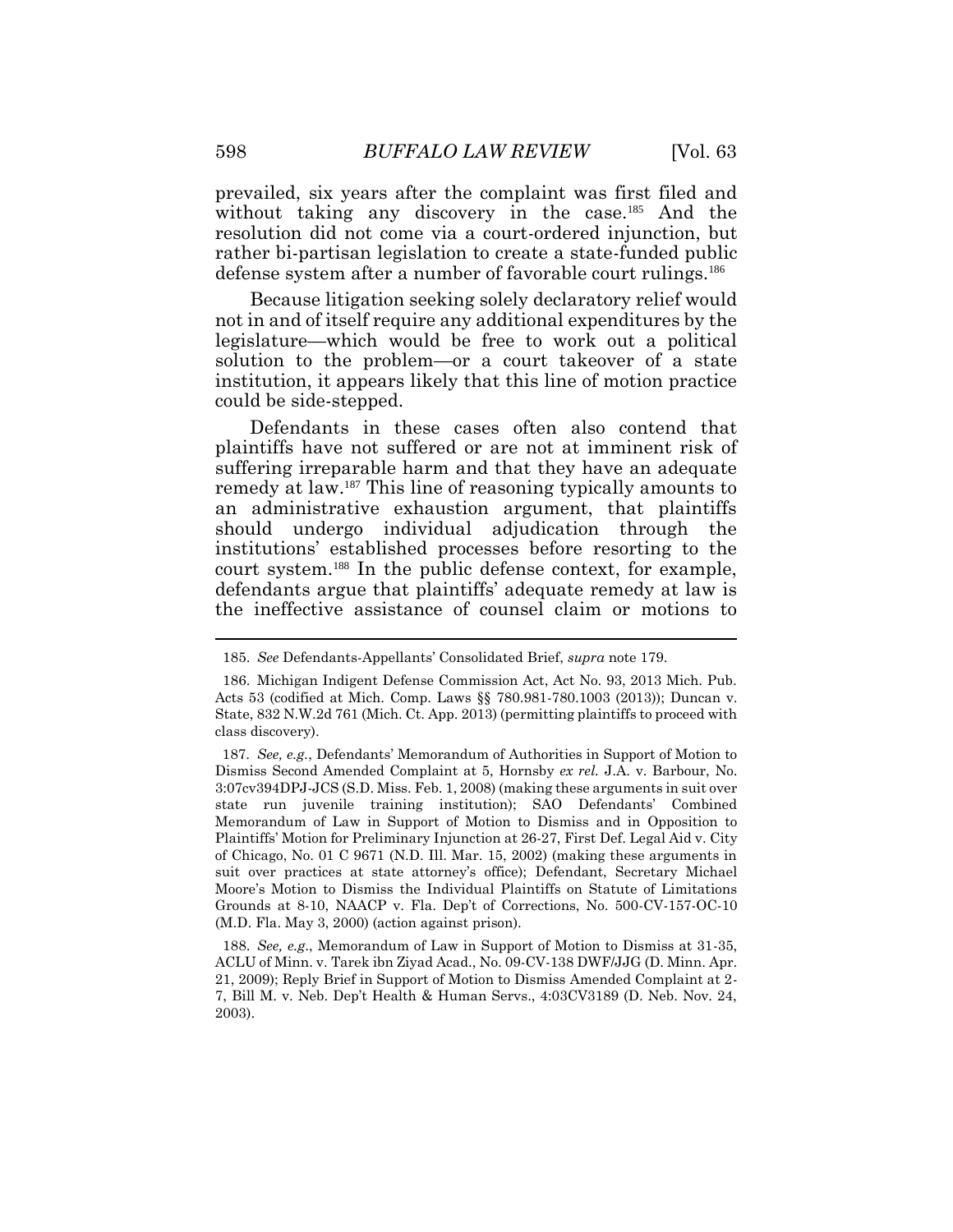substitute counsel,<sup>189</sup> and in the schools context, it is individual school administrative hearings.190 Because plaintiffs need not allege they do not have an adequate remedy at law for declaratory relief, there is ample reason to believe that defendants would no longer raise these arguments on motion to dismiss (absent a statutory requirement to exhaust).

#### C. *Remedy*

The traditional model of structural reform litigation explicitly envisions extensive and prolonged court involvement during the remedial phase of the litigation, as the court plays an integral role in designing the remedy and in its enforcement.191 This involvement comes at undeniable cost to the court system itself, as judges must oversee proceedings and negotiations; magistrate judges, special masters, and monitors must be appointed and report back to the court; consent decrees must be reviewed and approved; and injunctions crafted and enforced. It is not unusual for plaintiffs to attempt to prolong the court's involvement, assuming that continued court involvement will procure better results and ensure greater compliance from defendants.

In a school-to-prison pipeline reform case filed by the ACLU in 2006, for example, plaintiffs succeeded in procuring a comprehensive consent decree after mediation before a magistrate judge.192 The case challenged racially discriminatory discipline practices affecting Native American students in a South Dakota school district.<sup>193</sup> In addition to prohibiting defendants from requiring students to

<sup>189.</sup> *See, e.g.*, Defendants' Motion for Summary Judgment at 3, Wilbur v. City of Mt. Vernon, 2:11-cv-01100-RSL (W.D. Wash. Sept. 29, 2011).

<sup>190.</sup> *See, e.g.*, AISS Motion to Dismiss, *supra* note 181, at 10 ("Having failed to avail themselves of their statutory remedy, Plaintiffs are now barred from seeking equitable relief . . . .").

<sup>191.</sup> *See supra* text accompanying notes 30-33.

<sup>192.</sup> Consent Decree, Antoine v. Winner Sch. Dist. 59-2, No. 3:06-03007-CBK (D.S.D. Dec. 10, 2007) [hereinafter Antoine Consent Decree].

<sup>193.</sup> Complaint, Antoine v. Winner Sch. Dist. 59-2, No. 3:06-03007-CBK (D.S.D. Mar. 27, 2006).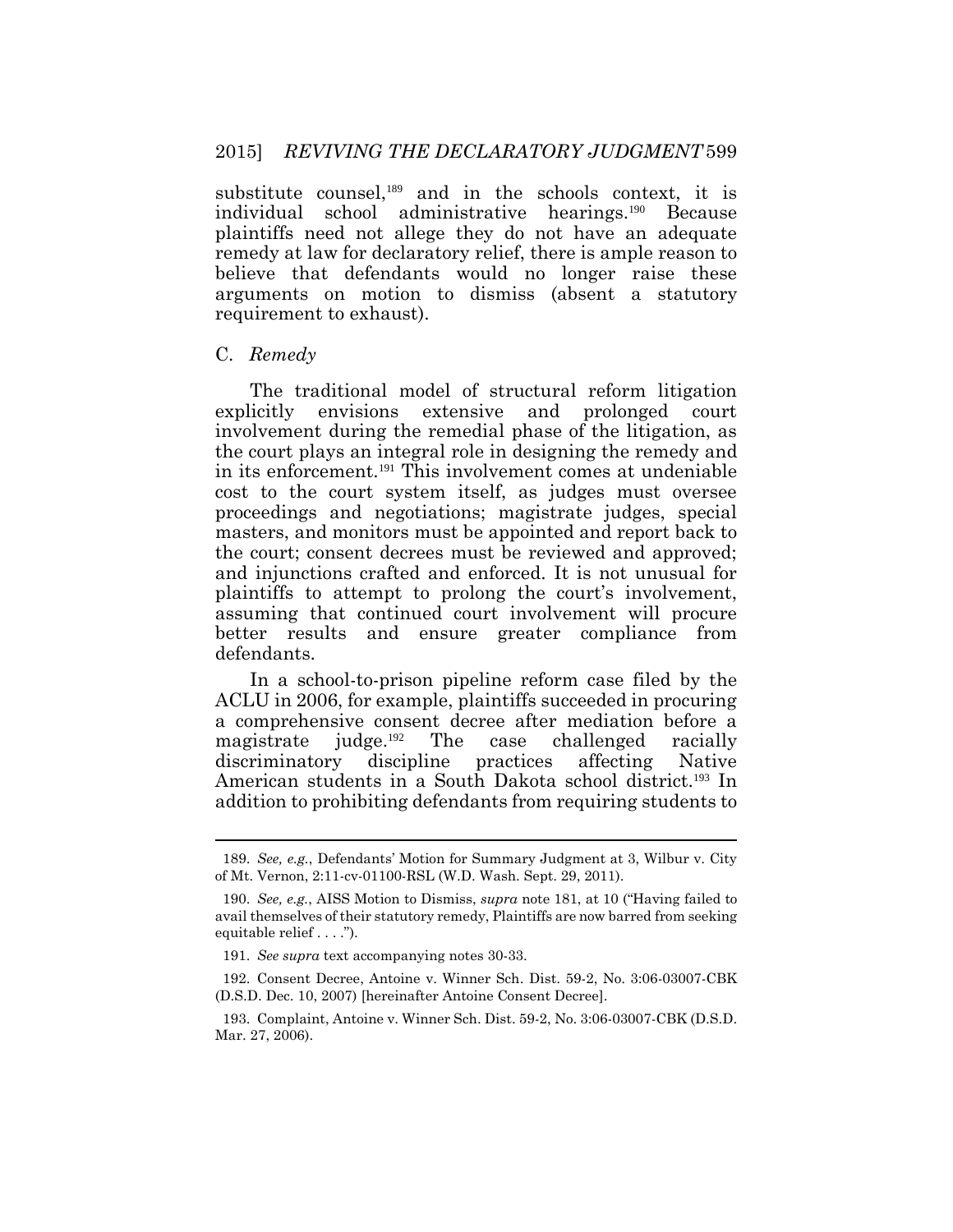make statements that could be used against them in a juvenile or criminal court proceeding, the decree required defendants to: (1) abide by Fifth Amendment norms after deciding to refer a student to law enforcement; (2) provide annual trainings on the constitutional rights of students, Native American education and educational equity, and student-on-student conflict resolution; (3) retain an expert to develop discipline procedures that would eliminate mandatory police referrals, define discrete categories of misconduct, set forth appropriate consequences for misconduct, and incorporate the use of traditional Native American practices; (4) maintain consistent and accurate records of disciplinary incidents; (5) evaluate all students disciplined three or more times in an academic year; (6) hire a Native American ombudsperson and establish a Principal's Advisory Committee; (7) provide a series of specific Native American classes, programs, and activities; (8) increase the number of Native American employees; (9) improve parental participation; (10) invite the Rosebud Sioux Tribal Education Department to participate in school board meetings; (11) retain a monitor to oversee defendants' activities; and (12) develop and meet benchmarks regarding graduation rates, school discipline, academic achievement and other factors.<sup>194</sup>

The court was to retain jurisdiction for four consecutive school years.<sup>195</sup> In 2014, eight years after the original complaint was filed, the ACLU sought an amendment to the consent decree: "Rather than risking the possibility of having the Original Consent Decree end in its entirety, the Amended Consent Decree is intended to be in effect for either the next two or four years" depending upon the school district's ability to meet certain outcome measures.<sup>196</sup>

This Article argues that court involvement with remedial processes like these may in some instances be streamlined when only a declaratory judgment is sought. Short, targeted periods of court involvement could and would be contemplated where defendants defy the declaration, act in

<sup>194.</sup> Antoine Consent Decree, *supra* note 192, at 2-15.

<sup>195.</sup> *Id.* at 16.

<sup>196.</sup> Notice of Proposed Amendment to Consent Decree in School Discrimination Lawsuit at 2, Antoine v. Winner Sch. Dist. 59-2, No. 3:06-cv-03007-CBK (D.S.D. Jan. 8, 2014).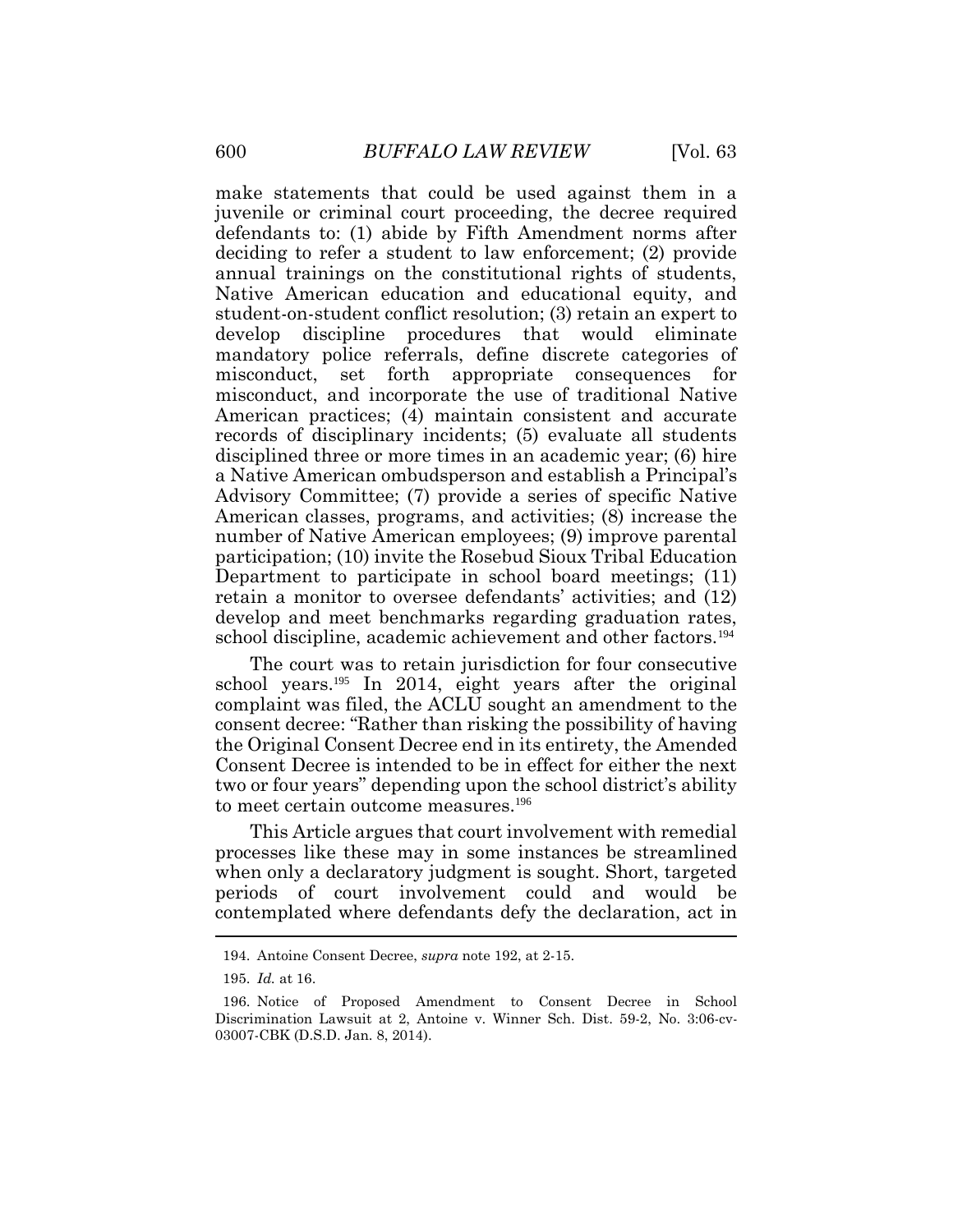bad faith, or fail to implement appropriate institutional reform. But, long, broad, and continuous court involvement would no longer be the norm.

#### D. *Enforcement and Deterrence*

In the vast majority of cases, the declaratory judgment model will likely resolve disputes in the same way the traditional model does, with a settlement agreement. There are meaningful differences, however, when they do not. Consent decrees are notoriously difficult to locate even when one has knowledge of a particular decree's existence.197 Both they and structural injunctions can be strikingly specific to the particular institution subject to a particular lawsuit.<sup>198</sup> This Article contends that more widespread and thoughtful use of declaratory judgments may result in increased transparency, transferability, and deterrence via the articulation of constitutional norms. If the other efficiencies identified above hold, they may also result in increased litigation activity which can itself increase deterrence. We can reasonably assume that at least some institutional defendants choose not to undertake institutional reform because they believe no one has the resources to sue them and/or they believe they might as well wait until someone does. The efficiencies identified in this section are most salient where a number of similarly situated institutions are suspected of committing the same or similar rights violations, i.e., where "meta-structural reform" may be needed.

Where the outcome is negotiated reform, there is no functional difference, but declaratory judgments actually issued that find particular actions to be rights violating should be easier to locate, summarize, and circulate than the contents of consent decrees and structural injunctions. They should also be more easily applicable to other potential defendants—although they will have no preclusive effect, they serve as powerful evidence that subsequent litigation over the same or similar behavior would be similarly

<sup>197.</sup> *See supra* text accompanying note 149-50.

<sup>198.</sup> *See, e.g.*, *supra* text accompanying note 194 (describing consent decree issued in *Antoine v. Winner Sch. Dist. 59-2*).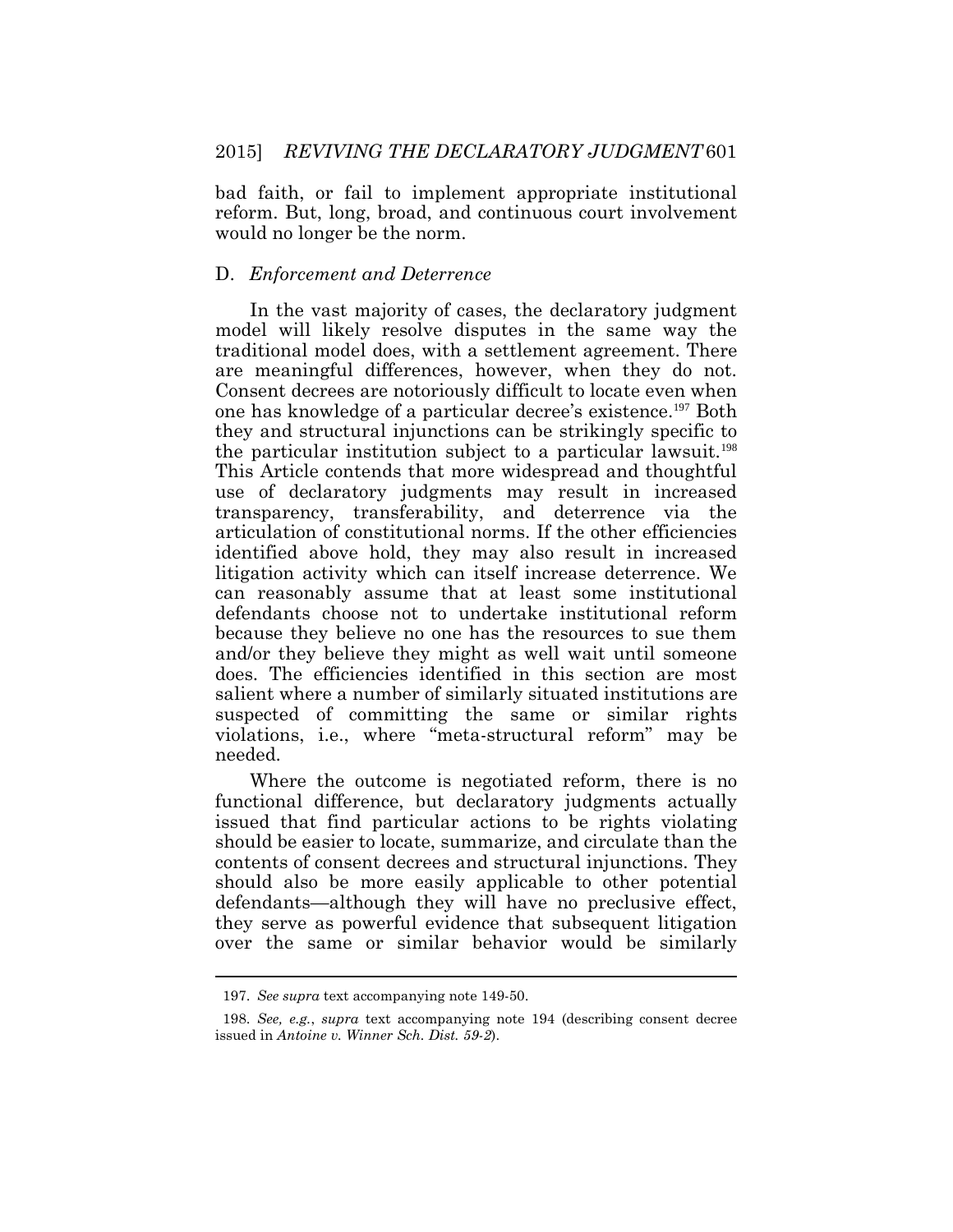successful. This dynamic should be particularly forceful where the litigation filed is purely rights-determining, as in the religious freedom of exercise cases in various institutions, such as prisons. These cases seek a simple adjudication of rights: whether prisoners have a right to the particular item or activity requested. The ability to replicate results quickly, cheaply, and effectively should be particularly compelling in this context; the applicable law is a federal statute, many would-be plaintiffs lack funds and access to litigation resources, and similar issues are presumably widespread.

And yet plaintiffs' counsel in these cases consistently seek declaratory relief only in conjunction with injunctive relief, with little to no value added as a result of the injunctive relief. In *Moussazadeh v. Texas Department of Criminal Justice*, for example, attorneys from the Becket Fund (which specializes in litigating religious liberty cases) and Latham & Watkins LLP sought both declaratory and injunctive relief on behalf of a Jewish prisoner who had been denied kosher food in violation of the Religious Land Use and Institutionalized Persons Act ("RLUIPA").<sup>199</sup> Six months after the suit was filed, the district court stayed discovery at the request of the parties to permit settlement negotiations.<sup>200</sup> A year later, Texas began to offer kosher food in many of its prison dining halls.<sup>201</sup> The litigation recommenced when the original plaintiff, who was still incarcerated, committed disciplinary infractions and was transferred to a unit that offered kosher food only for purchase.<sup>202</sup> The Fifth Circuit eventually ruled that the prison's practices had substantially burdened the plaintiff's ability to exercise his religious beliefs and remanded the case to the district court.<sup>203</sup>

<sup>199.</sup> Complaint for Injunctive and Declaratory Relief and Attorneys Fees; And Demand for Jury Trial, Moussazadeh v. Tex. Dep't Criminal Justice, No. 3:07-cv-00574 (E.D. Tex., Oct. 12, 2005).

<sup>200.</sup> Moussazadeh v. Tex. Dep't of Criminal Justice, 703 F.3d 781, 785 (5th Cir. 2012).

<sup>201.</sup> *Id.* at 785-86.

<sup>202.</sup> *Id.* at 786.

<sup>203.</sup> *Id.* at 794.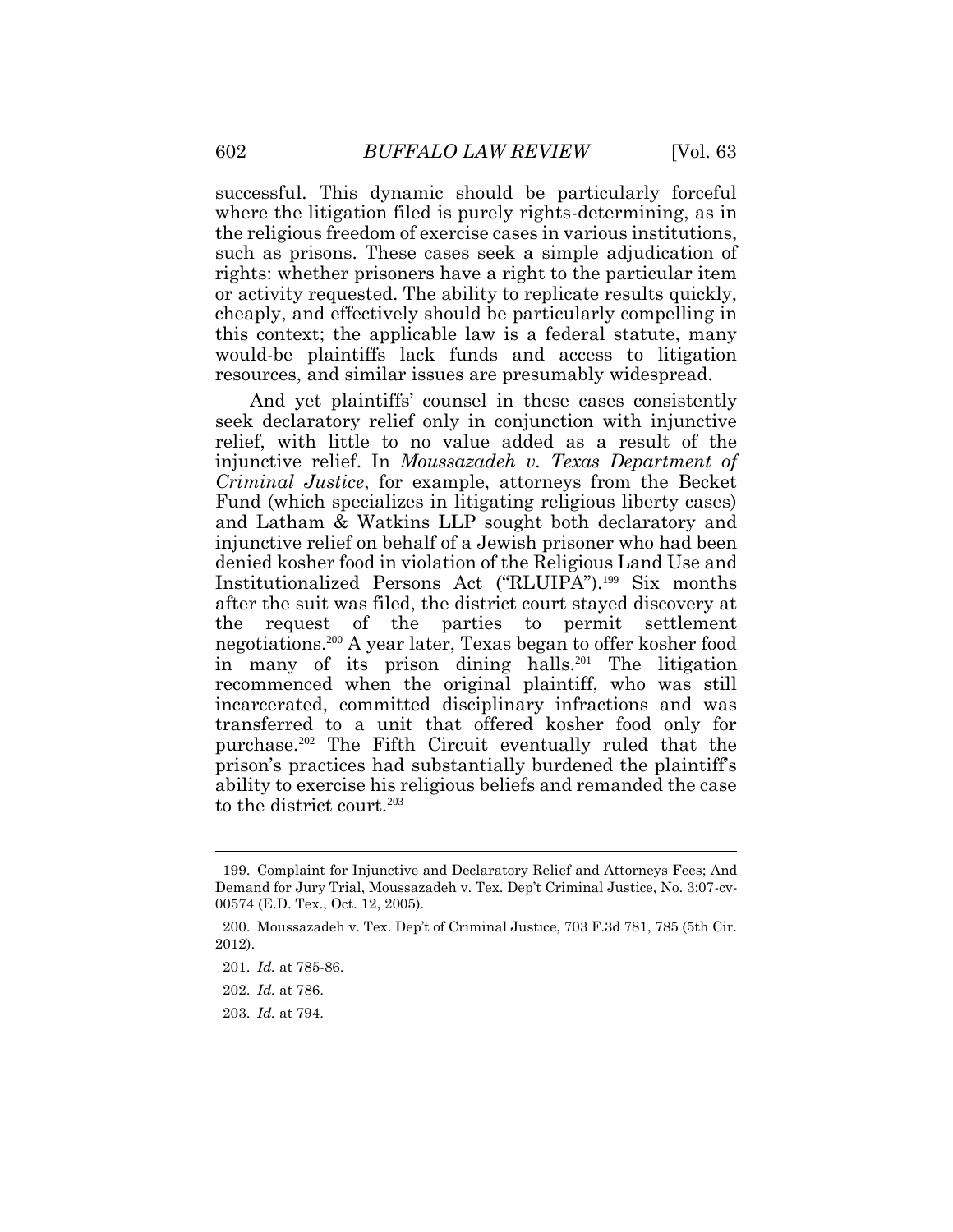Several aspects of this case are noteworthy. First and foremost, within months, the lawsuit successfully provided the leverage necessary to get defendants to the bargaining table and in large part procured the relief requested. Second, the Fifth Circuit ruling functioned largely as a declaration of rights, holding that forcing Jewish inmates to pay for kosher food is a substantial burden for the purposes of RLUIPA and that prisons seeking to do so must demonstrate that it is the least restrictive alternative.<sup>204</sup> The parties could either appeal this functional declaration, work through it on their own in conjunction with the political and administrative agency processes, seek additional guidance from a court on remand, or all of the above.<sup>205</sup> The request for injunctive relief neither drove the outcome of the case nor improved it, and a lawsuit that sought solely declaratory relief might well have resulted in a clearer statement from the courts more readily transferable to other prison systems and claims.

These observations hold true even where plaintiffs succeed in procuring a consent decree for all intents and purposes identical to a structural injunction. For example, in a case over an inmate's right under RLUIPA to obtain and use eagle feathers in connection with Native American religious exercises, the ACLU obtained a consent decree tethered to changes the Wyoming Department of Corrections made to its Handbook of Religious Beliefs.<sup>206</sup> After litigation, the handbook was edited to permit Native American prisoners up to four eagle feathers, with the proviso that they "may be kept as loose feathers or may be bound together with string, sinew, or beaded string," in addition to "a feather fan comprised of more than four feathers . . . for group activities  $\ldots$ ."<sup>207</sup> A declaration of rights pursuant to RLUIPA would arguably be of greater use to future plaintiffs.

<sup>204.</sup> *Id.* at 795-96.

<sup>205.</sup> In *Moussazadeh*, defendants did actually seek an *en banc* hearing but were denied. Moussazadeh v. Tex. Dep't of Criminal Justice, 709 F.3d 487, 488 (5th Cir. 2013).

<sup>206.</sup> Consent Decree and Order of Dismissal, Yellowbear v. Lampert, No. 08- CV-013J (D. Wyo. July 29, 2008).

<sup>207.</sup> *Id.* at 2.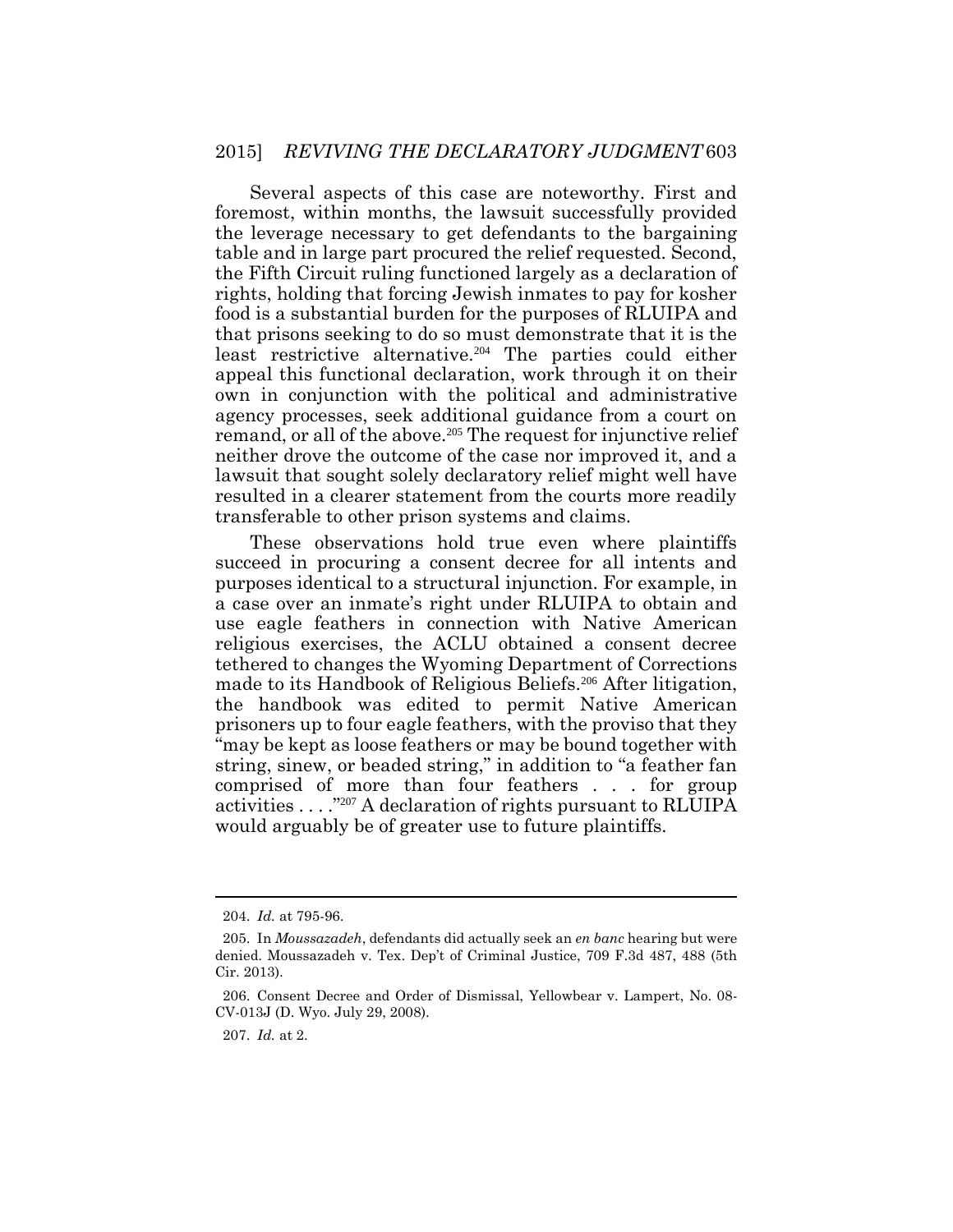#### E. *Protecting Future Structural Reform Efforts*

Although not properly a phase of litigation, one additional way in which declaratory judging may better meet the constraints of the new reform era is by preserving and protecting structural reform as an option for future generations of litigators. In 2013, federal district court Judge Shira Scheindlin issued a truly Fissian structural injunction against the New York City police department pursuant to a decision finding its stop and frisk policies and practices unconstitutional.208 What at first appeared a powerful repudiation of the premise of this Article evolved into a political firestorm that underscores how urgent and important it is for litigators to recognize the emerging new era of public interest reform.

The *Floyd* and *Ligon* cases were brought, litigated, and adjudicated pursuant to the old rules. As the Second Circuit later described it, "[t]en days before Judge Scheindlin's supervisory authority under the settlement agreement [in a different case] was set to expire, she heard argument on a motion brought by the . . . plaintiffs to extend the settlement period" and counseled them to file a lawsuit.209 In the manner of the prototypical "hero judge,"<sup>210</sup> she stated, "[i]f you got proof of inappropriate racial profiling in a good constitutional case, why don't you bring a lawsuit? You can certainly mark it as related."<sup>211</sup> Plaintiffs' counsel—which included the New York Civil Liberties Union, the Center for Constitutional Rights, Shearman & Sterling LLP, and Covington & Burling LLP—obliged, filing suit seeking declaratory and injunctive

 $\overline{a}$ 

<sup>208.</sup> Floyd v. City of New York, 959 F. Supp. 2d 668 (S.D.N.Y. 2013).

<sup>209.</sup> Ligon v. City of New York (*In re* [Reassignment of Cases\), 736 F.3d 118, 124](http://web2.westlaw.com/find/default.wl?mt=LawSchoolPractitioner&db=506&rs=WLW14.01&tc=-1&rp=%2ffind%2fdefault.wl&findtype=Y&ordoc=2032766260&serialnum=2031943073&vr=2.0&fn=_top&sv=Split&tf=-1&pbc=353A05E1&utid=1)  [\(2d Cir. 2013\).](http://web2.westlaw.com/find/default.wl?mt=LawSchoolPractitioner&db=506&rs=WLW14.01&tc=-1&rp=%2ffind%2fdefault.wl&findtype=Y&ordoc=2032766260&serialnum=2031943073&vr=2.0&fn=_top&sv=Split&tf=-1&pbc=353A05E1&utid=1) 

<sup>210.</sup> Scheindlin's judging style is presumably informed and influenced by her personal experiences serving as a special master. *See* Jeffrey Toobin, *Rights and Wrongs: A Judge Takes on Stop-and-Frisk*, THE NEW YORKER (May 27, 2013), http://www.newyorker.com/reporting/2013/05/27/130527fa\_fact\_toobin?current Page=all; *cf.* Schlanger, *Beyond the Hero Judge*, *supra* note [3.](#page-2-0) 

<sup>211.</sup> Joseph Goldstein, *Court Blocks Stop-and-Frisk Changes for New York Police*, N.Y. TIMES (Oct. 31, 2013), http://www.nytimes.com/2013/11/01/nyregion/ court-blocks-stop-and-frisk-changes-for-new-york-police.html? r=0.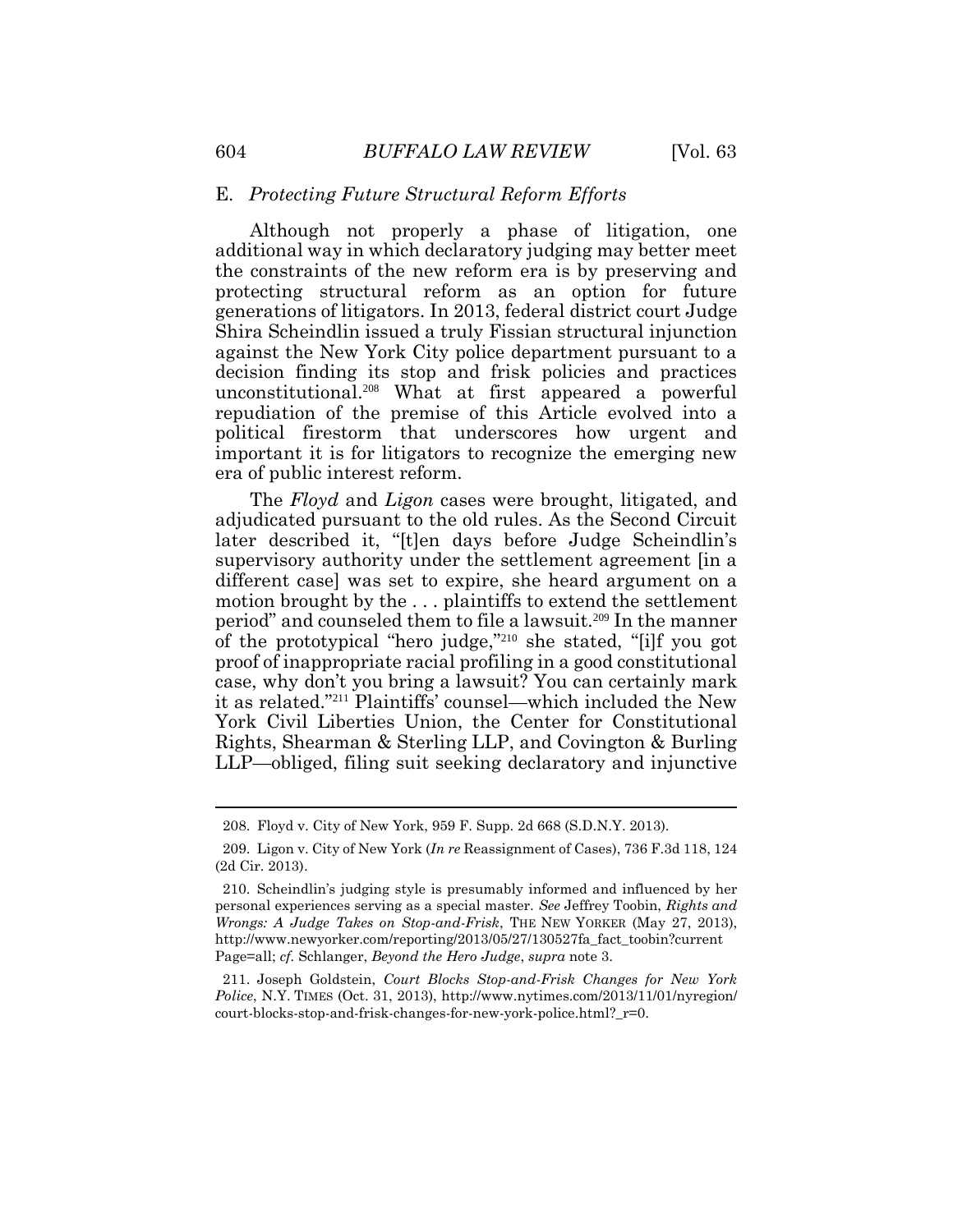relief, and marking the cases as related to the earlier case, which was over the city's racial profiling practices.<sup>212</sup>

The injunction Judge Scheindlin eventually issued was majestic in scope, seemingly a dream come true for plaintiffs' counsel. It begins with the premise that "the court has the power to order broad equitable relief," including "broad authority to enter injunctive relief."<sup>213</sup> Among other things, it requires the city to appoint a particular monitor to oversee the required reforms and specifies the monitor's roles and functions; orders a joint remedial process, and specifies how that process is to be carried out; requires that certain police department forms be revised; requires the police to provide narrative descriptions of stops in activity logs; requires the police department to transmit a message about the court's ruling over its internal messaging system; and orders the department to implement a one year pilot project testing the use of body cameras.<sup>214</sup>

Roughly two months later, the fallout began. The Second Circuit granted Defendants' request for a stay and, in an unusual order, also found that "the appearance of impartiality had been compromised by certain statements made by Judge Scheindlin during proceedings in the district court and in media interviews."<sup>215</sup> It reassigned the case to a different district judge, to be chosen randomly.<sup>216</sup> It also issued a subsequent opinion explaining the basis for and superseding that order.<sup>217</sup> Judge Scheindlin retained counsel for herself, including four law professors, who filed a brief on her behalf before the Second Circuit.<sup>218</sup> The entire kerfuffle

- 216. [Ligon v. City of New York,](http://web2.westlaw.com/find/default.wl?mt=LawSchoolPractitioner&db=BC-COMPANYSRBD&rs=WLW14.01&docname=CIK(LE10428483)&rp=%2ffind%2fdefault.wl&findtype=l&lvbp=T&vr=2.0&fn=_top&sv=Split&returnto=BusinessNameReturnTo&pbc=BC6E23F9&utid=1) 538 F. App'x 101, 102-03 (2d Cir. 2013).
- 217. *Ligon*, 736 F.3d at 129.

218. *See* Jeffrey Toobin, *The Last Word on Stop-and-Frisk?*, THE NEW YORKER (Nov. 11, 2013), http://www.newyorker.com/online/blogs/comment/2013/11/thelast-word-on-stop-and-frisk.html.

<sup>212.</sup> Complaint, Ligon v. City of New York, No. 1:12-cv-02274 (S.D.N.Y. Mar. 28, 2012); Complaint, Floyd v. City of New York, No. 1:08-cv-01034 (S.D.N.Y. Jan. 31, 2008).

<sup>213.</sup> *Floyd*, 959 F. Supp. 2d at 671, 674.

<sup>214.</sup> *Id.* at 676-89.

<sup>215.</sup> Ligon v. City of New York (*In re* [Reassignment of Cases\), 736 F.3d 118, 121](http://web2.westlaw.com/find/default.wl?mt=LawSchoolPractitioner&db=506&rs=WLW14.01&tc=-1&rp=%2ffind%2fdefault.wl&findtype=Y&ordoc=2032766260&serialnum=2031943073&vr=2.0&fn=_top&sv=Split&tf=-1&pbc=353A05E1&utid=1)  [\(2d Cir. 2013\).](http://web2.westlaw.com/find/default.wl?mt=LawSchoolPractitioner&db=506&rs=WLW14.01&tc=-1&rp=%2ffind%2fdefault.wl&findtype=Y&ordoc=2032766260&serialnum=2031943073&vr=2.0&fn=_top&sv=Split&tf=-1&pbc=353A05E1&utid=1)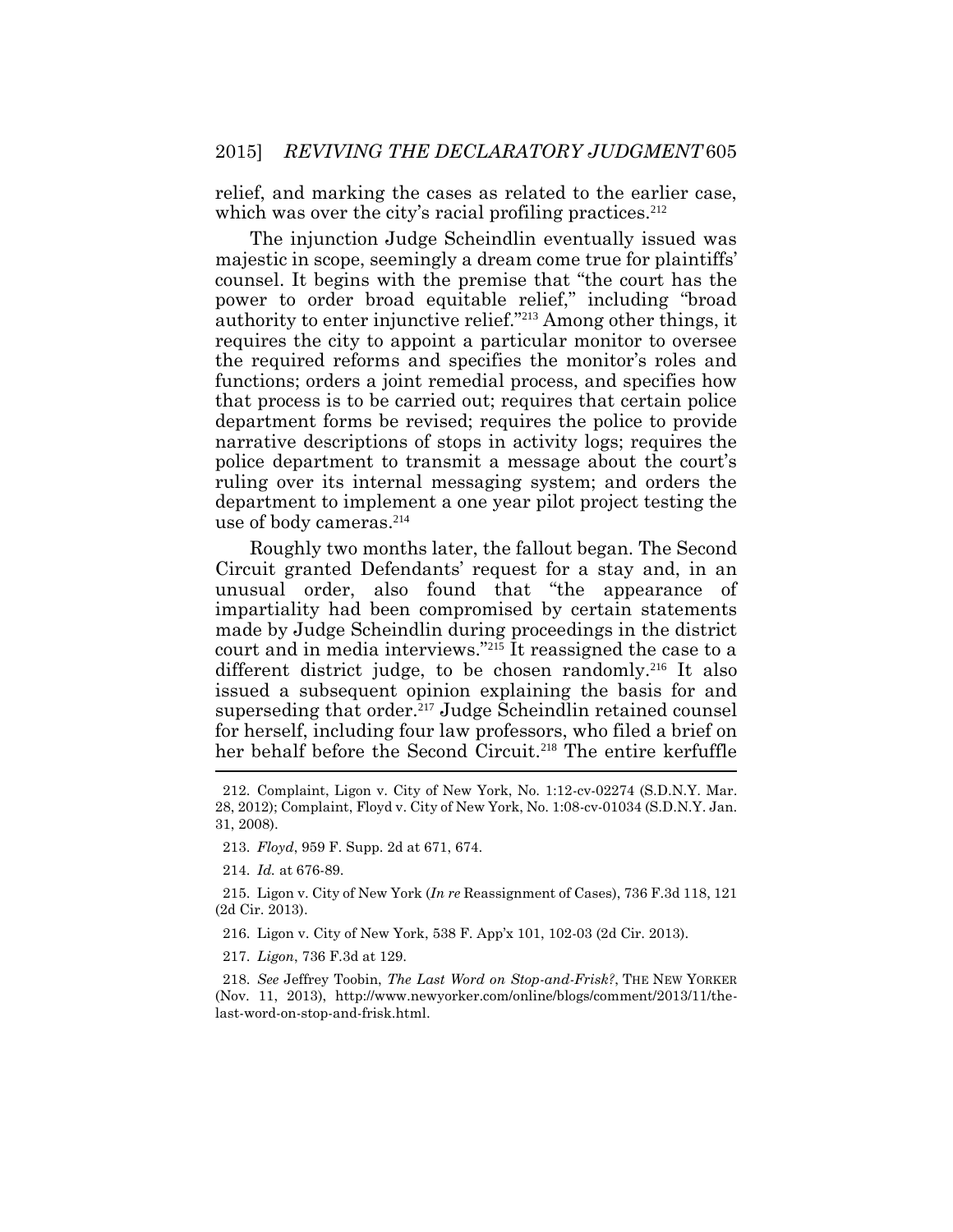was eventually mooted on January 1, 2014, with the inauguration of a new New York City mayor, who had campaigned in part on promises to reform the stop and frisk policies of the police department and who vowed to drop the city's appeal.<sup>219</sup>

The saga of the *Floyd* and *Ligon* cases offers a number of lessons for reformers, who ultimately got what they wanted—an end to racially charged stop and frisk practices in New York City—but through the political process rather than litigation. Although they requested and initially received a structural injunction from a judge who by all intents was committed to "doing justice" in the Fissian sense, that injunction was never implemented and the backlash against it from within the courts was fierce. It is futile to speculate as to whether a declaration of illegality would have been greeted in the same manner, but the injunction was issued in the context of a judge-prompted, centered, and managed litigation, and that judicial centricity was at the heart of the Second Circuit's objections. The *Floyd* and *Ligon* litigation and ensuing remedies opinion were, in other words, everything the new era is not.<sup>220</sup>

#### CONCLUSION

*Brown* has served as a touchstone for generations of public interest lawyers and its gravitational pull is hard to escape. The story it tells is a compelling one for those who seek to do justice, engendering hope in those who see the need for wide-scale institutional change. But the model of reform

 $\overline{a}$ 

<sup>219.</sup> Ligon v. City of New York, 743 F.3d 362, 365 (2d Cir. 2014) (granting city's motion to remand to district court for settlement discussions and refusing to decide motions by police unions to intervene in case).

<sup>220.</sup> In Judge Scheindlin's defense, she gave defendants a first bite at the apple by welcoming them to the bargaining table and issued the injunction only after the city refused to participate. Floyd v. City of New York, 959 F. Supp. 2d 668, 674-75 (S.D.N.Y. 2013) ("I have always recognized the need for caution in ordering remedies that affect the internal operations of the NYPD, the nation's largest municipal police force and an organization with over 35,000 members. I would have preferred that the City cooperate in a joint undertaking to develop some of the remedies ordered in this Opinion. Instead, the City declined to participate . . . .") (footnotes omitted).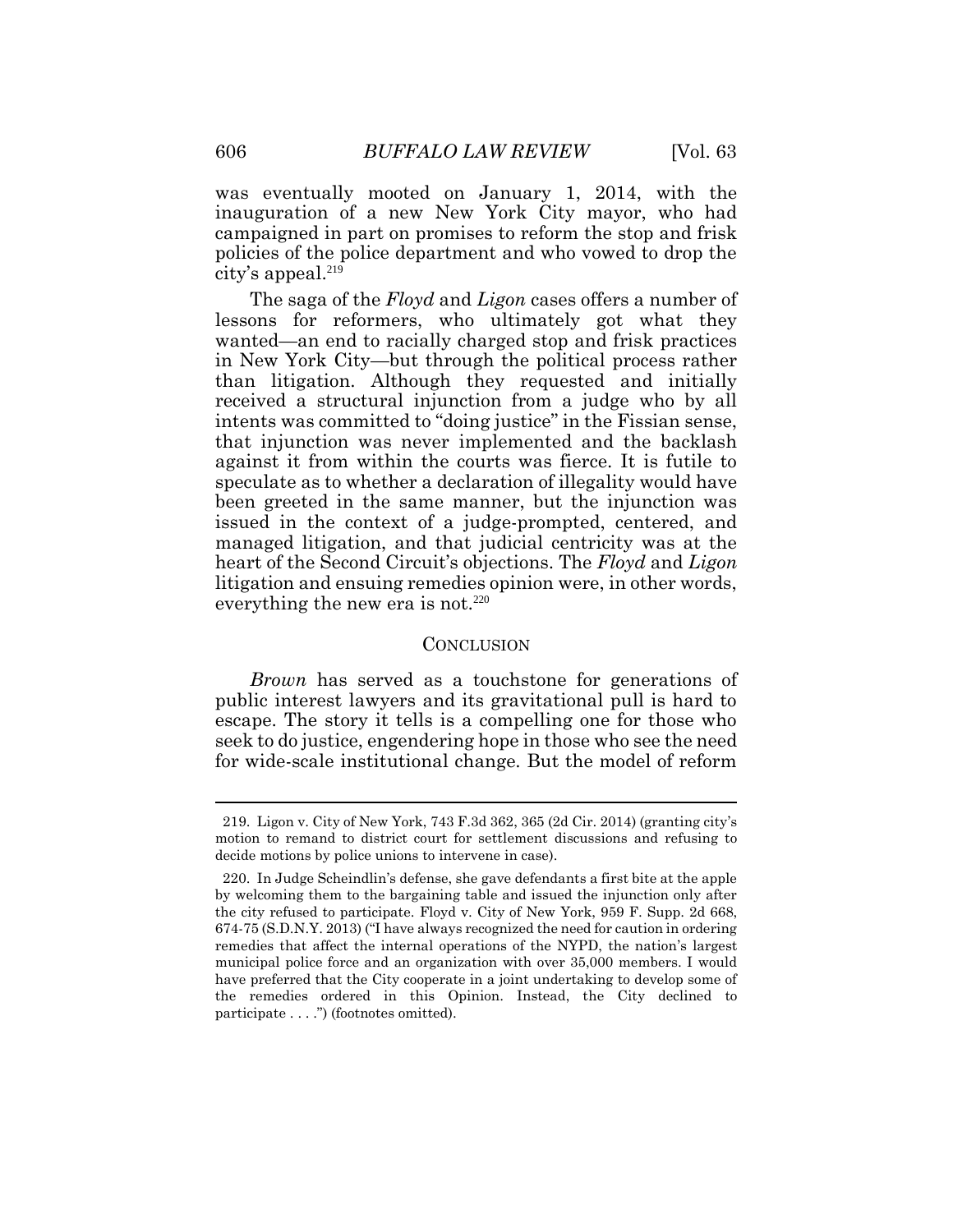it has inspired has grown cumbersome and increasingly illsuited to the legal, political, and social pressures of our time.

This Article urges not so much a repudiation of *Brown* in the face of these pressures as a reconceptualization: reformers must re-read *Brown I* and *Brown II* together in their proper historical context.<sup>221</sup> *Brown I* ended in a declaration of constitutional rights and an invitation to the South to participate in the process of crafting a remedy.<sup>222</sup> Fifty-four weeks passed between *Brown I* and *Brown II*, during which time a number of communities voluntarily desegregated their schools and others announced they would resist.<sup>223</sup> Prior to the hearing in *Brown II*, the Court received input from a number of stakeholders, including the NAACP, the federal government, and a number of southern states.<sup>224</sup> And in the wake of *Brown II*, after another decade of massive resistance, a political solution was finally arrived at in the form of the 1964 Civil Rights Act.<sup>225</sup> The new era in structural reform may not be so new after all, for the historical path marked by *Brown* hews closely to the one described in this Article: an initial declaration followed by a court-imposed remedy, followed by politically crafted relief.<sup>226</sup> But read in

225. Civil Rights Act of 1964, Pub. L. No. 88-352, 78 Stat. 241 (enacted July 2, 1964).

<sup>221.</sup> *Cf*. BRUCE ACKERMAN, THE CIVIL RIGHTS REVOLUTION 7-12 (2014) (urging an expansion of the civil rights canon beyond *Brown* to include the landmark statutes of the era as well).

<sup>222.</sup> 347 U.S. 483, 495-96 (1954).

<sup>223.</sup> RICHARD KLUGER, SIMPLE JUSTICE: THE HISTORY OF *BROWN V. BOARD OF EDUCATION* AND BLACK AMERICA'S STRUGGLE FOR EQUALITY 714 (1st 1976).

<sup>224.</sup> *Id.* at 723-36.

<sup>226.</sup> Others have commented on this dynamic. *See, e.g.*, Fletcher, *supra* note 16, at 674-76 (tracing the historical development of the Court's transition from legally mandating desegregation to legally mandating integration); Gewirtz, *supra* note 21, at 614-16 (discussing the implications of resistance to remedial effectiveness in the context of *Brown*); Sunstein, *1995 Term*, *supra* note 15, at 51 (noting that "it is at least relevant to the evaluation of *Brown* that the Court did not impose its principle all at once, and that it allowed room for other branches to discuss the mandate and to adapt themselves to it"); *cf.* Fiss, *1978 Term*, *supra* note [2,](#page-1-0) at 3 (describing *Brown II* as "a recognition of the magnitude of the task and an attempt to buy time"); Gewirtz, *supra* note 21, at 610 (commenting on the meaning and function of the phrase, "all deliberate speed," in *Brown II*).